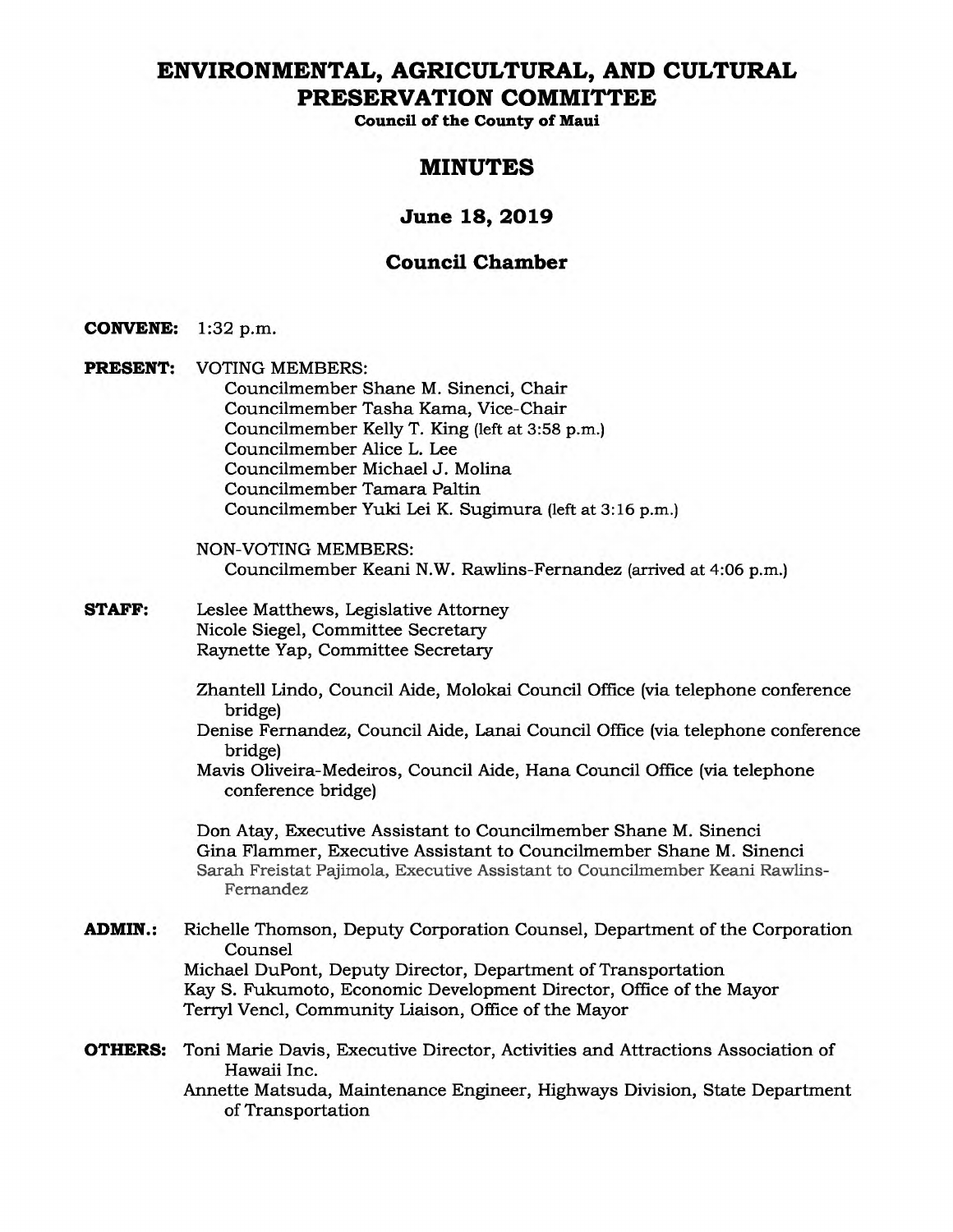**June 18, 2019** 

Napua Hueu, Co-Owner, Platinum Tours Maui; Chair, Hana Highway Regulation **Committee** 

Claudia Kalaola (via telephone conference bridge, Hana Council Office) Mary Ann Kahana (via telephone conference bridge, Hana Council Office) Kathleen Flanders (via telephone conference bridge, Hana Council Office) Jasmine Kilborn, Owner, Holo Maui, LLC. Larry Stevens Victor Pellegrino Claire Carroll Dick Mayer Mark Sheehan Kenny Barr Nick Crowley Kai Nishiki Thompson Aipa-Rivera Mary Ann Pahukoa Meleana Pahukoa Ray Hutaff, President, Hawaii Ecotourism Association Faith Chase Tiare Lawrence Albert Perez, Executive Director, Maui Tomorrow Foundation Jacee Lau

Others (10)

**PRESS:** *Akaku: Maui Community Television, Inc.* 

CHAIR SINENCI: . . . *(gavel)* . . . Aloha mai kakou. It's Tuesday, June 18th, 1:32. Welcome to the Environmental, Agricultural, and Cultural Preservation Committee. Will the meeting please come to order? As stated earlier, we just finished our morning meeting, so we'd like to recess this meeting 'til 2:30 this afternoon so that some of the Members can get some sustenance before starting the meeting. So I just wanted to ask that everybody who came, please be patient with us, and we'll reconvene at 2:30. Mahalo. This meeting is in recess.

COUNCILMEMBER KING: Thank you, Chair.

VICE-CHAIR KAMA: Thank you. ...Oh. You took roll already? You take roll already?

CHAIR SINENCI: And also, we need to clear the Chambers. Thank you. . . . *(gavel)* . . .

**RECESS: 1:33 p.m.**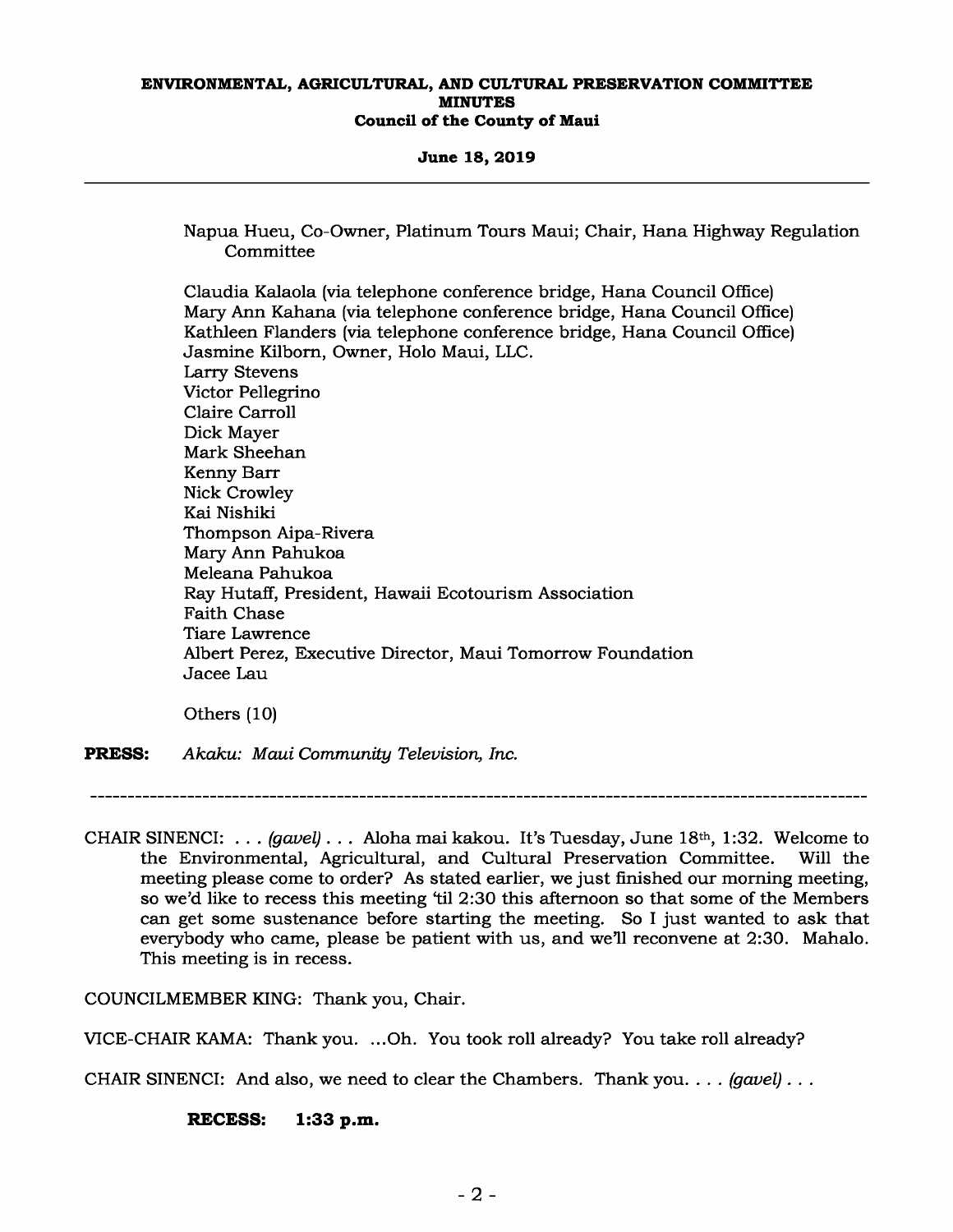### **June 18, 2019**

# **RECONVENE: 2:33 p.m.**

CHAIR SINENCI: *. . . (gavel) . . .* Aloha mai kakou, and welcome back to the Environmental, Agricultural, and Cultural Preservation Committee. I'm Shane Sinenci, your Committee Chair. It's 2:33 on Tuesday, June 18th. Before we proceed, may I ask that Members on the Chamber floors and in the Chambers silence all cell phones and noise-making devices. Thank you. Voting Committee Members today, Vice-Chair Tasha Kama is en-route. We'd like to welcome Chair Kelly King.

COUNCILMEMBER KING: Aloha. Good afternoon.

CHAIR SINENCI: Aloha. Alice Lee.

COUNCILMEMBER LEE: Konnichiwa, Chair.

CHAIR SINENCI: Konnichiwa. Member Mike Molina.

COUNCILMEMBER MOLINA: Aloha, Mr. Chair.

CHAIR SINENCI: Aloha. And we have Tamara Paltin.

COUNCILMEMBER PALTIN: Aloha `auinala, Chair.

CHAIR SINENCI: Aloha `auinala. Okay. For today, Department of Corporation Counsel representative, we have Richelle Thomson. Thanks for being here. Michael DuPont, Deputy Director of Transportation.

MR. DuPONT: Aloha.

CHAIR SINENCI: Terryl Vencl, Community Liaison, Office of the Mayor. Kay Fukumoto, she's in the audience, Director of the Office of Economic Development. Our resource people today, we've invited Toni Marie Davis, she's the Executive Director of the Activities and We also have Annette Matsuda, she's the Maintenance Engineer of the Hawaii Department of Transportation, Highways Division. Welcome. And we also have Napua Hueu, Co-Owner of Platinum Tours, and the Chair of the Hana Highway Regulations Committee. So, welcome everybody. As far as Staff, we have Ms. Leslee Matthews, Ms. Nicole Siegel, Ms. Rayna Yap. And in our Hana District Office, we have Mavis Oliveira-Medeiros; Lanai District Office, Denise Fernandez; and Molokai District Office, Zhantell Lindo. So, welcome everybody today, and thank you for your flexibility in starting at a later time. So today, we have Visitor Impacts to the County Environmental and Infrastructural Resources. We'll start with testimony. For individuals testifying in the Chamber, please sign up at the desk outside the Chamber door. If testifying from one of the remote testimony sites, please sign up with the District Office Staff. Testimony will be limited to the item on the agenda today. Pursuant to the Rules of the Council, each testifier will be allowed to testify for up to three minutes per item. When testifying, please state your name, the name of your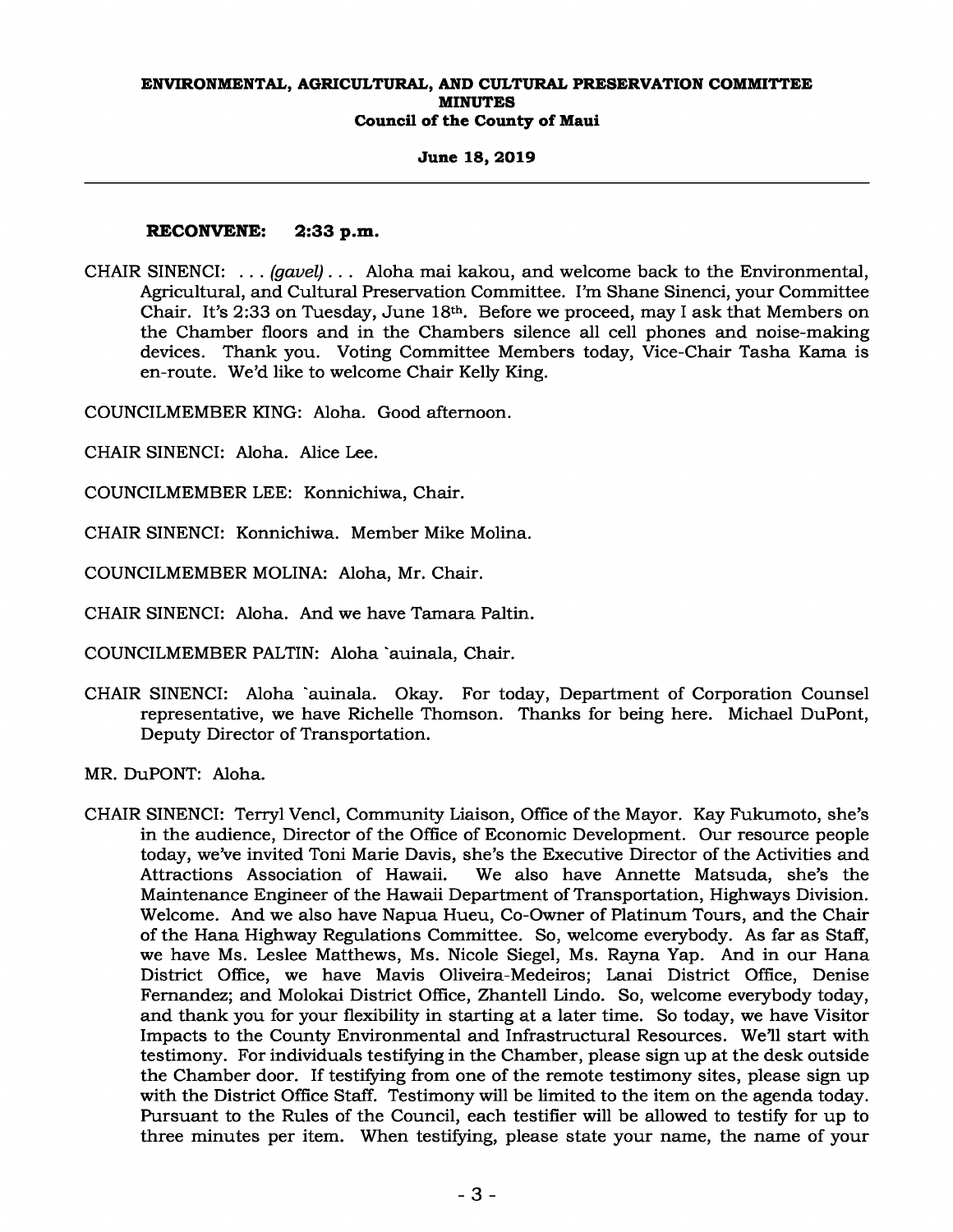#### **June 18, 2019**

organization that you may be representing, and pursuant to the Rules of the Council, if you're a paid lobbyist.

# *. . . BEGIN PUBLIC TESTIMONY . . .*

- CHAIR SINENCI: We have established a connection to the Council District Offices. Ms. Mavis Medeiros...Oliveira-Medeiros, are you there? Do you have any testifiers?
- MS. OLIVEIRA-MEDEIROS: Aloha, Chair. This is Mavis Oliveira-Medeiros from the Hana office, and I have three testifiers.

CHAIR SINENCI: Please call your testifiers.

- MS. OLIVEIRA-MEDEIROS: Should I go ahead?
- CHAIR SINENCI: Please call your first testifier.
- MS. OLIVEIRA-MEDEIROS I have Claudia Kalaola, testifying on EACP-6, and so is Mary Ann Kahana, and Kathleen Flanders.

CHAIR SINENCI: Proceed.

MS. KALAOLA: Aloha, Chair. This is Claudia.

CHAIR SINENCI: Can Mavis silence her TV? Mute the TV?

MS. OLIVEIRA-MEDEIROS: What was that, Shane?

CHAIR SINENCI: Mute the TV.

MS. OLIVEIRA-MEDEIROS: *. . .(inaudible). . .* Can you hear us, Shane?

CHAIR SINENCI: Go ahead.

UNIDENTIFIED SPEAKER: *. . .(inaudible). . .* 

COUNCILMEMBER KING: Can you ask her to turn the TV off?

MS. OLIVEIRA-MEDEIROS: Hello. Can you hear us?

CHAIR SINENCI: Yeah, but you're coming in with a lot of static, Mavis. Is it raining there?

MS. OLIVEIRA-MEDEIROS: *. . . .(inaudible). . .* Aloha, Chair, can you hear us?

CHAIR SINENCI: Yeah. Go ahead.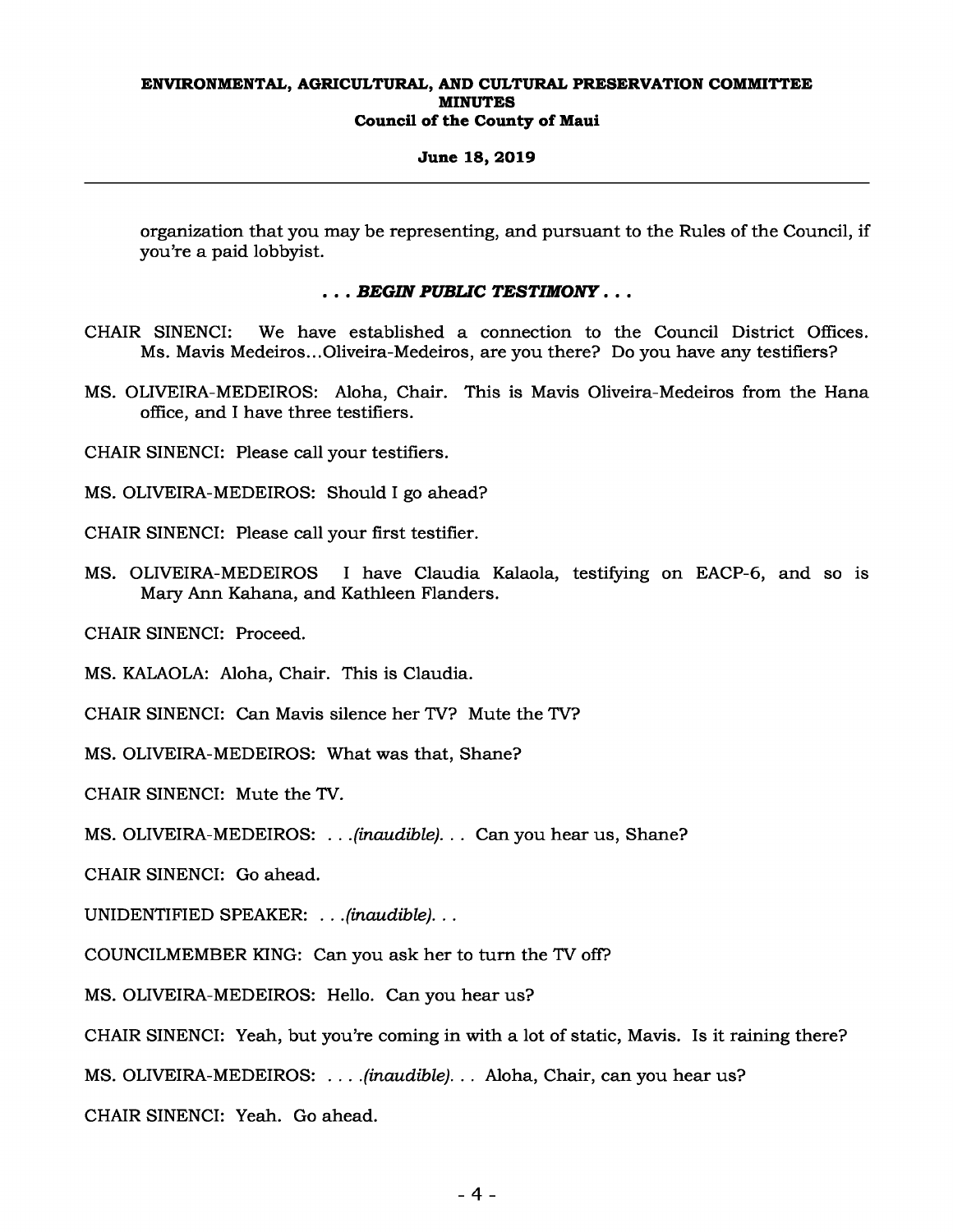### **June 18, 2019**

MS. OLIVEIRA-MEDEIROS: This is Mavis in Hana.

CHAIR SINENCI: Can you turn off the AC?

MS. OLIVEIRA-MEDEIROS: Can you mute your TV? My TV is muted, Leslee.

MS. MATTHEWS: Call your first testifier.

- MS. OLIVEIRA-MEDEIROS: I did. I called all three, but okay. Here we go again. Claudia Kalaola is testifying on EACP-6, and so is Mary Ann Kahana and Kathleen Flanders. Here's Claudia.
- MS. KALAOLA: Aloha mai kakou. O Claudia Kalaola ko`u inoa, noho wau i Hana. On June 10th, my husband and I left Hana at 9 a.m. I started counting traffic coming into Hana from the Hana Airport Road. I told myself I would only count for one hour, as I sometimes count all the way to the straight road. This was my count, 312 cars, 14 tour vans, 5 dump trucks, and 3 cement trucks. I stopped counting at 10 a.m., locationwise, there are three turns after Kaumahina State Park. Although I stopped counting, there was easily another 300 cars, 10 plus tour vans, a large school bus, and 3 more cement trucks after Kaumahina. Twin Falls, maybe a hundred cars, and after that, a steady stream as we made our way to Kahului. To make my point, I'm using the numbers from this particular day on Hana Highway: 600 cars at 2 people per car, about 1,200 people; 25 tour vans at 16 per van, 375 people. So 1,575 people representing the first wave of people coming to Hana. The early birds, if you may. And say the afternoon brings only half the amount of people, that still leaves approximately 2,400 people on our road, coming into our small town. Where on earth are they going to use the bathroom in Hana town? If you know Hana, you know we have two stores, one gas station, a restaurant, and a hotel, a State park and a County park, which are inadequate for the amount of people that need to go. In 2014, yes, almost five years ago, I spearheaded an online and door-to-door petition. The petition was to stop the insulation of a leach field in the middle of Kapuehokahi, or Hana Bay, which the County contended was needed to provide drainage for an inadequately installed and engineered septic system. While we were successful in stopping the bulldozer, nothing has happened since. It's status quo. I'm a traveler. I love to travel, and everywhere I go, toilets for visitors are always an issue. The biggest complaint is when there aren't any, or when the facilities are substandard. We already checked. We have both of these problems. Our island, our ocean, our water, our air, is being polluted by the, if you build it they will come, mentality and misguided planning style. The time for accountability is here. Our lifestyle is in jeopardy and our resources are depleting. I want to close with a quote from the Public Trust Doctrine. "For the benefit of present and future generations, the State and its political subdivisions shall conserve, protect Hawaii's natural beauty and all natural resources, including land, water, air, minerals, and energy sources, and shall promote the development and utilization of these resources in a manner consistent with their conservation and in furtherance of the self-sufficiency of the State. All public natural resources are held in trust by the State for the benefit of the people." Mahalo, Claudia Kalaola.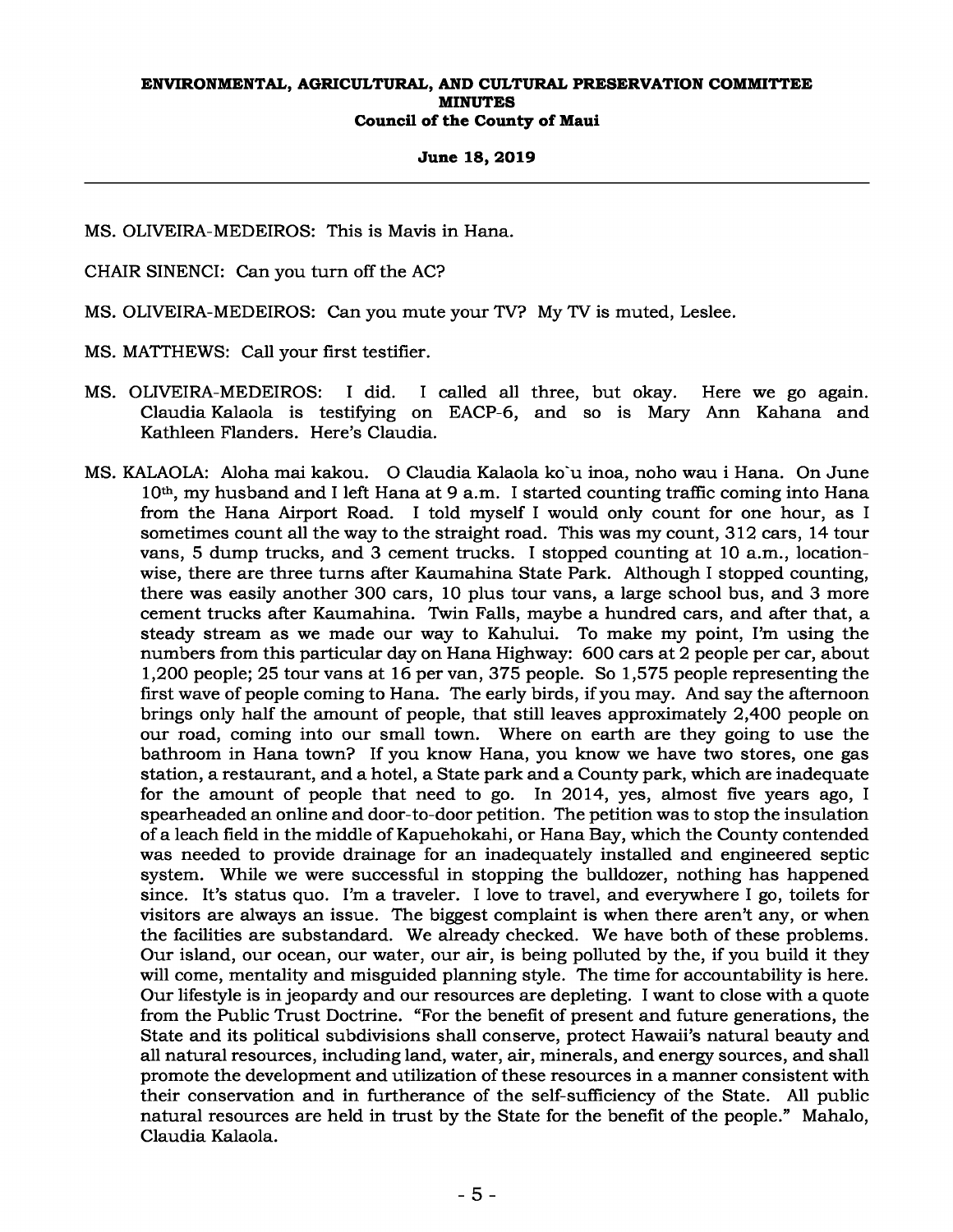**June 18, 2019** 

- CHAIR SINENCI: Thank you, Ms. Kalaola. Members, any questions for Ms. Kalaola? Seeing none, thank you for your testimony.
- MS. OLIVEIRA-MEDEIROS: Okay. Now we have Mary Ann Kahana on EACP-6.
- MS. KAHANA: Aloha, Chair. I am here to get myself educated on what your division does for us. I'm also here to represent myself. I just want to share with you all that...we all know the problems that we have with Hana Highway and the amount of tourists, so I'm hoping to hear some course of actions, and some solution to the problems that we already know that I don't want to go over, 'cause I'm pretty sure those of us who live here knows the problem of overtourism. I would like to hear some solutions, such as whether we want to post a booth and count how many people come through, or monitor these people that come through, or come up with plans such as toll fees so we can bring in the money to fix our roads. Or timing the amount of cars that comes in at a certain time. I do know that the Hana Association, I've seen Napua's group go around Hana roads, to try to monitor the tourists where they shouldn't be and try to get them out. I mean, I find that it's really good and appealing for us who live here. I'm not sure if there's a budget to pay them. I just want to hear some course of action versus always hearing the problem, 'cause we already know what's the problem that we face out here. Thank you.

CHAIR SINENCI: Mahalo, Ms. Kahana. Members, any questions for our testifier?

- MS. OLIVEIRA-MEDEIROS: Okay. Now we have Kathleen Flanders, testifying on EACP-6.
- MS. FLANDERS: So I want to continue where Mary took off, and left off, and that, to me, has to do with enforcement. I would really like the police department to hand over to the City Council and to your Committee, how many people have received tickets? How much over monthly, over the last year, over the last five years, how many people really have had received, tourists, have received enforcement for illegal parking along the highway, which blocks...forces people to move into the wrong lane into head-on traffic because their cars are taking up space on the lane? How much enforcement has gone by trespassing? Has anybody been enforced? I'd like to know what's gone on in that regard. Some ideas I'd really like the Committee to maybe...Committee to form to look at what other countries and other states are doing to protect their citizens. I feel that the people of Hawaii are neglected. You know, we have a \$35 fine for parking illegally. I'm sure lots of tourists don't mind paying \$35 to go swim in a beautiful pool. Some of the things I've observed, I forgot to tell you that I'm a retired teacher and I deliver mail. I've been delivering mail from Haiku all the way to Kaupo, and I would drive back, return to Hana at the end of the day. I get back here by 4:30, I leave at 6:30 a.m. On my way out to Haiku, the experienced drivers are pulling off the road, allowing other drivers to pass. On the way back, we have trains of cars 20 cars long, you know. But some buses are stopping and allowing, you know, the traffic to accumulate behind them. We have people who stop at every single yield sign, because they don't understand that that's not a stop sign. You know, the frustration that happens to...for local people, as you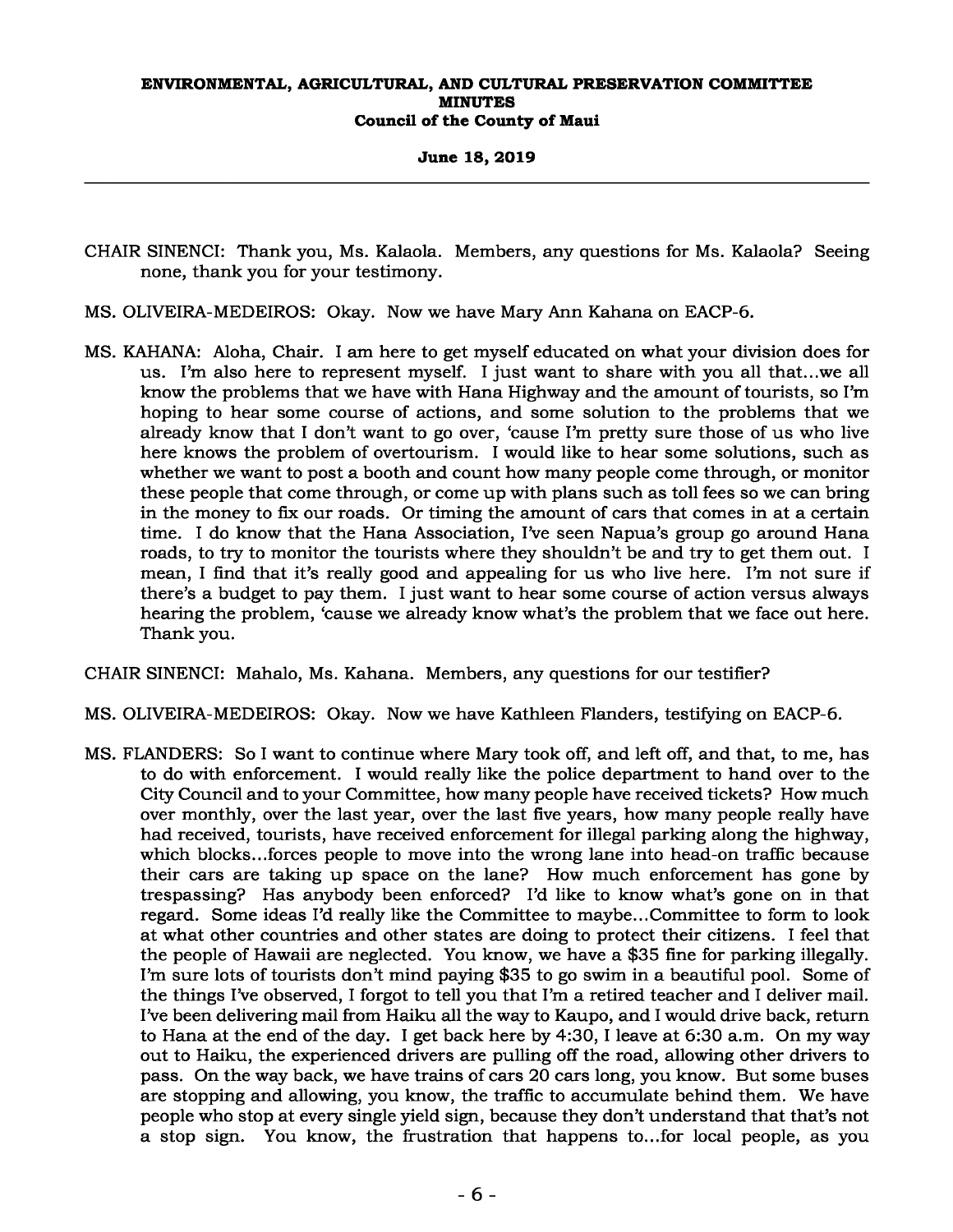**June 18, 2019** 

know...you know, think of all...make a list of all the different reasons why you need to get in a vehicle to go somewhere, and after you've listed 30 reasons why, sort out the most critical reasons, the reasons that would cause the most stress. And imagine that there are people on that highway under stress, trying to get to the doctor's office, maybe it's a young person trying to get their life straight, trying to get to an interview. Whatever stressful situation they're in, and then imagine you're in a train of cars going, you know, 20 cars going 10 to 15 miles an hour. Some solutions I wanted to offer was to look at the possibility of a moratorium on how many cars can actually be rented, you know. A moratorium on rental cars, in terms of how many cars can go out a day, decreasing the traffic. And the last...the other one that I wanted to say, is what about the possibility of dividing the bus companies, you know, specifying Monday, Wednesday, Friday for one tour bus company, and then the other tour bus companies going the other day. That could be a lotto system, where they choose which company will be on the road on that day, and they wouldn't be able to...you wouldn't be allowed to increase their--

CHAIR SINENCI: Please conclude.

MS. FLANDERS: --number of buses, you know. Say that it's Valley Isle, they can't increase the number of buses they got on the road, they have to have...be at a certain standard. Thank you so much.

CHAIR SINENCI: Thank you, Ms. Flanders.

MS. FLANDERS: Okay.

CHAIR SINENCI: Members? Ms. Flanders, we had a question for you.

MS. FLANDERS: Pardon me?

CHAIR SINENCI: We have a question.

MS. FLANDERS: I think I'm out of time.

CHAIR SINENCI: We have a question.

MS. OLIVEIRA-MEDEIROS: A question.

MS. FLANDERS: Yes? Do I have a question?

COUNCILMEMBER PALTIN: I have a question.

MS. FLANDERS: Yes?

COUNCILMEMBER PALTIN: I was wondering--

MS. FLANDERS: Yes?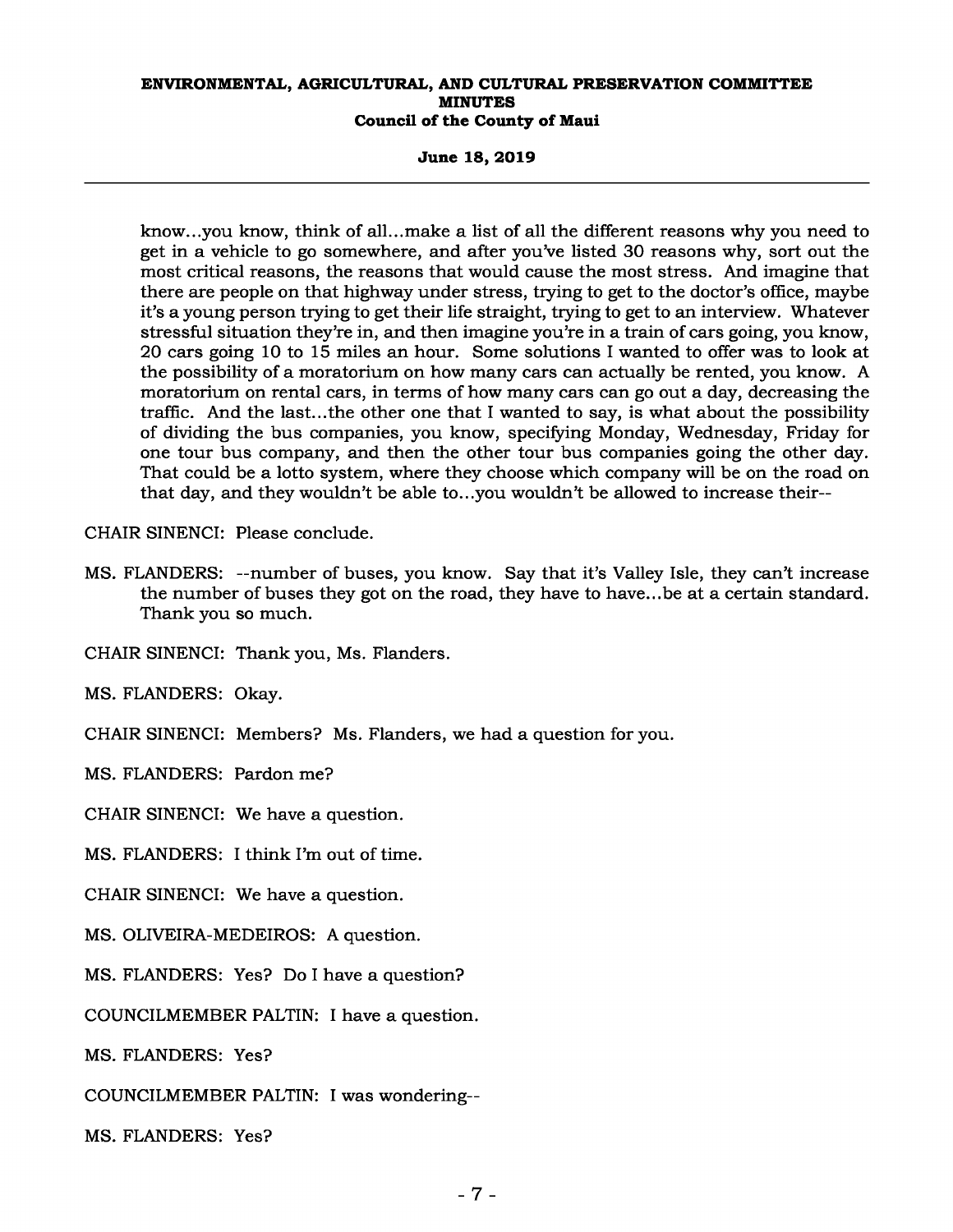#### **June 18, 2019**

- COUNCILMEMBER PALTIN: --if you could explain a little bit more about your idea about a rental car moratorium. We're having similar problems driving out to the west side, and I kinda like that idea. I was wondering if you could explain what your rental car moratorium would look like.
- MS. FLANDERS: Well, it would be...you'd have to make an assessment. You'd have to assess what is safe for...how many cars are safe...allow people to travel safely on the highway? For example, the highway to Lahaina. Remember, there was a huge fire and a crisis, and people were, you know, having a...were in a traffic jam to get out of there. That's a real safety issue. So, you know, what is safe? What number of cars is safe? And other countries have dealt with this situation in big cities, where they allow certain numbers...people's license plates ending in a certain number allowed to be on the road that day. And, you know, another would be another day. But for me, there should be a cap on the rental car industry as to how many cars are allowed to be rented per day.

COUNCILMEMBER PALTIN: Thank you. I think that's a good idea.

- MS. FLANDERS: I think it's something that could be looked into.
- CHAIR SINENCI: Thank you for your testimony.
- COUNCILMEMBER PALTIN: Yes. Thank you.
- MS. FLANDERS: You're welcome.
- CHAIR SINENCI: We'll go over to Lanai District Office. Ms. Fernandez?
- MS. FERNANDEZ: Good afternoon, Chair. This is Denise Fernandez at the Lanai office, and there are no testifiers.
- CHAIR SINENCI: Thank you. Molokai District Office? Ms. Lindo?
- MS. MATTHEWS: Chair?
- CHAIR SINENCI: Ms. Matthews?
- MS. MATTHEWS: We were unable to establish connection with the Molokai District Office, but they have indicated they do not have testifiers there.
- CHAIR SINENCI: Okay. Thank you, Ms. Matthews. Can you call the next...the first testifier in the Chambers, please?
- MS. MATTHEWS: Yes, Chair. Our first testifier signed up is Jasmine Kilborn, testifying on EACP-6, to be followed by Larry Stevens.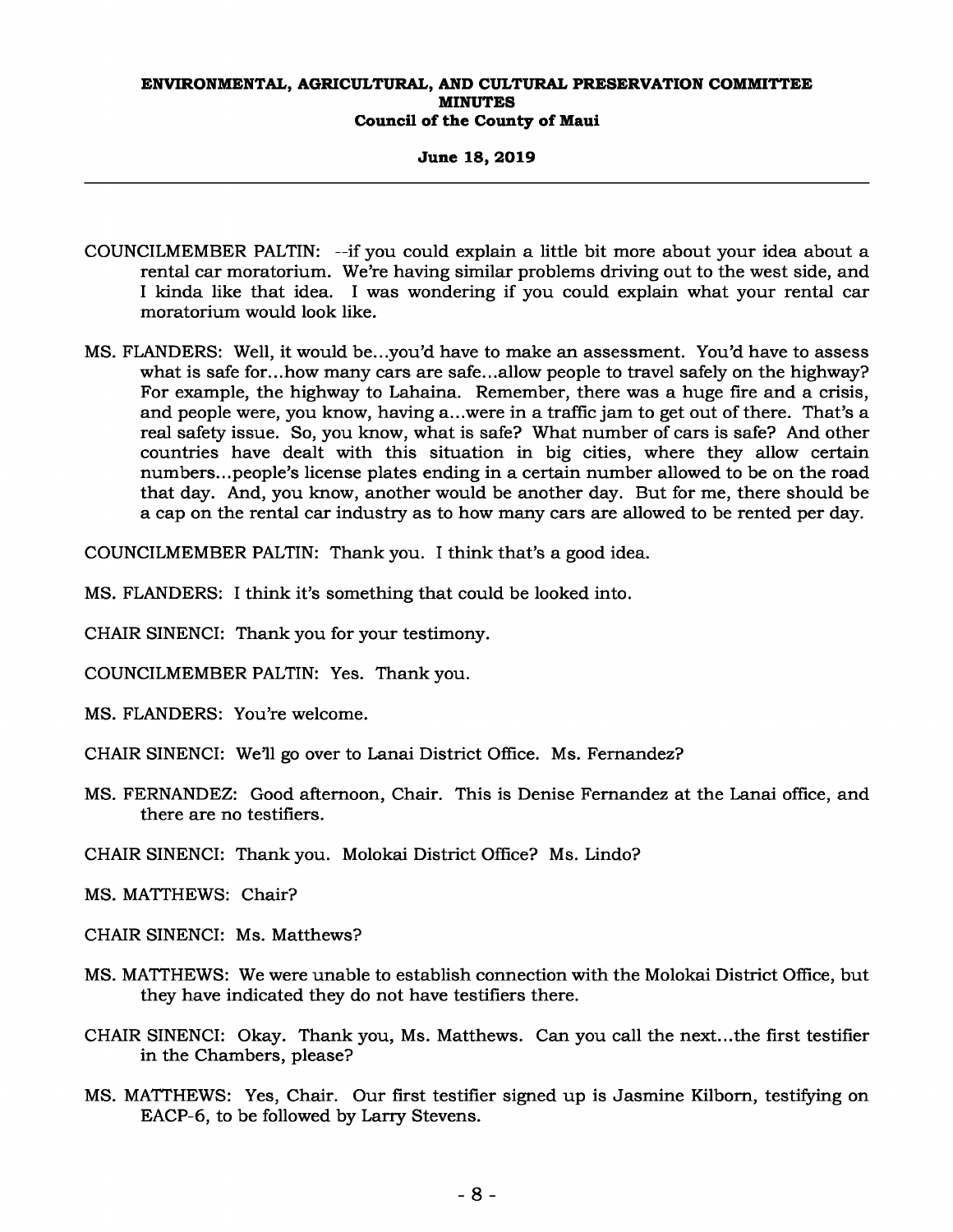**June 18, 2019** 

MS. KILBORN: Good afternoon, Chair, Council. My name is Jasmine Kilborn. I am a tour operator. I have been running Road to Hana tours for approximately the last seven years, and prior to that, for three years, as a taxi driver. We are out there on a daily basis, and we see the daily issues. One would be overtourism. Last year, in 2018, Maui received 3 million visitors. The Road to Hana is one of the most prized destinations on the island, and we, our company, operates approximately 75 tours a month. In speaking with Napua and gathering her data, during peak season, we see about 3,800 vehicles a day. So, the resources and infrastructure are overloaded. Many of the approved places to stop, such as the State and County parks, most of them have approximately only 15 to 20 parking spaces. If we have 3,800 vehicles a day and only 15 to 20 parking spaces, where do people go? Sometimes we have nowhere to park. I have people in my vehicle that do need to use the bathroom. A huge demographic of our visitors are the elderly, and this is not something that we can play with them. Where do we go? We park on the side, but we can't do that either. So, illegal parking is definitely an issue, as people aren't able to use parking spaces. They clog and congest the road, big rigs can't move through, local people can't drive through, we end up with a lot of yelling on the road, which leads to a degraded tourist experience. We here, we definitely want to show aloha, and give the visitors a cultural way of being. Also, to mention the damage to nature that occurs. With 3,800 vehicles a day, approximately 7,000 people visiting the area, can you imagine 7,000 people a day, walking around on the trails, on the pathways, amongst the road, trying to take a picture? It's horrifying sometimes. We try to put our blinders on, not to degrade the tourist experience, but it's alarming. Also, the threat to the Hawaiian culture and heritage. I think the foundation of our culture is based on permission. How many of these people that come into the area ask permission to be there? And then sometimes they don't understand why you can't park here, why you can't go there, and you try to educate, and they look at you like, well, who are you? And so sometimes it's really frustrating. We are local, and we want you to be here, but we also want you to know that you shouldn't be doing that. So as a tour operator, I believe- -

CHAIR SINENCI: Please conclude.

- MS. KILBORN: --that the solution is to put a cap. Allow so many people in there daily, and that's it, no more. So that there's ease of flow of traffic, enough infrastructure for everybody, and all of our visitors are getting the proper education that they need.
- CHAIR SINENCI: Thank you, Ms. Kilborn.
- MS. KILBORN: Thank you.

CHAIR SINENCI: Members, any questions for Ms. Kilborn? Yes, Chair King.

COUNCILMEMBER KING: Thank you. Thank you for sharing with us the problems out there. So as part of the tour industry that's part of that problem, how much would you be willing to cut down on your travels out there in order to, you know, achieve the balance that we're looking for?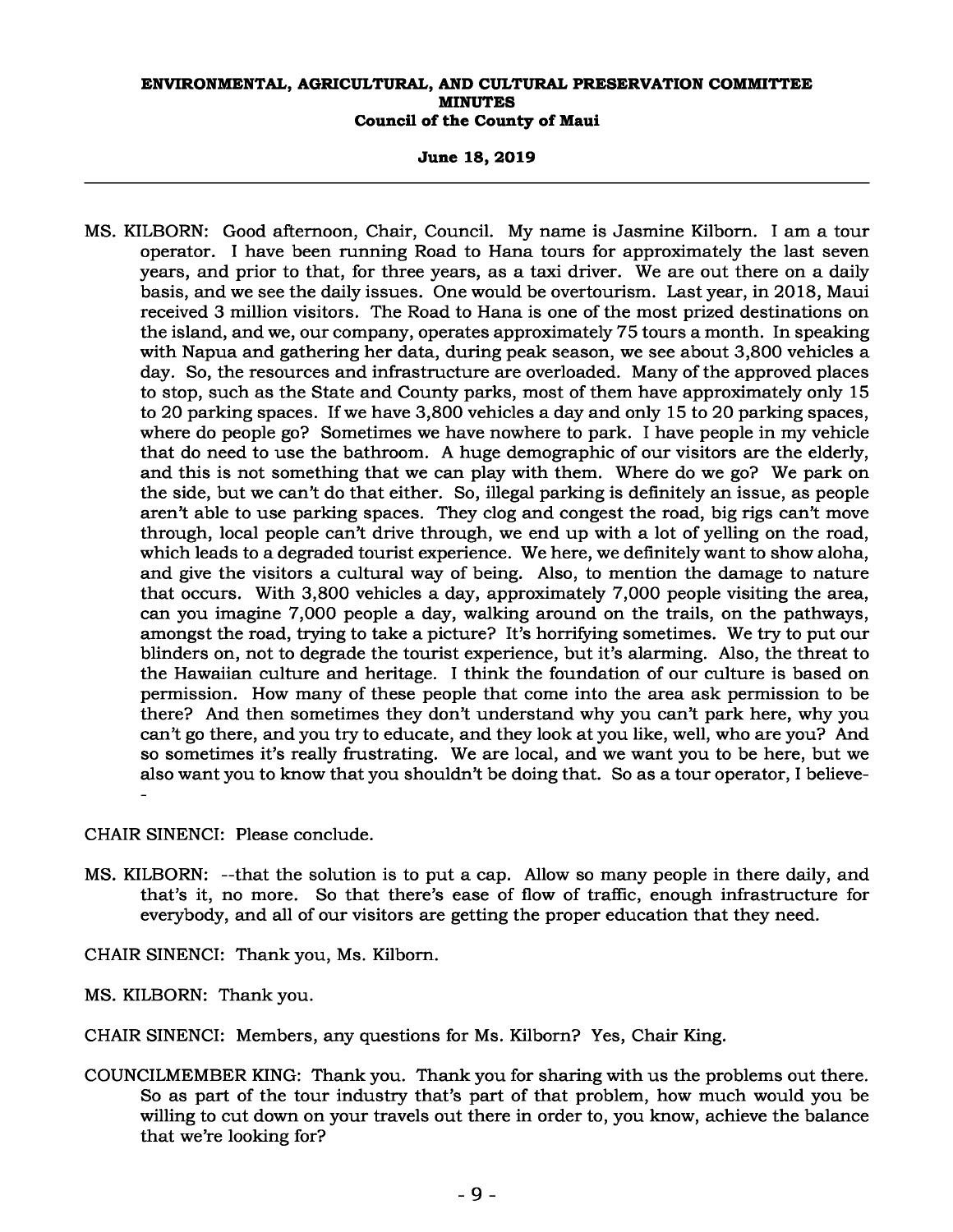#### **June 18, 2019**

- MS. KILBORN: Yeah. So since the...since our inception, we have grown to three vehicles, and we have an internal cap. I, myself, can't operate in true consciousness if I expanded. Is there a demand for it? Yes. We are sold out almost all the time. People are calling us. But I, we refuse to add another vehicle to our fleet, because there's already too many.
- COUNCILMEMBER KING: Okay. And I appreciate that, but I mean, if there's already so many out there, and everybody needs to cut down, how much are you willing to cut down from what you're doing right now in order to achieve that balance?
- MS. KILBORN: I think we are, me, specifically, I think we are in balance in the moment. I feel balanced. I don't feel out of balance myself. Limiting? We've already limited ourselves to three vehicles and they don't operate all together daily. We give breaks, our team has breaks so that everybody has a moment to recharge. So we do feel in balance.

COUNCILMEMBER KING: Sure.

- MS. KILBORN: I don't feel like I need to cut any vehicles down. Yeah.
- COUNCILMEMBER KING: But if everybody that's operating out there has three vehicles and it's too much, then what are you saying? That everybody needs to cut down a little bit?
- MS. KILBORN: Yeah. I don't know. That is a good question. I would have to rework the numbers. We'd have to, I would say internally, by one. So I have a vehicle and my husband has a vehicle. But we work with a team, a team that is hired based on education and values. That would be our core, not to make money. Our bonus is making money, that we get to teach, and work, and make a living, but our core values would be here to educate and inspire the visitors that arrive to go home and have a deeper appreciation for who they are, where they come from, how they can help take care of their land. I think that most of the vehicles on the road are independent travelers, not so much the tour buses. I can't tell you how many independent travelers we have on the road on a daily basis, but I can tell you that social media apps, travel guide apps, they--

COUNCILMEMBER KING: Ok, that...yeah, I think you answered my question already.

MS. KILBORN: I'm sorry. Okay.

COUNCILMEMBER KING: Or tried to. Thank you, Chair.

CHAIR SINENCI: Thank you. Questions? Thank you for your testimony.

MS. KILBORN: Thank you.

CHAIR SINENCI: Ms. Matthews?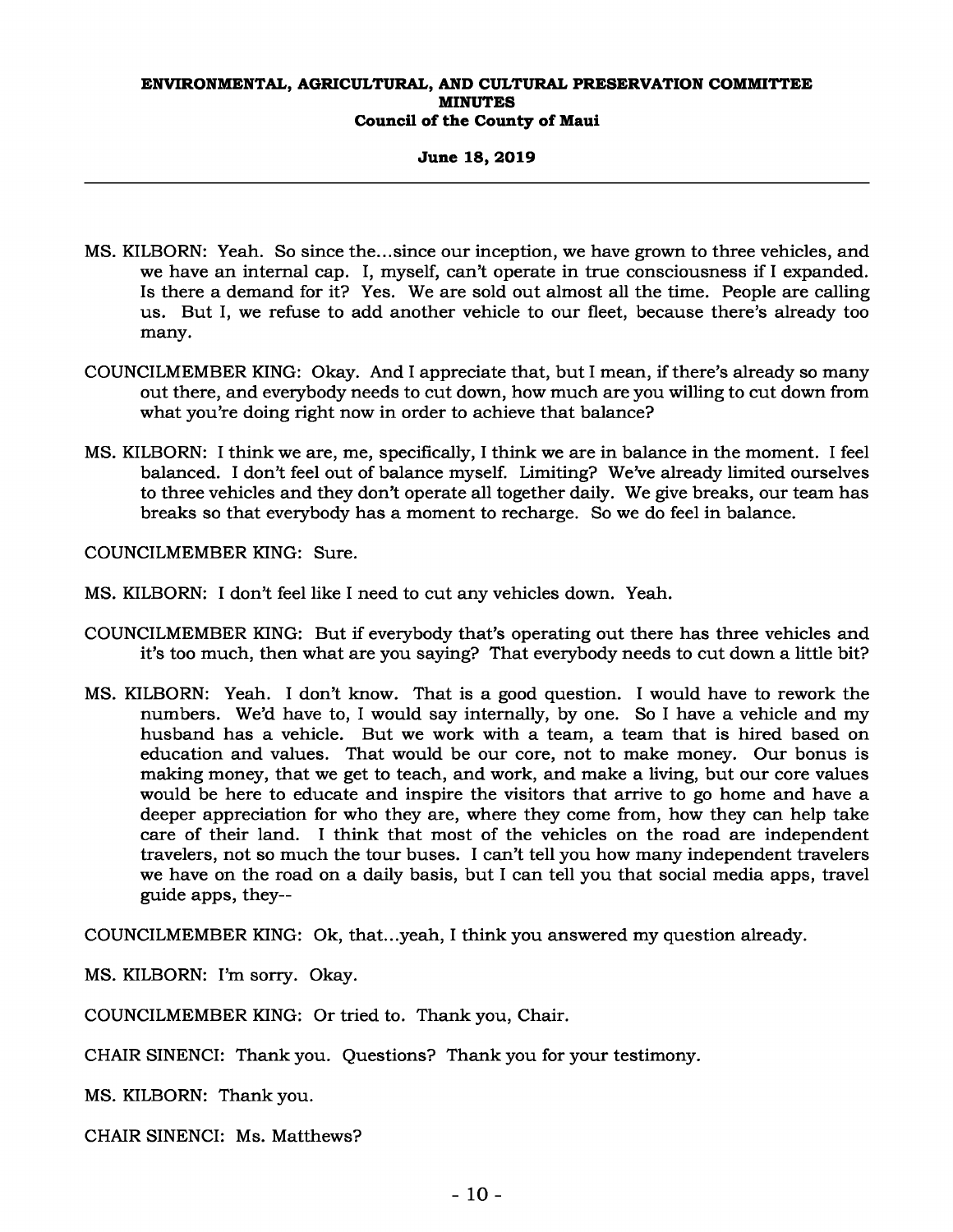**June 18, 2019** 

MS. MATTHEWS: Our next testifier is Larry Stevens, to be followed by Victor Pellegrino.

- MR. STEVENS: Good afternoon, Chair Sinenci, and Councilmembers. My name's Larry Stevens. Hi, long time no see. I'm speaking this afternoon on my own behalf, not for the Maui Nui Marine Resource Council, as I was this morning. The impacts of tourism are not just limited to Hana Highway. They...after I testified this morning, I took a walk up in Iao Valley, and by the time I got up there, the cars were...had blown way out of the parking lot and were coming all the way down the road on both sides of the road. I have a photograph if anyone wants to see it. So this problem of too many tourists and overloading our facilities is everywhere. You look at Molokini, we just passed a bill at the State Legislature to limit the number of boats that can go to Molokini. But as a result, we're shifting from scuba boats to cruise ships out there. The boats are getting ever larger, with ever more people on each boat, and so we're kind of defeating the purpose of limiting the number of boats. We kind of have to have...make some difficult decisions. Are we going to limit the demand to go to these places by increasing the price, or we could add a fee to going to Molokini or to other treasured places in Maui? Or we can do it from the supply side, by limiting the number of cars we allow to go down the road, or the number of cars that we rent at the airport. We could try to shift our tourism activity from private cars to buses. That would reduce the traffic impacts and the environmental impacts of having all these things. We could look at shifting to electric vehicles, that could also help with everything from energy consumption to air quality. But it's long past time that we completed the shift that I think has already begun from promoting tourism to managing tourism, because we are way out over our skis at this point. The Maui Nui Marine Resource Council, not speaking for them but of them, has a program...this year, we will be replacing all of the signs that line the various beaches on the tourist side of the island and increasing the number of those signs. So we're going to be upgrading the quality of them and refreshing their look, and increasing their number. We're also going to be doing another wave of tourism and visitor education projects to allow us to get more information out to the visitors about how to be a better tourist. How to watch out for the reefs, how to watch out...how to interact with the ocean. There's lots of damage that's being done, because people just don't know...whether it's sunscreen or anything else. So, we appreciate your support very much for the education activities that we're undertaking. We plan to substantially increase them next year, so a lot's going to be happening. But it's not going to solve our problems. We have to decide, are we going to do supply constraints, demand constraints, or both? Thank you.
- CHAIR SINENCI: Thank you, Mr. Stevens. Chair would like to recognize Member Sugimura and Member Kama.

VICE-CHAIR KAMA: Good afternoon, Chair.

CHAIR SINENCI: Good afternoon. Any questions for the testifier? Seeing none, mahalo. Ms. Matthews?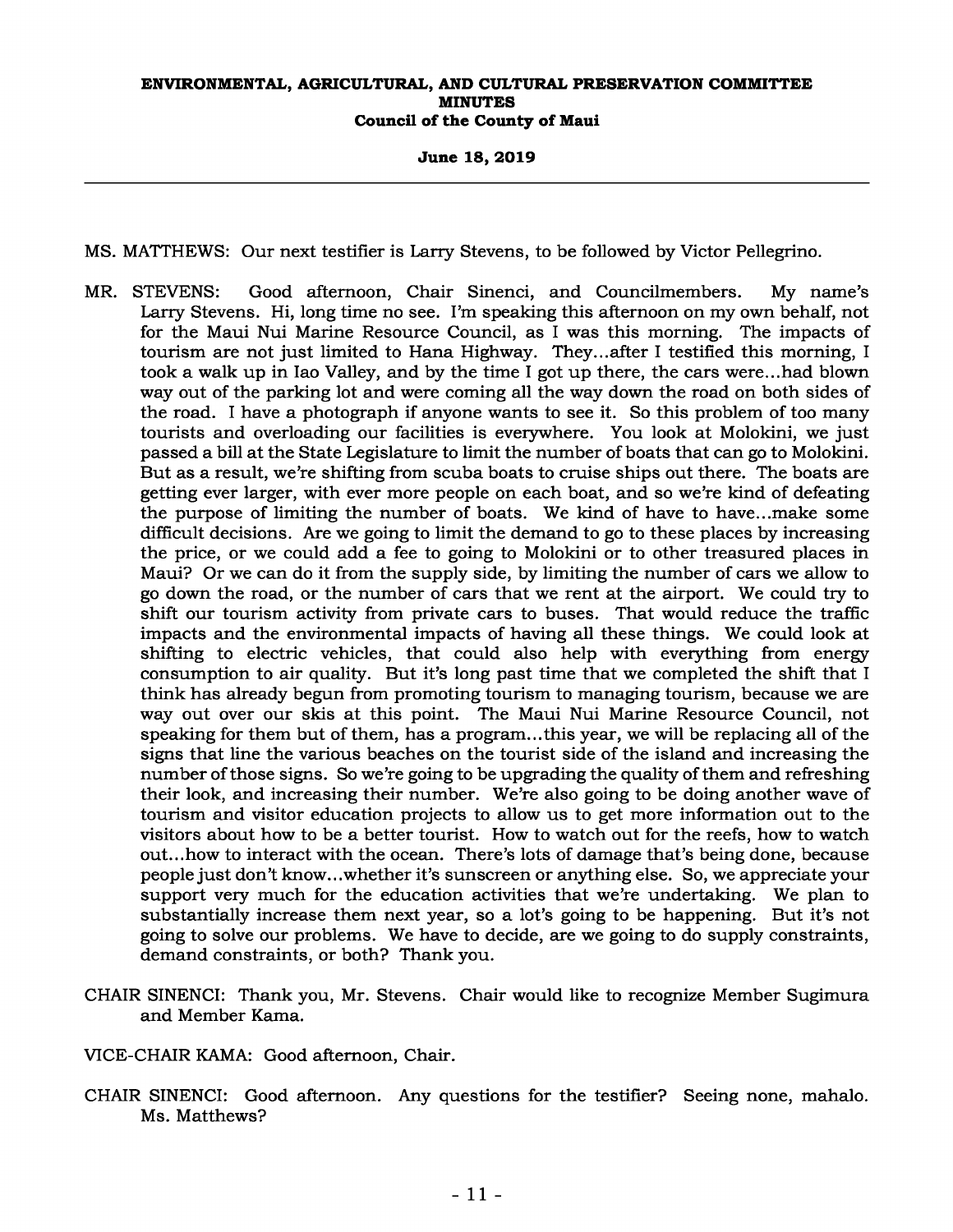#### **June 18, 2019**

MS. MATTHEWS: Chair, our next testifier is Victor Pellegrino, to be followed by Claire Carroll.

MR. PELLEGRINO: Good afternoon, Chair, and Members of the Maui County Council. My name is Victor Pellegrino. I am speaking on behalf of my family. My wife is a native of Maui, and we chose to build our home in Waikapu, a quiet, country village in a family-centered community. Now, 55 years later, it is quiet no more. There has been...there has occurred what we now call, overtourism. Helicopter companies been...there has occurred what we now call, overtourism. catering to tourists have created a deafening level of obnoxious noise. Between 2017 and 2019, my wife and I counted helicopter flights over and adjacent to our home between 7:20 a.m. and 6:15 p.m. We selected different days each month. The average number of helicopter passes per day was 24. One day, 53. We built our home in Waikapu and not Kahului and Spreckelsville, because Waikapu was not complete...located in an air corridor. Now the air corridor has come to Waikapu, and we face daily, unnecessary, annoying, and nerve-wracking helicopter noise. We host students for instruction and activities on our farm, and we are regularly interrupted by helicopter noise. We host halau and other Native Hawaiian groups that are disturbed while following Native Hawaiian practices and protocol. Student film groups creating educational movies that are rudely interrupted by helicopters. Helicopters fly below 1,500 feet for falls viewing, land in pristine areas, and scare birds and animals in their natural habitat. Helicopters fly over residences in Waikapu. Our right to privacy is being compromised, because we know that helicopter companies provide unique videos and tours...of their tours. Videotaping that goes on, on or around our house and our farm, our orange and kalo farm, is a violation of our right to privacy. In addition, we worry about whether one will crash on our house. Helicopter companies collect tourist dollars, but at the same time, violate the very rights of citizens of Maui County, who reside, work, and play below, and who have a right to quietude. They continue to disturb our sleep, vibrate our homes, interrupt our conversations, and put fear into our grandchildren. Why do helicopter companies think their businesses...think of their businesses first, without considering the adverse conditions they are subjecting our residents to? Well, because they have...they practice what I call, dirty tourism. Helicopter companies should be made accountable. We need a forum, a citizens planning committee, noise abatement routes, revised air corridors, tour management plans, and higher-altitude flights. We need to work together. Cultural and plans, and higher-altitude flights. We need to work together. Cultural and environmental impact studies are required for development on Maui, along with trying to protect our land, our streams, and our wildlife. It is now time we turn our attention to the problems in the skies above us. Do we not need to protect people in our environment? And a final note about tourism, overtourism, and dirty tourism, where has respect gone? Mahalo.

CHAIR SINENCI: Thank you, Mr. Pellegrino. Members, any questions...

MR. PELLEGRINO: Sorry I had to read that so fast, but, I want to make sure I got it in.

CHAIR SINENCI: Thank you for that.

MR. PELLEGRINO: It was much longer.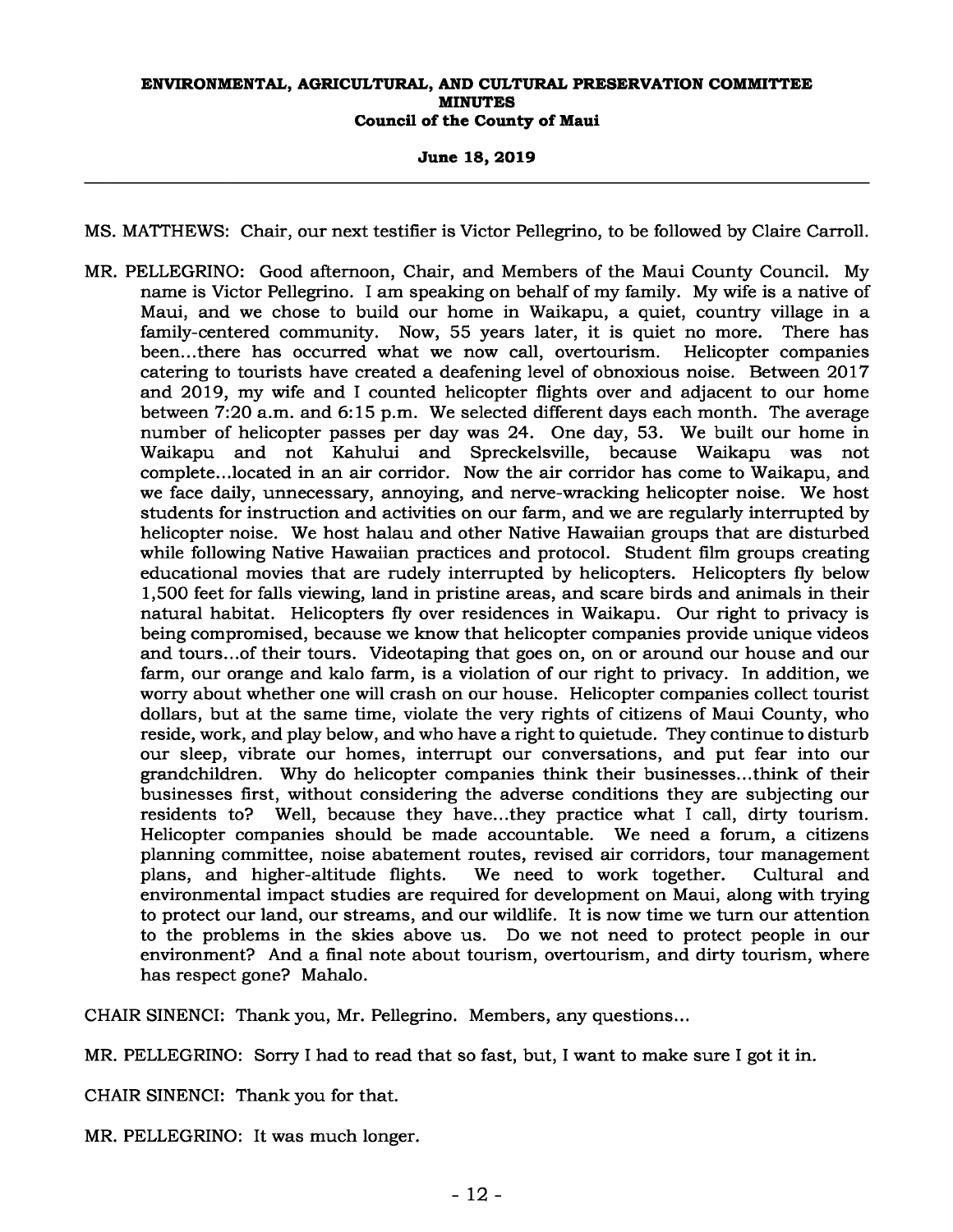#### **June 18, 2019**

CHAIR SINENCI: We have a question from Member Paltin.

- COUNCILMEMBER PALTIN: Thank you, Chair. Aloha, Mr. Pellegrino. Thank you for coming here today and sharing your mana`o. In hearing your testimony, it seems that helicopters in Waikapu is a problem. I just was wondering if it's limited to that, or how would you feel about a hotel in Waikapu, with rental cars and things like that?
- MR. PELLEGRINO: A hotel in Waikapu? Absolutely no. Is that what you just asked me, about a hotel?
- COUNCILMEMBER PALTIN: I'm hearing Waikapu Country Town tomorrow, and there's a hotel in the project. So just wanted to find out...
- MR. PELLEGRINO: Well, I have no idea about hotels. I'm talking about helicopters. But if there is going to be a hotel in Waikapu, I would say, no, no to it.

COUNCILMEMBER PALTIN: Okay. Thank you.

MR. PELLEGRINO: We don't need a hotel in Waikapu.

COUNCILMEMBER PALTIN: Okay.

MR. PELLEGRINO: It's already been pretty much destroyed over 55 years.

COUNCILMEMBER PALTIN: Thank you. Just checking if it was just the helicopters, or hotels as well.

MR. PELLEGRINO: Sorry. Sorry I can't help you.

COUNCILMEMBER PALTIN: Okay. Thank you.

CHAIR SINENCI: Thank you for your testimony.

MR. PELLEGRINO: Okay. Mahalo.

CHAIR SINENCI: Mahalo.

MS. MATTHEWS: Chair, our next testifier is Claire Carroll, to be followed by Dick Mayer.

MS. CARROLL: Aloha and good afternoon, Council Chair and Council. I came all the way over here, because I didn't want static when I'm speaking. Aloha. My name is Claire Kamalu Carroll, a life-long resident of Hana, Maui. I am testifying for item EACP-6. I have seen change...Maui change over the years and know that we have a heavier traffic flow of visitors who travel to see the Hana Highway. We all agree it has become more with visitors wanting to visit Hana in the last Hawaiian place. Visitors are the economy of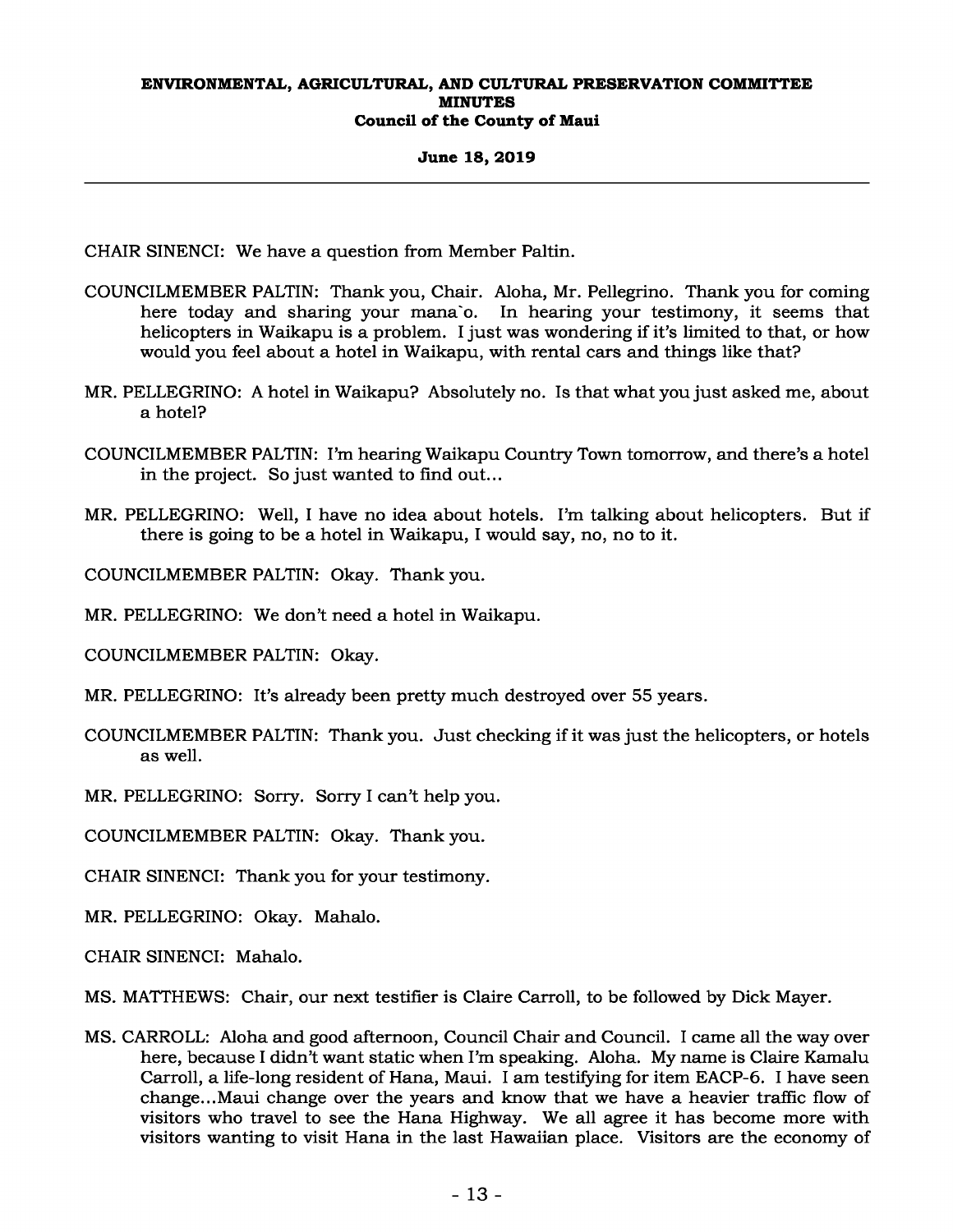**June 18, 2019** 

our community, and contributes monies to many families here in a positive way. If it was not true, you would not be faced with number of fruit stands, lunch wagons, and even residents selling out of their homes; little shops on the side of the roadway with<br>jewelry and clothing, and even coconuts and breadfruit. I ask Council to take jewelry and clothing, and even coconuts and breadfruit. information today, and future, and keep in mind if your decisions will affect our economy that we all rely on for mortgages, cars, schools, and to feed our families. I support infrastructure to keep up with the maintenance on our roadways, and support the education and safety of everyone traveling the Hana Highway. We are already worried about the number of places that our visitors can stop and have the opportunity to purchase items and food before they even reach our town. This is as sensitive for our residents that are concerned that if we are known to not want traffic or visitors to Hana, then what will directly and indirectly affect all of us? Roads are damaged by falling trees, landslides, heavy equipment vehicles, erosion from rainfall. I believe it would not be fair to state that tourists alone take a toll on our roadways. And I just wanted to share that the State actually just passed a Bill that will be effective July 1<sup>st</sup>, 2019, and it's HB 333 that will help solve some of our problems. Mahalo.

- CHAIR SINENCI: Thank you, Ms. Carroll. Any questions for the testifier? Seeing none, mahalo.
- COUNCILMEMBER KING: Just a quick question.
- CHAIR SINENCI: Oh, Chair King? Sorry.
- COUNCILMEMBER KING: Thank you, Chair. Do you have a copy of that Bill you were talking about?
- MS. CARROLL: I do. I actually brought copies for all of you.
- COUNCILMEMBER KING: Can you...Oh. Excellent.
- MS. CARROLL: And I think it's steering towards the positive on a State highway. This is for the counties.
- COUNCILMEMBER KING: If you can give it to our...
- MS. CARROLL: I'm going to give you folks more.
- COUNCILMEMBER KING: Okay. Thank you.
- MS. CARROLL: Can I just mention one more thing quickly? Kelly? Okay. I'll talk to you later.
- CHAIR SINENCI: Thank you. Ms. Matthews?
- MS. MATTHEWS: Chair, our next testifier is Dick Mayer, to be followed by Mark Sheehan.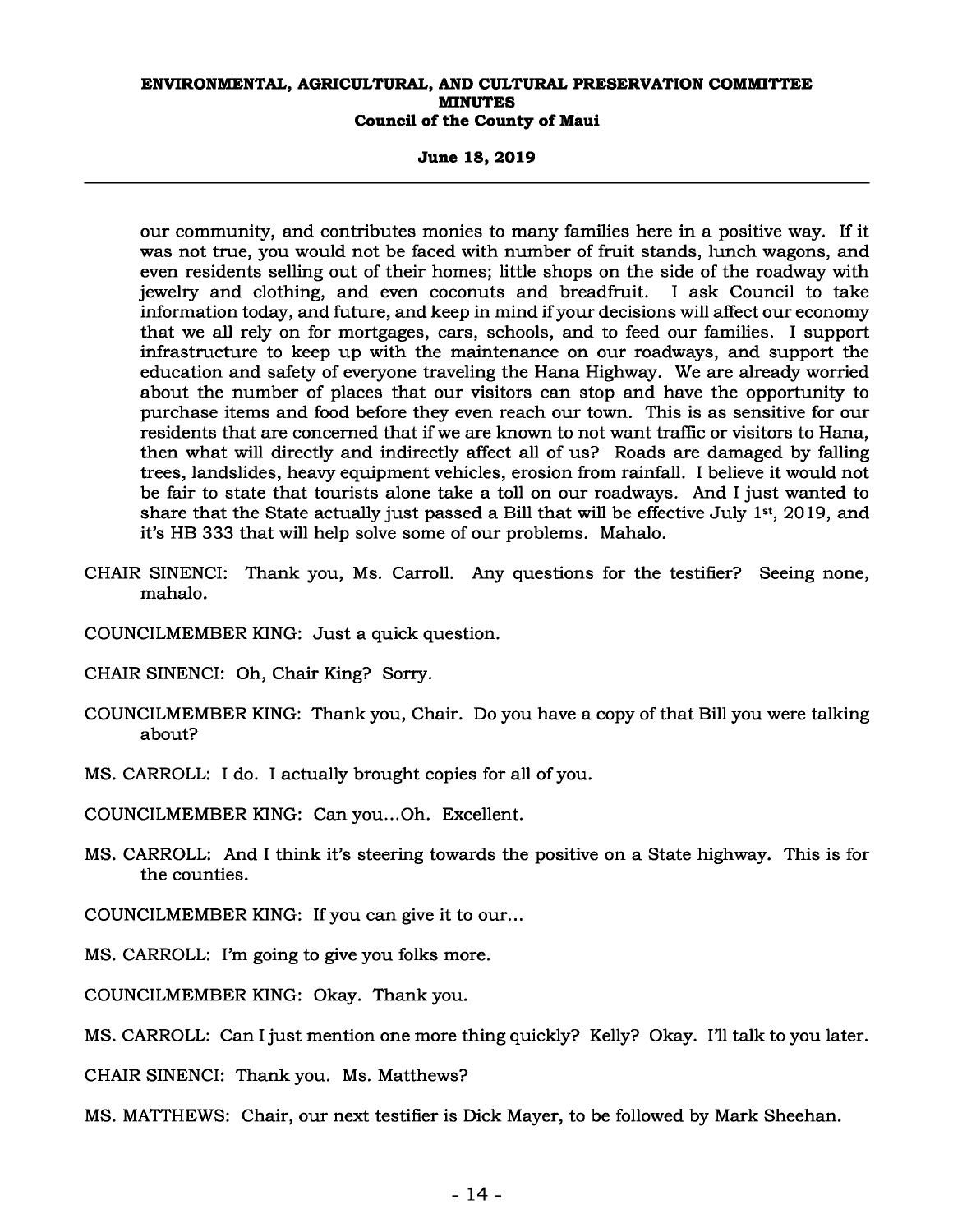**June 18, 2019** 

MR. MAYER: Hello. My name is Dick Mayer. Tourism is a lot like eating. We need to eat in order to sustain ourselves and support our health. Youngsters need to nourish their development. However, as we mature, eating too much can cause a host of problems and eventually, poor health, disabilities, pain, social and psychological problems, and possibly worse. Similarly, tourism initially can provide a community with good jobs, a higher standard of living and a more interesting lifestyle. However, as tourism grows it can begin to threaten the very viability of a community and ultimately it can destroy itself, much like cancer damages the body in which it lives. At first, there may be only small irritations and minor pains, but then we find growing limitations on our activities, well-being, and quality of life. After 1959, when jet planes began flying here and Hawaii became a State, Maui's business and political leaders had to make a decision as to what kind of tourism should be supported on Maui. They could have chosen small-scale tourism with visitors staying in B&B or ohanas, allowing local residents to earn a supplemental income. However, since plantation workers' homes were usually small units that could not accommodate additional visitors and were far from the beaches, the business leaders designated West Maui's Kaanapali and later South Maui's Wailea for large-scale hotel resort developments operated by off-island corporate investors. With the steady growth of tourism in the past few decades, Maui has become bloated and many residents feel a need to moderate our tourism diet. We must eat selectively and carefully. In fact, we probably need to go on a modest diet to limit actual negative impacts that have been listed by others today and are well documented. We now recognize the symptoms and impacts of overtourism and we should selectively manage the various aspects of the tourism industry. What we need to do now is to protect our tourism industry from destroying itself, rather than allowing tourism and hotel construction and illegal vacation rentals to grow and kill both our economy and our community's quality of life. Maui has been traveling on a road that has taken us from an agricultural, plantation economy into one based on tourism. We have now reached a fork in that road and we must decide which branch of the path we will take. The left fork will continue the present road of rapid population growth, increasing tourism dependence, more McMansions, gated communities, and a decreasing quality of life for Maui's long-term residents. The right fork will mean that we will change our direction significantly by preserving and restoring a high quality of life that residents of Maui deserve, while carefully protecting our existing tourist industry from overdevelopment. Although there are financial forces that might try to seduce County decision-makers down the left road of over-development, Maui has the legal tools that can keep us on the road of long-term stability and prosperity. Let me just...one last thought.

CHAIR SINENCI: Please conclude.

- MR. MAYER: What do we need to do? We have to recognize the importance of preserving Maui's high-quality tourist industry, and not let it be eroded by continued, excessive development. With our present full employment, any new development will mean more people moving here, further damaging and diminishing our quality of life.
- CHAIR SINENCI: Thank you, Mr. Mayer. Any questions? I have question, Mr. Mayer, and thanks for meeting with me earlier. You know, earlier, you mentioned in our meeting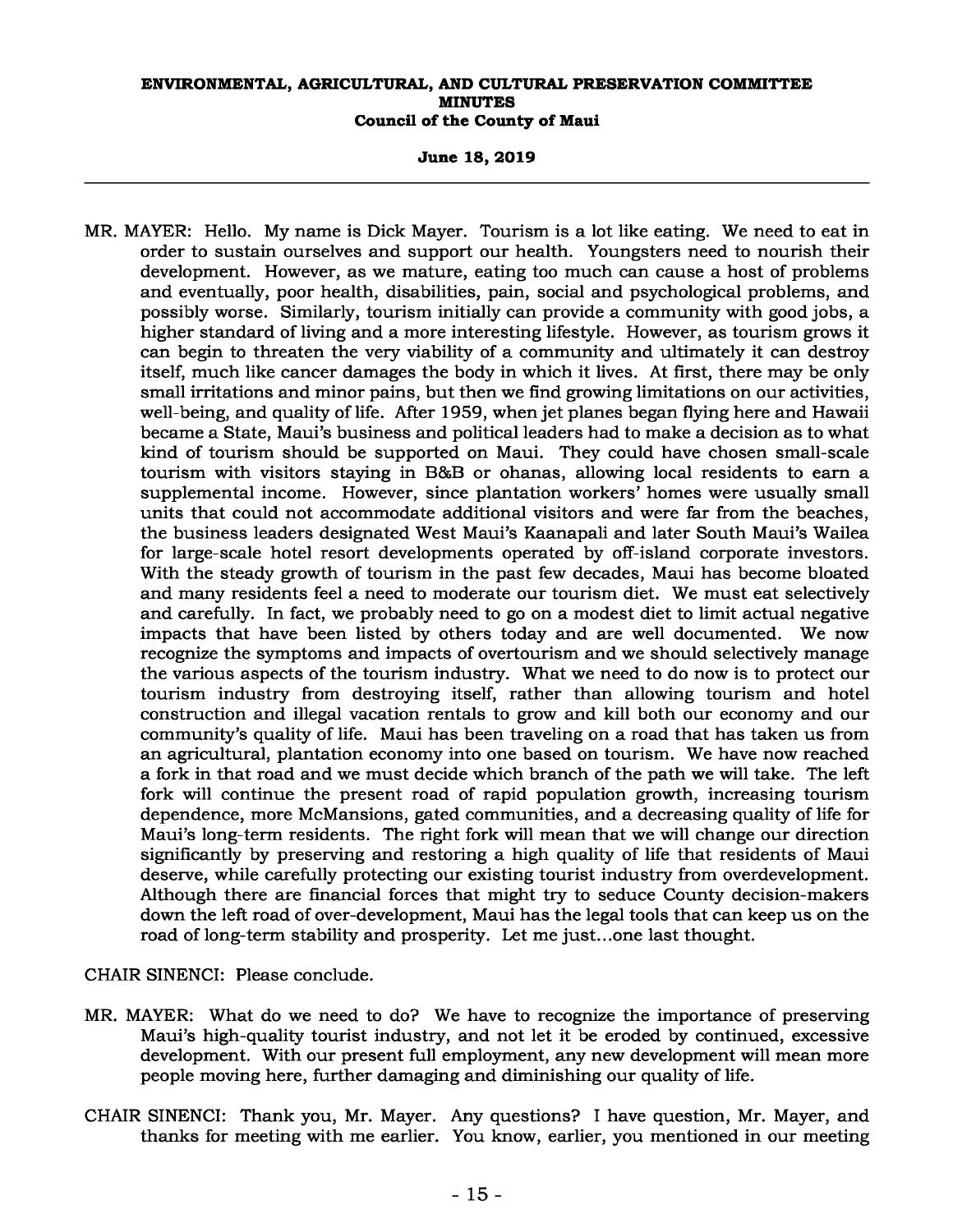**June 18, 2019** 

about certain types of funding that goes towards the Kahului Airport. Can you speak to that?

MR. MAYER: Yeah. The Kahului Airport, and all the airports in the State, are under the State Department of Transportation, Highways...excuse me, Airport Division. There are three Divisions in the Department of Transportation. And all the funding collected, on the runway, from landing fees, rental car fees, all those type things, concessions at the airports, all that money goes to the Airport Authority, and not to Maui County, for example. And that funding can only be used on the airport premises. So in other words, even though the traffic generated by all the rental cars and the tourists who come through that airport are all affecting, as I just said, all of Maui County, all of Maui Island, and with Kahului Airport, Lanai and Molokai Airports, all of that...the Airport Authority has this enormous amount of funding. So much funding, they spent money, \$2 million, to build a waterfall as you enter the airport, to build this \$340 million parking garage. That money could much better have been used to fix the problems that were mentioned, like pullouts along the sides of roads, fixing the bathrooms along the beaches the tourists go to where all those rental cars end up. So what we could do is shift...if we could only shift some of that money from the airport to solve the problems that are being generated as a result of tourists coming into the island, I think we'd be a lot better off. It means changing some of the State rules, but I think that's something this County Council, and probably the other counties, should also be working on.

CHAIR SINENCI: Thank you. We have a question, Member Paltin?

- COUNCILMEMBER PALTIN: Thank you, Chair. Thank you, Mr. Mayer, for being here. I was wondering if you could give some examples of what you meant by legal tools?
- MR. MAYER: The Maui Island Plan, which I worked on, has a number of provisions in there, statements in there, that give some authority, and let me mention this. For one thing, all eight, this is from the Maui County Code, all eight of these shall comply with the General Plan, and administrative actions by agencies shall conform to the General Plan. That includes the Maui Island Plan and the Countywide Policy Plan. In other words, you're required. All agencies, all Departments of the County are required to follow it. And in that Plan, it makes a number of statements about limiting the effects of tourism. One of the most important statement it makes, is that there should not be a ratio greater than one tourist for every three residents. That's a very important number. Right now, and I'll just give you some very quick numbers to give you...roughly, the population of Maui Island is 156,000. One-third of that is 52,000. Right now, the average on Maui in a year...over the year, is roughly 65 to 66,000 people, and it peaks in the summertime at 75,000. We're way, way over that number. So, how does that translate into policies and actions? The Planning Commission, right now, is looking at giving authorization to, for example, the expansion of the Grand Wailea. We do not need that. We already are oversaturated with hotel units on the island and tourists, and all the effects that are caused here. The directive to the Administration to work with the Planning Commission to make recommendations that this not be approved, that's the type of thing that the Maui Island Plan says. All agencies and departments of the County should be working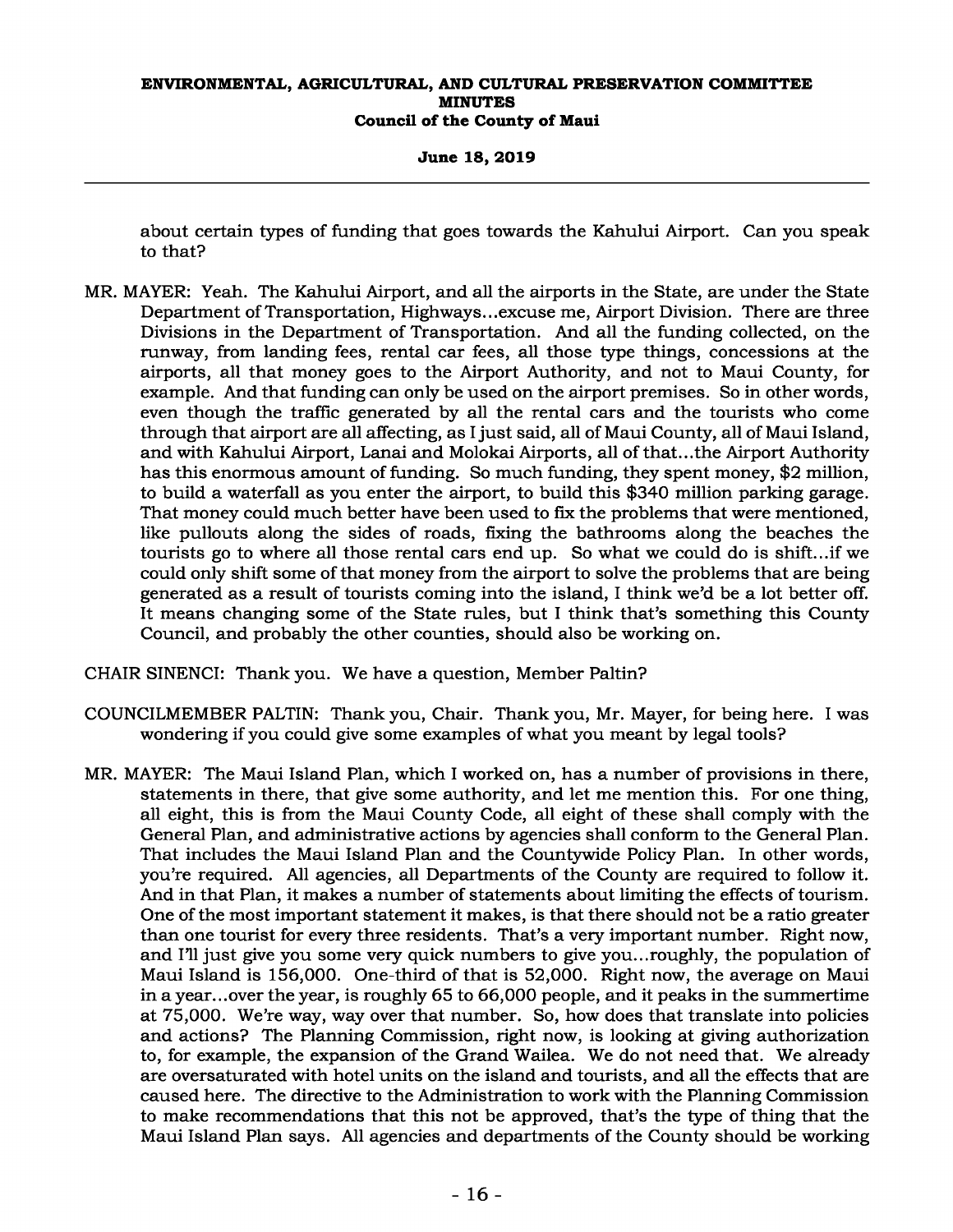### **June 18, 2019**

to implement the Plan, not make it worse. I mean, that's one of many, many citations...there are many other statements in the Maui Island Plan, for this island, that talk about the fact that the County should be working to improve the quality of life of the residents and make sure that the tourist industry does not damage the quality of life of our residents. And we have many examples...

COUNCILMEMBER PALTIN: So, for example, like no new hotels in Waikapu?

MR. MAYER: Nope. No hotels. Right now on Maui, there are, I think seven hotels that are at various stages of being proposed or being suggested, one of which was just mentioned, in Waikapu; there's one right near the airport, and the other, the Costco gas station there; the Maui Beach Hotel is planning one; there are two being proposed in Wailuku town; Grand Wailea is proposing a major expansion of 224 rooms; and there's another hotel being planned within Wailea itself, I think of, roughly 200 rooms. So, putting all those together--not to mention the fact the Maui Lu is now constructing, I think, six, seven, 800 rooms on both sides of South Kihei Road--all of that is going to add to the problems, and our County Plan says that should not be happening.

COUNCILMEMBER PALTIN: Thank you. Thank you very much.

CHAIR SINENCI: Thank you, Mr. Mayer, for your testimony. Mahalo.

MR. MAYER: Thank you. You have a question, Kelly?

CHAIR SINENCI: Chair King?

COUNCILMEMBER KING: Thank you, Chair. Thanks for being here, Mr. Mayer. So I was looking at your numbers, and I thought you had sent me a...I'm not sure what year this is, but I thought you had sent me a graph earlier that said there were 169,000 residents in the County.

MR. MAYER: That's the County.

COUNCILMEMBER KING: This is just Maui Island?

MR. MAYER: Yeah. Maui Island's roughly 156, probably by now it's maybe 158.

COUNCILMEMBER KING: Okay. And then in that...in that same graph, there was an estimate of, average of 70,000 tourists at any one given time on the island. Is that on the island or was that through...in the County?

MR. MAYER: The County number's a little bit under 70,000. It's roughly, I think--

COUNCILMEMBER KING: Okay.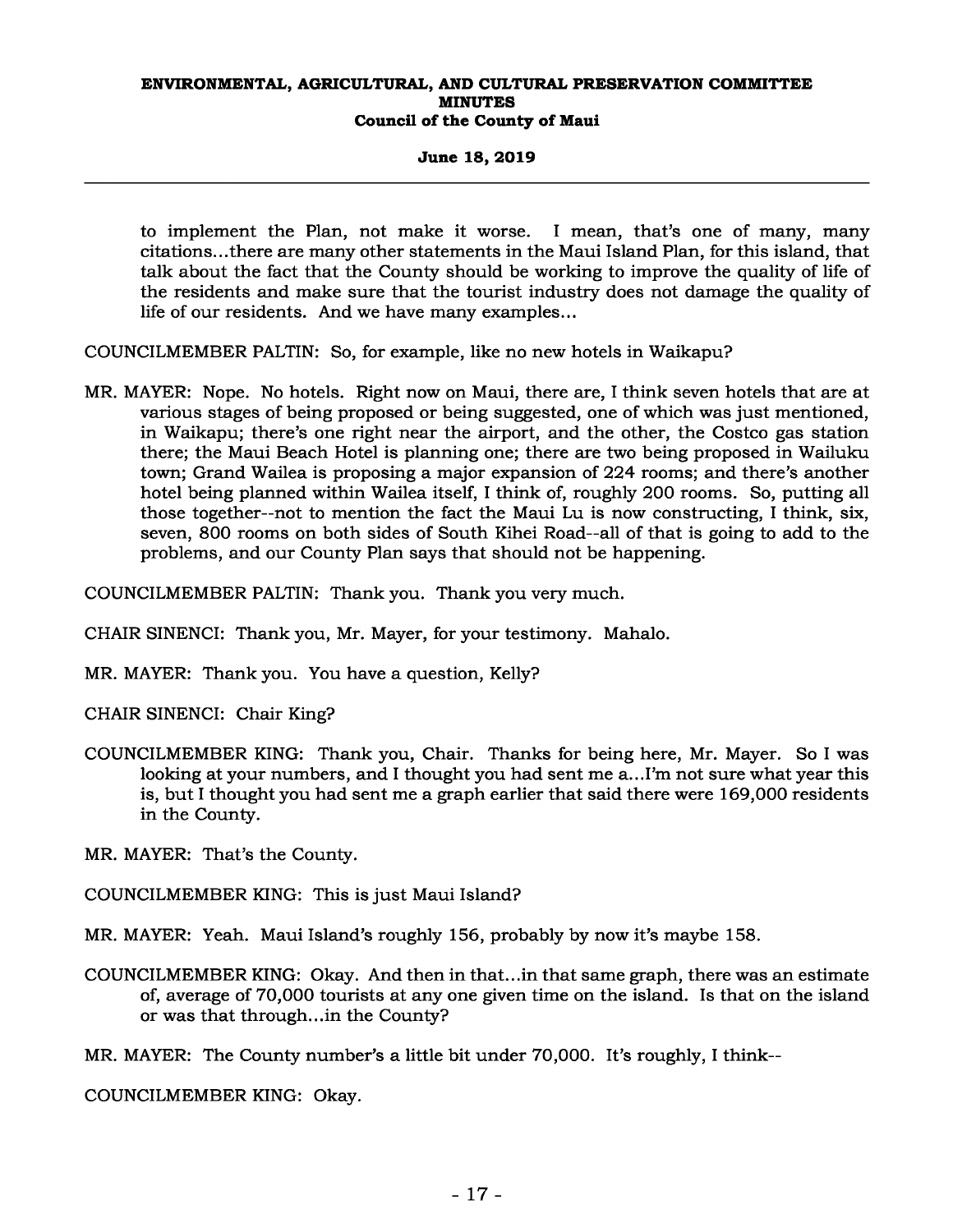### **June 18, 2019**

- MR. MAYER: --68,000. It goes...it's...there are variations. May, for example, and in October are less than December and July.
- COUNCILMEMBER KING: Okay. So are the...so the numbers, the one-to-three ratio, is in the Maui Island Plan?
- MR. MAYER: That's the Maui Island Plan for the Island of Maui.
- COUNCILMEMBER KING: 'Cause we don't have that described in...for Molokai and Lanai.
- MR. MAYER: No, we do not.
- COUNCILMEMBER KING: Okay.
- MR. MAYER: That's...their own community plan may have some numbers, but I'm not familiar with that.
- COUNCILMEMBER KING: I thought...yeah, I don't remember seeing them in the Community Plan, but I'll check.
- MR. MAYER: But certainly that, you know, it gives authority to the County Council and to the various departments and agencies to look at that Plan. In fact, they should be required to look at the Plan and say, when they are approving projects...now the construction industry obviously would like to build, and what they should be building are the affordable homes, not the additional hotels, building our infrastructure instead of building mansions.

COUNCILMEMBER KING: Okay. Thank you.

- CHAIR SINENCI: Thank you for your testimony.
- MR. MAYER: Thank you.
- CHAIR SINENCI: Ms. Matthews?
- MS. MATTHEWS: Yes, Chair. Our next testifier is Mark Sheehan, to be followed by Kenny Barr.
- MR. SHEEHAN: Good afternoon, Chair and Councilmembers. It's very difficult to deal with limits. Nobody wants to live within limits. The developers in Waikiki, the hotel developers, they want more rooms. And the employees over there, they want more jobs. So even if we were to just let this phenomenon totally take over the island, which it has, we're really at about 40 percent of visitors to residents now, instead of the 30 percent of the Maui Island Plan. We have to really admit that...when I look at it, I compare it to other places that I have known where I used to go on vacations, and I don't go anymore. When I lived in California 50 years ago, I would go to Acapulco, which became overrun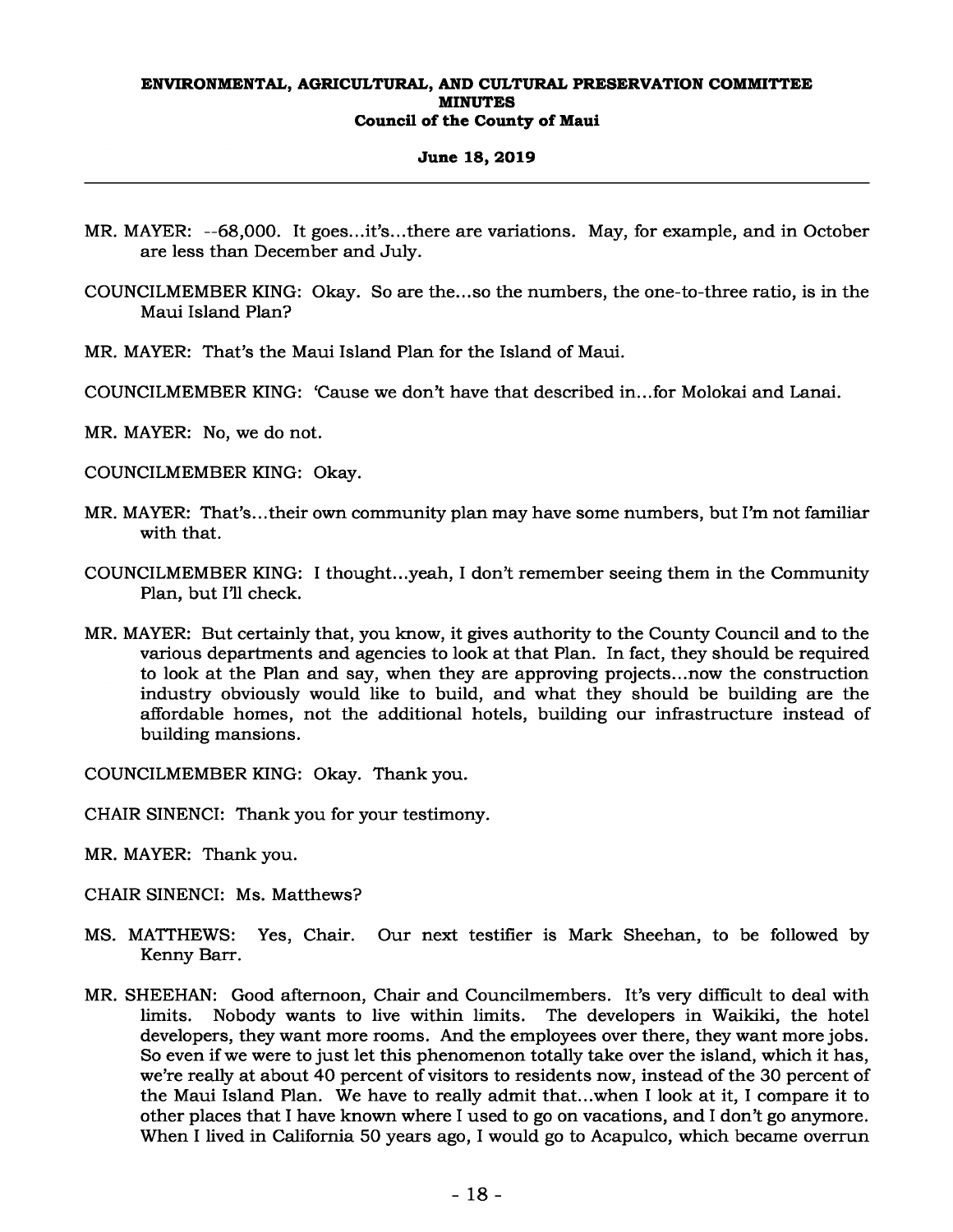**June 18, 2019** 

and crime-ridden. And then I went to Puerto Vallarta, and the same thing happened there. Just the money drove out the local residents, and so the original experience, cultural experience that I was looking for, wasn't there anymore. And it's...the same is true here. The runaway tourism, the overgrowth tourism, is antithetical to maintaining the environment, and to maintaining the cultural experience that is the unique beauty of Maui. And so day by day we are losing it, and there is no denying it. It comes down to numbers. Do we have the ability to limit the number of people who come here? But, what, of those numbers, can we limit? We can't limit the number of airplane seats, we can't limit...but could we limit the number of cars? We should have asked years ago, and we can still ask, or require that the hotels pick up their visitors at the airport and take them to their destination. But no, they don't want to do that, and so we have this phenomenon where people fly for 12 or 13 or 15 hours, and get off, and get in a car. And many of those people are used to driving on the other side of the road. You wonder why there are so many accidents. You know, it's designed that way. So we've designed kind of our own obsolescence and we're tolerating it. The analogy of a weight issue with an eating disorder that Dick Mayer mentioned, I think, is really appropriate. We're no longer the, you know, the fit solution to a problem. It's seriously out of balance, and that's what we're looking at, whether you look at the highway or the airways or the ocean. We have a problem. And even though other...your previous Councilmembers may have allowed this to happen, it really falls on this Council to decide what it is they're going to want to do something about it. But the time is...we're well past the time to take action to limit the amount of tourism that is going on or we'll have...we'll look like Waikiki very shortly. That's it.

- CHAIR SINENCI: Mahalo. Mahalo, Mr. Sheehan. Questions? Seeing none, thank you for your testimony. Ms. Matthews?
- MS. MATTHEWS: Yes, Chair. Our next testifier is Kenny Barr, to be followed by Nick Crowley.
- MR. BARR: Good afternoon, Council. My name is Kenny Barr. I'm a 40-year resident of Kihei. I drive a taxi over there, and I haven't been here for years, as many of you know. From back in the day, when very few people spoke out about the overrunning of Maui by the tourism industry, people like Wayne Nishiki, Dick here, Dick Mayer, Herman , Dana Hall, Tony Ranken, Maui Tomorrow people. But after watching your show this morning, not your show, but the show of people, of the younger people of Maui, I was moved to come down here today, because there is a whole generation now that is speaking out and they are tired of being overrun. We were just...I was...we, the people, mention, we were kind of in a minority. We would be the one person to testify, two people, and then the unions would stand up and say, we need jobs, and the visitor industry would need more people. So, I just want you to take note of that, that as a new Council, and it isn't just us old people anymore testifying, and the young people are aware of what's going on and they want to keep what's Maui, Maui, for what they have left. I want to make two more comments about, like, the Grand Wailea that Dick mentioned, and I know it's not in your privy right now, it's in the Planning Commission, and they are going to deal with the conditions, but the whole idea of adding these hundreds or 200 rooms and taking that chapel out, it's a cultural chapel in a way, and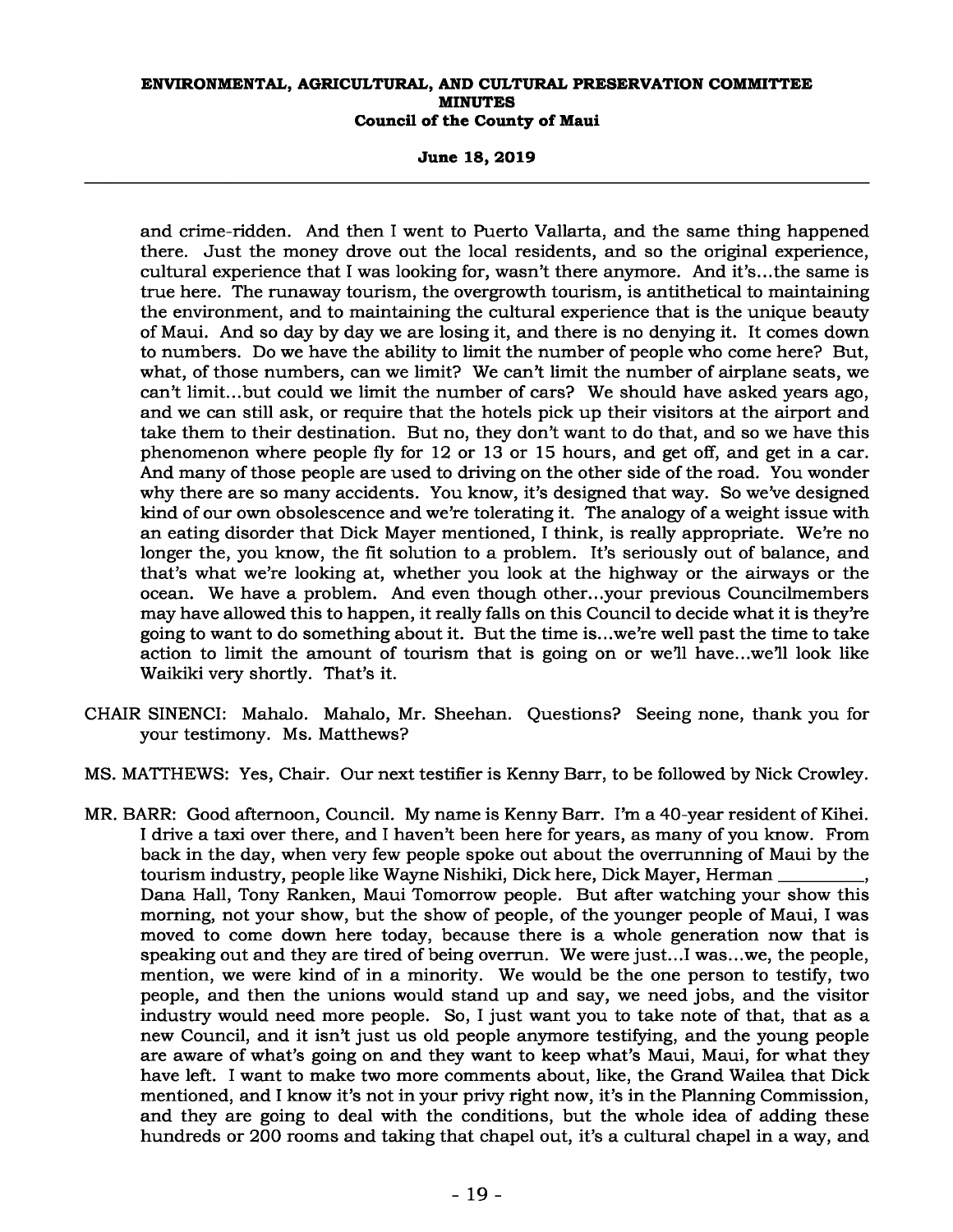**June 18, 2019** 

it's going to be 200 more rental cars, is what it's going to amount to. And on our side of the island, how many...you're talking about Hana, how many people head down to La Perouse and the bay and Makena, and as you heard about Kauai now, they're taking it into their own hands. They're limiting the amount of cars that go down at a dead-end road. So, I hope you'll consider that also. And my last comment is about short-term rentals, having to do with cultural preservation in neighborhoods. You know, you've been through this so many times, it's constantly coming up in the Planning Commission. My opinion is that short-term rentals should never have been allowed in residential areas, or one or two or three, only in the resort areas, you know. These people who want to go about short-term rentals, they should buy a house or a condo in a resort area, or along Kihei Road in all those condos. And that's all I wanted to say. I just wanted to get that off my mind. I'm seeing so many of the meetings on TV without coming down, and this morning really struck a chord with me. Thank you.

CHAIR SINENCI: Thank you for being here. Chair King?

COUNCILMEMBER KING: Thank you, Chair. Thanks for being here. I got your written testimony. I just wondered if you had sent that in to all the Councilmembers--

MR. BARR: Yes.

COUNCILMEMBER KING: --Mr. Barr? Okay.

MR. BARR: Okay.

COUNCILMEMBER KING: Okay. I just wanted to make sure that was your testimony –

MR. BARR: Good. Thank you.

COUNCILMEMBER KING: --and I really appreciate you showing up in person.

MR. BARR: It's easier to write a letter, but to come down...

COUNCILMEMBER KING: Yeah.

MR. BARR: You just really want to do it when you come down here.

COUNCILMEMBER KING: Yeah.

MR. BARR: Okay.

COUNCILMEMBER KING: It's good to see you at the Council again.

MR. BARR: Thank you.

COUNCILMEMBER KING: Thank you.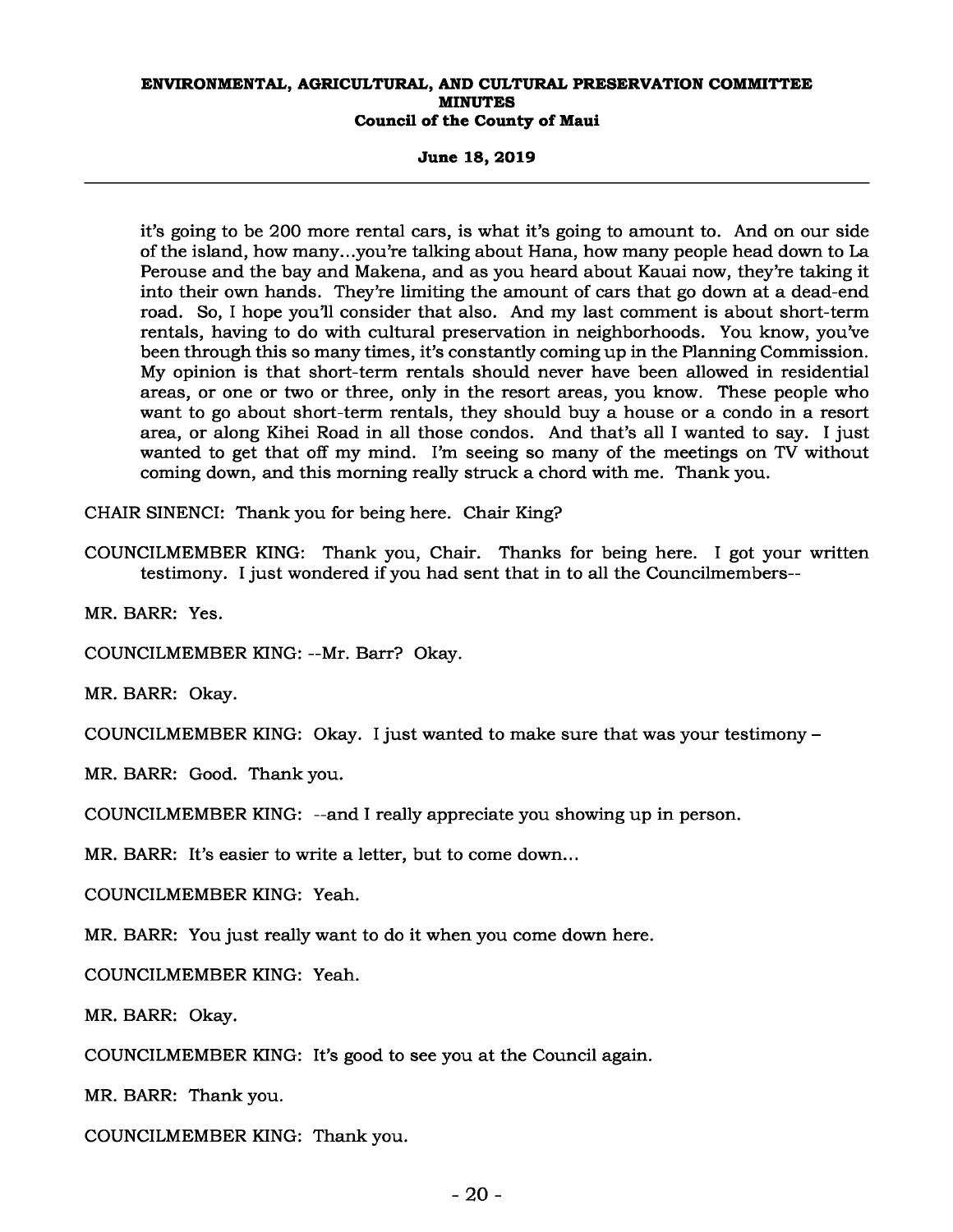**June 18, 2019** 

CHAIR SINENCI: Thank you for your testimony. Ms. Matthews?

MS. MATTHEWS: Yes, Chair. Our next testifier is Nick Crowley, to be followed by Kai Nishiki.

MR. CROWLEY: All right. Good afternoon. Hi. My name's Nick Crowley. I have also not been here in about ten years or so. I've been a cab driver for 13. I was here with Kenny 10 years ago. We were talking about raising the meter, and we haven't since, so prices stay the same, which is because it's all we need. But I'm here because sort of on another side of what...meeting Napua, she's kind of in the war zone down along the Hana Highway, seeing the aftereffect of all the overcrowding. And a pretty substantial size percentage of this is completely illegal tour guides, which are totally easily manageable. This is not Honolulu, this is not Oahu, this is not New York City. There's choke points on Maui where all these people start from, and they have to go through, and it's easily eradicated, and if...Yuki Lei, I've been working with sometimes, she even mentioned to me--no, she's not here--but, how she had driven by the Maui Mall and I had mentioned things in the Maui Mall and she goes, oh, is that what those people standing outside the Maui Mall, outside that ship are doing? Those are all illegal tour guides that just solicit stuff. That used to be taken care of in a day. You'd call the police, usually the police would ticket them, and they'd be out. That has like, completely changed. Nobody knows. It's all confused. There seems to be...the people are there, but the enforcement is not happening. So all of these things, there's nothing that needs to be changed. It's all there already, because we've spent, since, probably the 1960s, before my time here, figuring this out, until you got to what you get to today, where things like the County, right here on this...I'm new at this, so I don't have copies for everybody, but, like the one that Kenny gave me, you control the transportation. The State controls the PUC. You control transportation. You control anything that basically has changed the language to public passenger vehicle service, so that is taxis and some other things. I just don't want to keep it being called taxi. So you have, just, other forms of all these types of transportation, just getting away with it, getting away with it. No one's catching them. No one's doing anything to them. No one's ticketing them. So what are you going to do? You're going to keep going, and just keep going, and these are a lot of the people, by the way, that are desperate to show, like, a good time. So these are the ones that are usually the culprits in what we call, at least me and my buddies who do some Hana trips sometimes, sort of the monkey-see, monkey-do effect, where if you see somebody pulled over at the Hana Highway, you pull over, because something must be there. So these guys are usually huge culprits, like at Waikamoi Falls, and things like that. And so...30 seconds left. I had, like, an entire list of things in here, that's about 25 things that I'm supposed to do as a cab driver in the County, that are all fair, and there's entire companies driving around here with none of these, and they're easily found and stopped and nothing has been happening. We complain all the time, and it's just a small part of that problem that I wanted to talk particular about, and three, two, one. That's it.

CHAIR SINENCI: Thank you. Chair King?

COUNCILMEMBER KING: Thank you, Chair.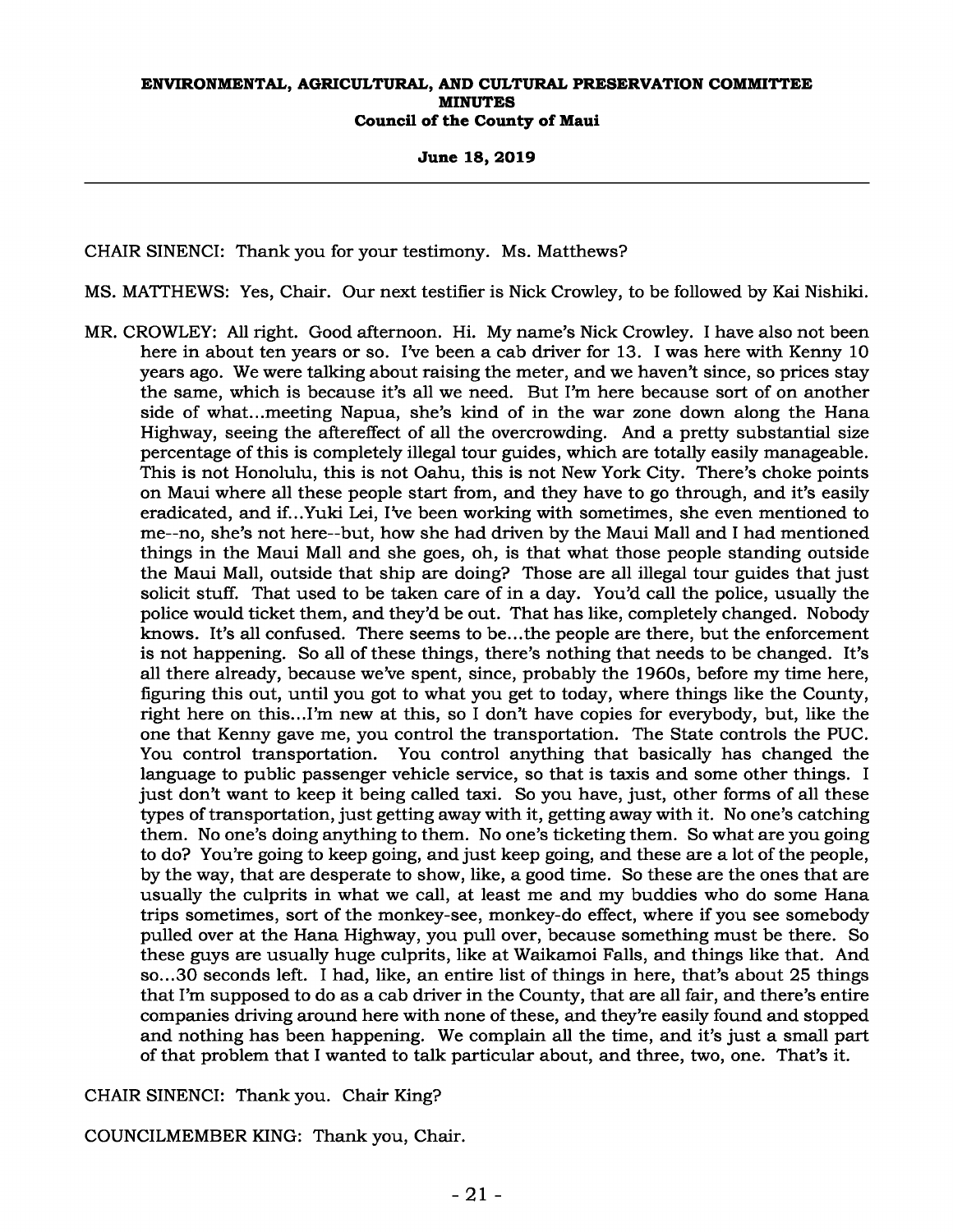### **June 18, 2019**

CHAIR SINENCI: You have a question?

COUNCILMEMBER KING: Thanks for being here, Mr. Crowley.

MR. CROWLEY: Yes, thanks.

COUNCILMEMBER KING: So I was curious when you said that we control...'cause aren't you regulated by the PUC--

MR. CROWLEY: No.

COUNCILMEMBER KING: --which is a State...you're not?

MR. CROWLEY: No. The PU...

COUNCILMEMBER KING: I thought all the taxis--

MR. CROWLEY: Yes. Taxicab, what happened was...I have some of the paperwork. It's, you know, a little bit to pick it out online. I'm kind of doing this myself. Somewhere around the '90s--Kenny would be able to help me--but somewhere around the '90s, it split, because Oahu tried to just blanket what they do on everybody, and then they made the decision to...Maui's small, and Kauai's small, they need to control the limit. So there's a limit on taxis, there's not a limit in Honolulu, so they broke it up where they control PUC in some forms, you control taxi, and basically, any other small passenger carrier. So it's a strange line, but taxi for sure is, like, you guys.

COUNCILMEMBER KING: Oh.

- MR. CROWLEY: That's why we never come here. We don't really have a problem, you know. Like, ten years ago with the meter, and that was about it, but yes.
- COUNCILMEMBER KING: Is that the same...same is true for the tour buses, they're not PUC-regulated?
- MR. CROWLEY: So, some of the smaller, more private ones are sort of up in the air, but the large people like Robert's and everybody, they're State.

COUNCILMEMBER KING: They're State.

- MR. CROWLEY: That's State, which you can do something as the County and tell them. It's not just, you have to be quiet on it, but it's mostly, they go through the State to get their permits, I mean, but I just did everything here in the Maui Mall.
- COUNCILMEMBER KING: Okay. So maybe we need to get an inventory of what we actually do control for transportation.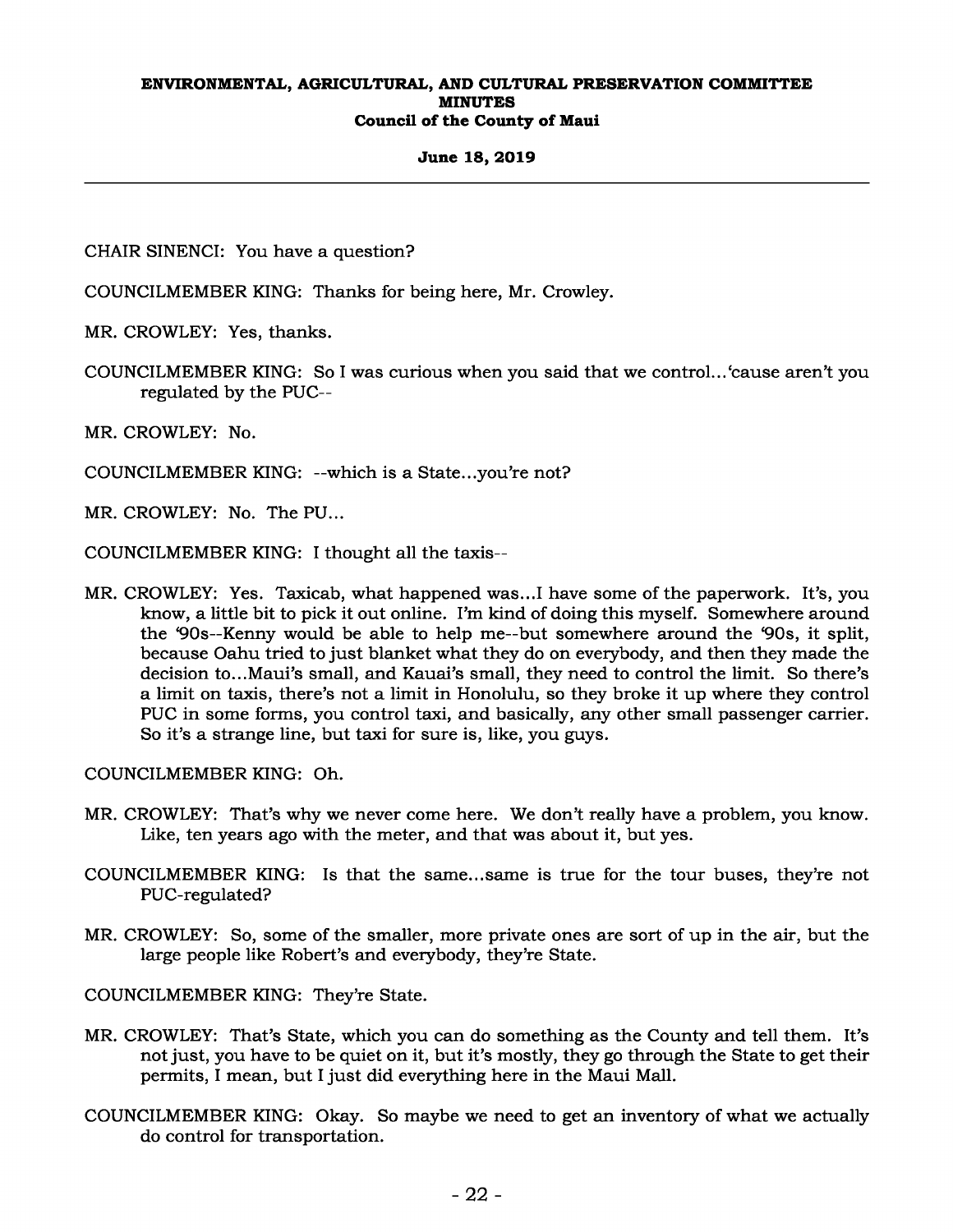# **June 18, 2019**

MR. CROWLEY: Yes. You do. Yeah.

COUNCILMEMBER KING: So I didn't know that...I thought the taxes were PUC-regulated.

MR. CROWLEY: No.

COUNCILMEMBER KING: Okay. Thank you.

MR. CROWLEY: That's all you guys.

COUNCILMEMBER KING: Thank you for that information.

MR. CROWLEY: Okay. Anybody else?

CHAIR SINENCI: Thank you for your testimony.

MR. CROWLEY: Thank you.

CHAIR SINENCI: Ms. Matthews?

MS. MATTHEWS: Yes, Chair. Our next testifier is Kai Nishiki, to be followed by Thompson Aipa-Rivera.

MS. NISHIKI: Aloha, Councilmembers.

CHAIR SINENCI: Aloha.

MS. NISHIKI: Thank you for having this item on the agenda. It's very important. Mahalo. Tourism replaced the plantations of old. It was supposed to work for us in a balanced way, but the visitor industry has just become our new luna. We now find ourselves run like an overworked brothel, fetishized, used, abused, and marginalized. In today's paper, there was even a quote regarding overtourism in Kauai. They've turned our island into a cheap whore. I agree. Our people, our culture, our beaches, parks, roads, water, housing, our way of life, is suffering terribly from overtourism. Some solutions that other places use are capping visitor numbers, restricting rental cars, tourist-free areas, commercial-free areas, visitor impact fees, restricting access to certain areas, pay-to-park for all visitors to beaches and parks, and I'm thinking that possibly we need to create a new Department, Land and Recreation Department, or within Parks and Recreation, a separate department that would require permitting for all activities on our beaches, and monetize all rentals of umbrellas, activities, beach chairs. We're missing out on millions and millions of dollars of visitor industry income for our County, and I will be providing some numbers from Waikiki, how they manage their ORMAs there. And I just really believe that our County could be benefitting from all of the tourism that is occurring here, and that money could be used to mitigate the impacts that we're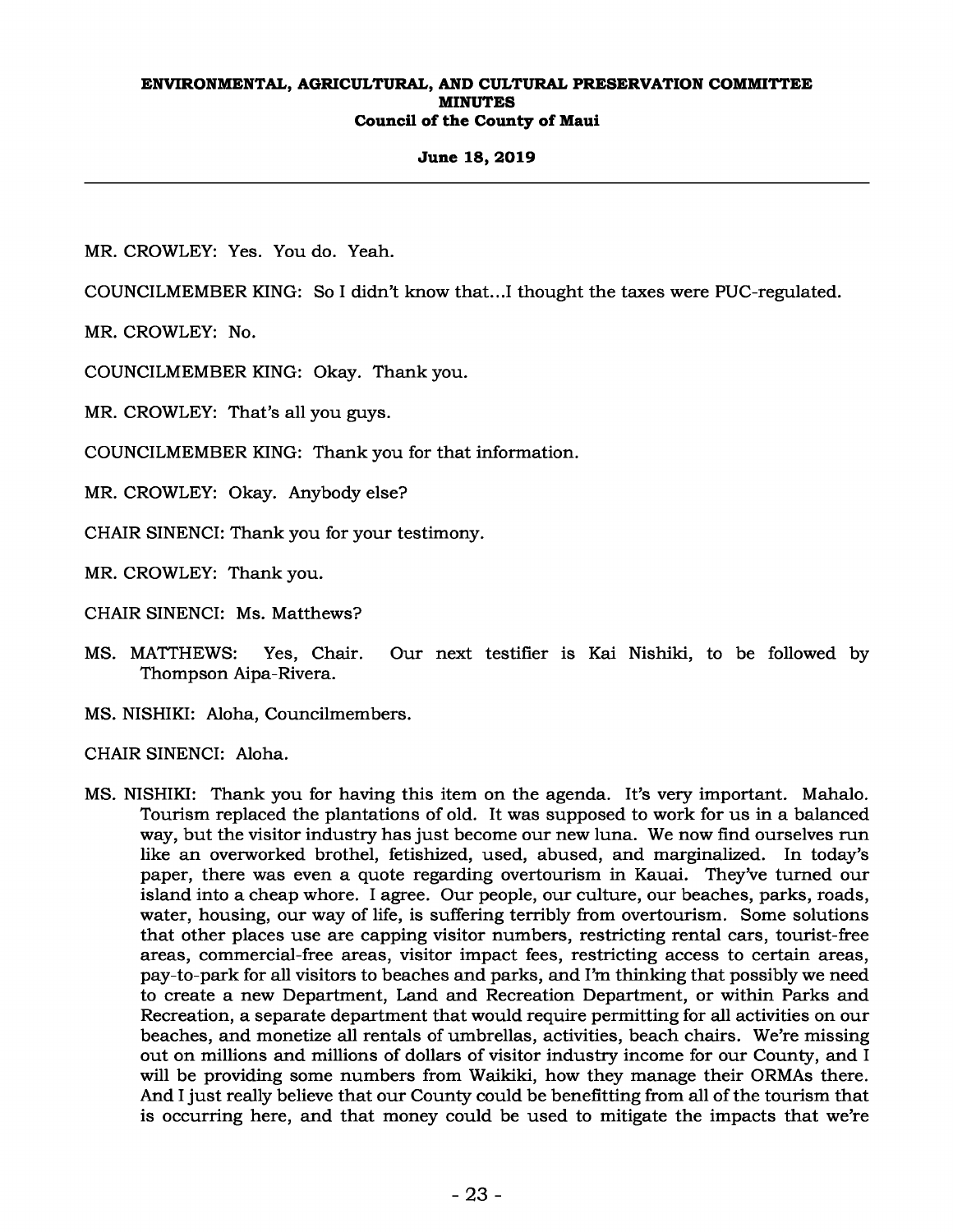#### **June 18, 2019**

feeling, and I would suggest that if any of you have not read Haunani-Kay Trask's, From A Native Daughter, to please pick it up. It's good reading. Mahalo.

CHAIR SINENCI: Thank you, Kai. We have a question. Ms. Paltin?

- COUNCILMEMBER PALTIN: Oh, I just wanted to thank you for coming, clarifying ORMA, you mean Ocean Recreation Management Area.
- MS. NISHIKI: Yes. Thank you.
- COUNCILMEMBER PALTIN: Okay. Thanks.
- CHAIR SINENCI: Mahalo for your testimony.
- MS. NISHIKI: Thank you.
- CHAIR SINENCI: Ms. Matthews?
- MS. MATTHEWS: Yes, Chair. Our next testifier is Thompson Aipa-Rivera, to be followed by Jenny Pawai.
- MR. AIPA-RIVERA: Aloha.
- CHAIR SINENCI: Aloha.
- MR. AIPA-RIVERA: My name is Thompson, but I like to be called Nawai. I'm originally from Kauai, the North Shore of Kauai. Moved here about 10 months ago, and, to help the, you know, the visitor management over there on that side. And I've been opening also, taro patches in Honomanu. So I'm one of the taro farmers down in Honomanu Valley. I've been dealing with a lot of tourism that been driving into the muliwai, and we, we pulled out maybe like three cars a day, so we decided to regulate Honomanu everyday as a taro farm, you know. So it's taking up my time to, you know, farm, to pull out those people, also damaging o`opu and, you know, livestock, in the oceans. So, yeah. And then also I've been doing Waikamoi Stream these past two weeks to make sure everybody's parking legally. Yeah. That's about it. And I support the visitor's management for the Hana Highway. Thank you.
- CHAIR SINENCI: Mahalo for being here. Questions for the testifier? Seeing none, mahalo. Ms. Matthews?
- MS. MATTHEWS: Yes, Chair. Our next testifier is Jenny Pawai, to be followed by Mary Ann Pahukoa. Jenny Pawai? Our next testifier after that is Mary Ann Pahukoa, to be followed by Ray Hutaff.
- MS. PAHUKOA: Aloha.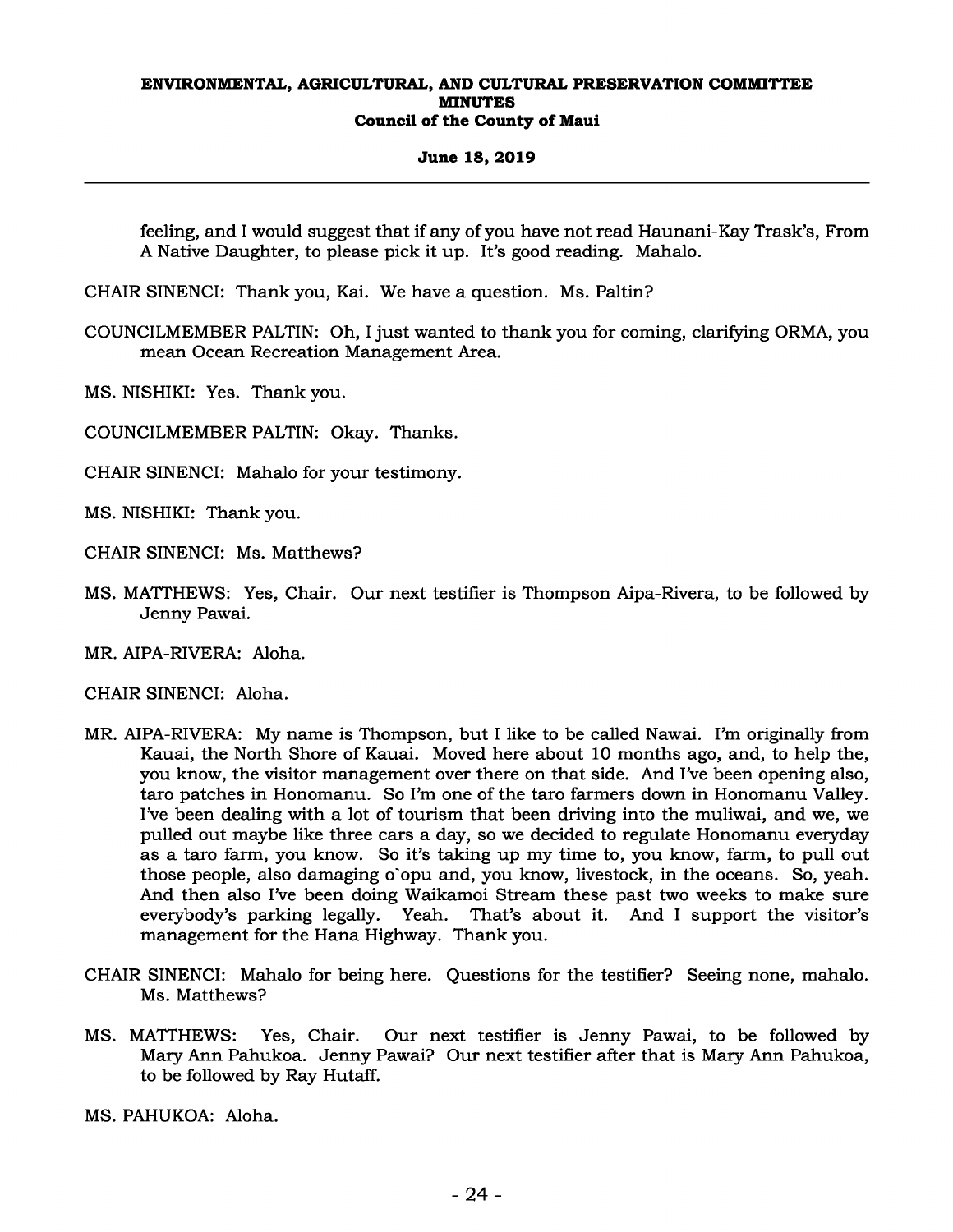**June 18, 2019** 

# CHAIR SINENCI: Aloha.

MS. PAHUKOA: Aloha, Chair. My name is Mary Ann Pahukoa, this is Meleana Pahukoa, descendant of Ko`olau, Maui. I'm going to read a little fast just to get through this. As a member of Hana Highway Regulation, actively involved in volunteering, it is very clear that the Hana Highway Regulation deserves the support to protect our resources, by educating our visitors for the safety of our visitors and community. When we talk about solutions, Hana Highway Regulation has them...from watershed management to land management, environmental protection, cultural preservation and awareness, to safety protocols. Without regulation on our road, I've personally seen repel guides at our gathering grounds, countless commercial activities within grounds reserved for subsistence gatherers. And just to be clear, I'm not against tourism. We own fruit stands and we work with shave ice that, you know, a majority of the economic revenue stems from visitors. So, I'm not against tourism, my family just wants the proper management of tourism. The numbers and data our community holds is jaw-dropping. Fifty-three helicopters per day, wow. I just was at the pond with my cousin the other day, the same pond that feeds the over 50 lo`i on Keanae Peninsula. And so while at the pond, I seen about 20 tourists, and of course, you know, someone's spraying the most toxic sunscreen on them. I have three children, so politely, I regulate. And regulate's nothing scary, you know. It sounds like a scary word. It's not. It's education. So, in other words, I educated, and I said hey, that sunscreen's banned. I need you to remove yourself from my waters. And she goes, oh, why? And I said, you see those three kids right there, swimming? Those are my children. And I go, you see this silk in the water? That's poison, and it gets fed to the lo'i, which my children eat from. As simple as I could, she said, I'm sorry. I'm so sorry, I had no idea. I go, that's okay, you know, politics. Sunscreen doesn't come off of our shelves 'til like what, February 2020? And she goes, I'm so sorry. I go, it's okay, you didn't know, but now you know. She goes okay, thank you. And so, she left, but that's regulating. That's educating. While there, a hunter, my cousin, sat down next to me. He's like, cousin, thank you so much, like...now this hunter is semi-tearing, and like for a hunter to be semi-tearing, you kind of get struck, you know, like wow, something's really getting to him. And so he tells me, you know, I got stopped the other day by DLNR, and he asked me, where's your waiver form? And I said, waiver form? He's in his own gathering grounds, DLNR Officer's asking for his waiver form. He looks at the Officer and goes, what about the 30 cars that was just illegally parked? What about all the visitors in the forest right now? Do they need waiver forms? And the DLNR Officer laughed, you know. Let him go, but nonetheless, he asked him that question with his hand on his gun. And so my cousin felt very threatened.

CHAIR SINENCI: Conclude.

MS. PAHUKOA: Almost with the understanding that, you know, he felt like tourism had more rights than he, as a seven-generational gatherer, and that's a hunter's perspective. I'm astounded that we heard the perspective of a commercial operator, saying that we have an overload of tourism. Wow, for a commercial operator to say that, wow. Must be true. Kupuna perspective, my tutu, I quoted her, she goes, what are they doing in our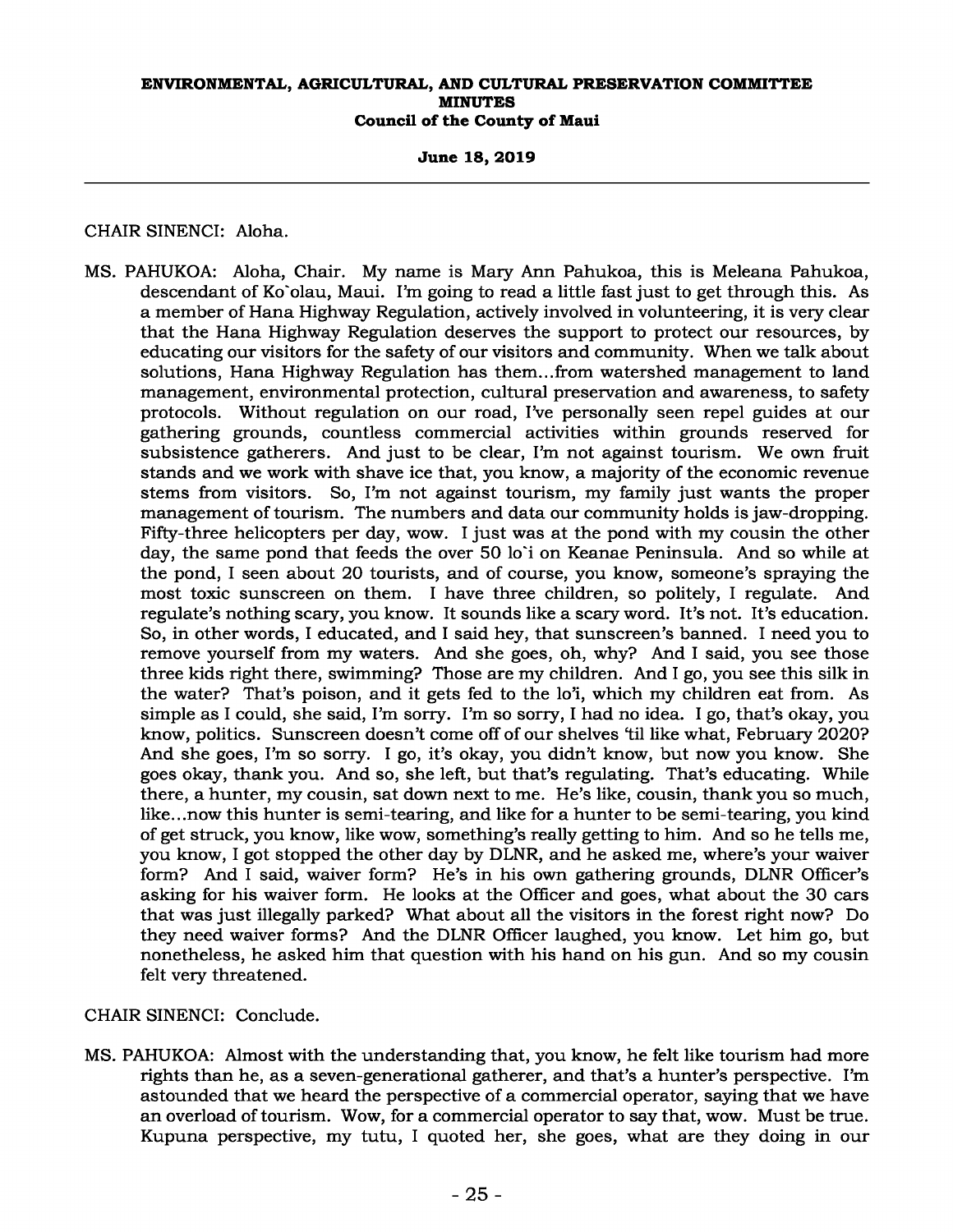# **June 18, 2019**

mountain? And then a helicopter gotta go get them. What are you...what are they doing? So that's...the fireman's perspective, I just, you know, this is the fireman's perspective. Hand on the head, looking down. So to conclude...

- CHAIR SINENCI: Do we have questions for Ms. Pahukoa?
- MS. PAHUKOA: I'm going to conclude real fast.
- CHAIR SINENCI: Okay.
- MS. PAHUKOA: We have a code of conduct, supported by Hana...published by Hana Highway Regulation, and I support it wholeheartedly. As a mother, it's my kuleana to protect. The data shows how many deaths we have, it's astounding. If you have any questions regarding the specific regulation or education for our visitors that, you know, we disclose as community members, please ask me. Thank you.
- CHAIR SINENCI: Mahalo for your testimony.
- MS. PAHUKOA: Mahalo.
- CHAIR SINENCI: Questions? Seeing none...
- MS. PAHUKOA: Thank you.
- CHAIR SINENCI: Ms. Matthews?
- MS. MATTHEWS: Yes, Chair. Our next testifier is Ray Hutaff, testifying on behalf of Hawaii Ecotourism Association, to be followed by Faith Chase.
- MR. HUTAFF: Mahalo, Chair, Council men and women, members of the audience. I must be a little more truthful. Not only am I the President of Hawaii Ecotourism Association, I am also Vice-President of Valley Isle Excursions. My wife is the President, and she has allowed me to be here to speak today. Hawaii Ecotourism Association is changing their name at my request to Hawaii Sustainable Tourism Association. Ecotourism is a shibai, and no one should be allowed to use it. Your comment, what would happen if we decided to limit tour companies? We have. We, about 10 years ago, realized that we could not give a good tour if we had too many vans out there with limited facilities. We spoke to Kalani English about it briefly, and no one else since there, and that's my fault. When we limited the number of vans we took out there, we opened a door, a floodgate, for illegal tour operators, for irresponsible tour operators. HEA, at this point, is in the process of certifying tour companies to make sure we follow a certain code of conduct, if you will. Much different, but much aligned, with what's been spoken about here already. We have to teach the culture. We have to malama the aina. We have to be responsible to the visitors. We have to be responsible moreso to the residents. We have to contribute to the benefit of the residents. Some will be able to testify to that fact that we do that, but we also want to get other tour companies to do that also, and the first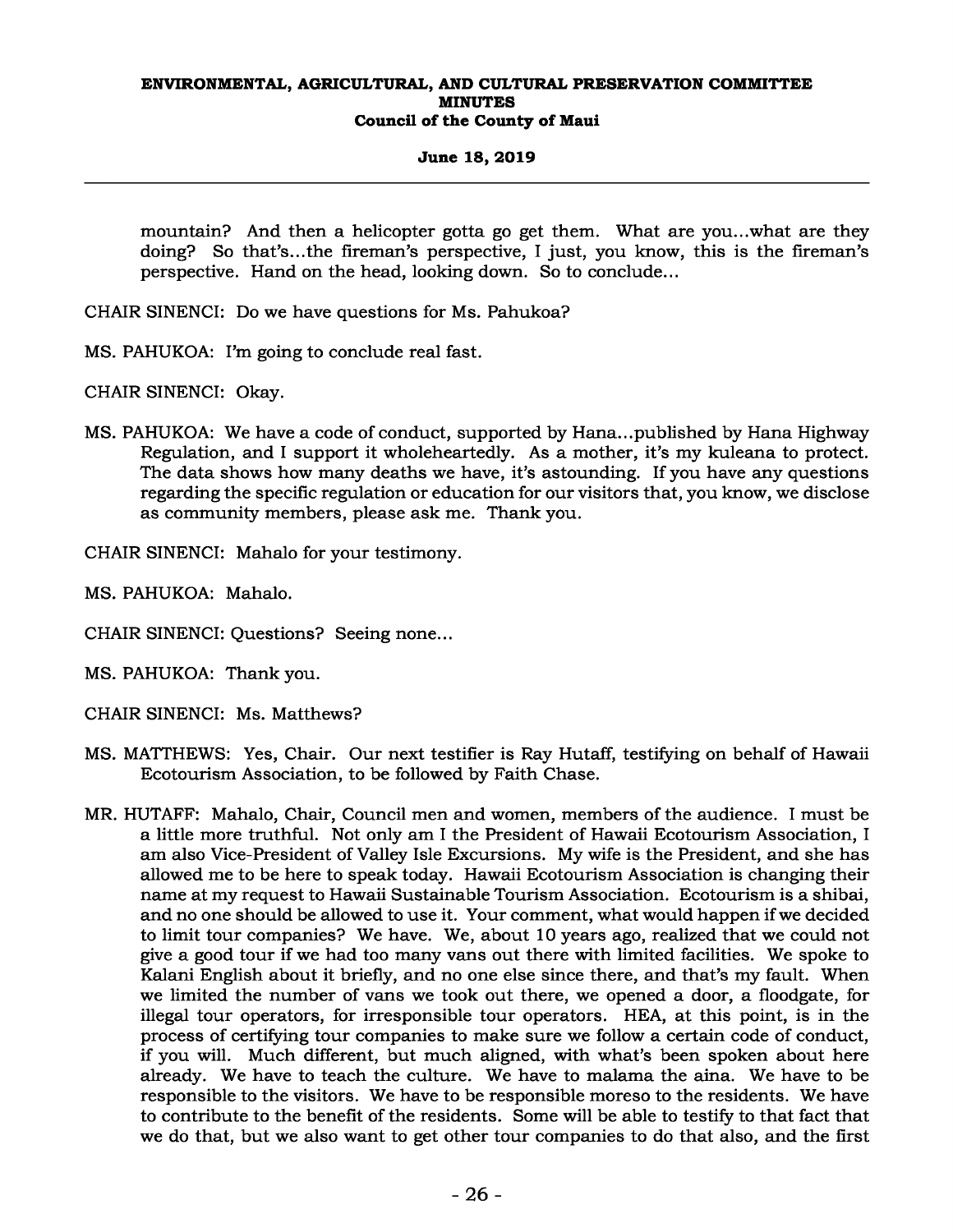**June 18, 2019** 

step is to get the illegal ones, legal. Because illegal ones, we have no consequence with. We cannot help them. We cannot guide them. We cannot fine them. Getting them legal gets us the opportunity. Something that Napua has been working on, and we support. I have way too much to talk about today. What I would really like \_\_\_\_\_\_\_\_\_\_ to do, is that we all get together, and come as a Committee and people of information, and all of us use our information, our beliefs, to maintain tourism as it should be. It's been mismanaged. Tourism sucks, tourists are good, we lost it when we forgot the culture. One last thing. Comment from somebody I got this morning. I usually don't send letters like this, but my family and I were so touched by your driver's attention to detail, knowledge, and generosity, but I felt I needed to make you aware. We truly enjoyed our day with him. He taught us about the Hawaiian culture, and the aloha way of life, as well as ohana, and me made me, on tour, feel like I was that family, providing me with the insight of all the best places. His van has felt more like family member than a tour guide. I can't just say enough about how much we enjoyed our day with your tour guide. Don't get rid of the tour guides. We can help. Let us help, please.

- CHAIR SINENCI: Mahalo, Mr. Hutaff, for your testimony. Questions? Seeing none, thank you. Ms. Matthews, how many testifiers do we have left?
- MS. MATTHEWS: Chair, we have three testifiers signed up in the Chamber left to testify.

# CHAIR SINENCI: Okay. We will finish up with testimony.

- MS. MATTHEWS: Chair, our next testifier is Faith Chase, to be followed by Tiare Lawrence.
- MS. CHASE: Aloha, Committee Members, Chair. Wow. I just want to say, thank you. I think this is a really interesting topic for...to be in your Committee, because the environment, agriculture, and culture, you have great potential to act, you know, create action steps, and to make up the difference of lost time of where we are with the Hana Highway situation. I think that it's a multi-prong approach. I sympathize for commercial operators. I understand the community members in our home community that are making money have gotten used to the traffic, but I think in the future, and I just want to say this to you, I know I need to address to you, but I know that all these committees have...you know, all your committee leaders in their sub...specific committees, have the chance to support the farms. Because as we're desperate, like where are we gonna put these people? There's too many people going. There's not enough bathrooms. Every single little micro-grant, or every single little support measure that you can do for the farms, that's another place for them to go, and it's expansive, yeah? And you can rely on the tour vans. And so, find that balance, because it's all in your Committee, the agricultural, the cultural, and the environment, so...and there's a lot of things, I know I've bored you with resource recovery and compost and what Hana can do, the most beautiful dump in the world, but. So as you see those microfarmers, those microgrants come up, or those farmers that are trying and struggling, do whatever you can, because that's extra, that's overflow. And where we're at right now, how far we got with this problem, it's, you know, I'm scared of like, it took us this long. I mean, don't get me...I used to sell juice outside Palapala Ho`omau, where Charles Lindbergh's grave was, so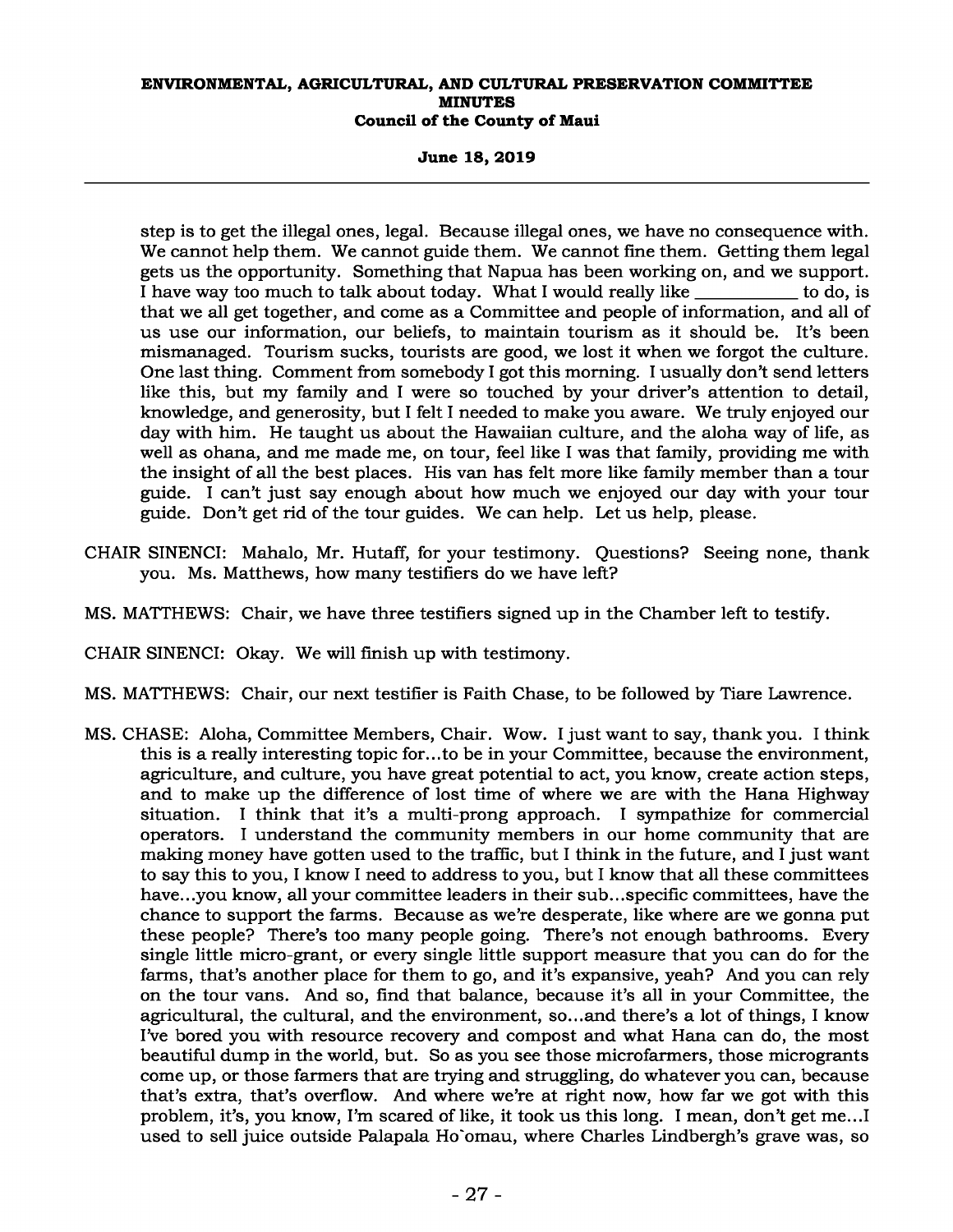**June 18, 2019** 

I've watched this. Except for the time I went to college, I've been watching the Hana Highway businesses, you know, go up and down and suffer, and what be it. But, you know, all that time...what? I just had my 30<sup>th</sup> high school reunion. So for 30 years, we've been over-advertising. We're not going to wait another 30 years to fix it. We can't possibly. So I...it would behoove you to be creative, to be expeditious, to think out of the box. It's okay if you try things and they don't work out. Check that box, we tried it, because we need to make up for lost time, and so each one of your committees is really important in that aspect. So, farm support. And I, you know, Nawai, I, he's a soft-spo..., he's a big Hawaiian man, but he's really soft spoken. The day that he was regulating one of those drivers at Honomanu, just to give you some graphic, my grandchildren were at the water's edge, and this wahine, you know, pulls into the big stones, like, the blocks are like good size, right? And she's trying to peel out, you know, like to reverse, and so what's happening is those stones are flying in the direction of my grandchildren. So like, talk about, you know, bottle the rage or whatever. So the work that they're doing out there, not just him, everybody along every single valley, you know, everybody who does whatever they can to try to educate, is really important, because people just don't know. They're reversing into these big stones and so, not just my grandchildren, but other people's children or safety is at risk.

CHAIR SINENCI: Mahalo, Ms. Chase--

- MS. CHASE: Thank you.
- CHAIR SINENCI: --for being here. Members? Seeing none, thank you for your testimony. Ms. Matthews?
- MS. MATTHEWS: Yes, Chair. Our next testifier is Tiare Lawrence, to be followed by Albert Perez.
- MS. LAWRENCE: Aloha, Council. It's been a long day. Hope you guys enjoyed your lunch. My name is Tiare Lawrence. I wanted to share some numbers. So, I mean, I'm sure you guys already know this, but in a recent report by the HTA, around 2.9 million visitors traveled to Maui in 2018, which was a 6 percent rise from the previous year. I would encourage you to go look back at Linda Lingle's...I believe she did, like, a carrying capacity report that was years ago, but our carrying capacity was, you know, a safe carrying capacity was like, about 1.5. So we've grown, like, double, I mean, almost double, so, it's just astronomical. For the most part, the biggest beneficiaries of the tourism industry are off-island investors who export their profits. The industry has failed to provide much needed affordable housing, promised affordable housing. We desperately need a rental car cap, enforcement of illegal vacation rentals, illegal tour and commercial operators. Most recently, I've also seen postings on Craigslist for visitors to rent RV's from people, so people are now renting out RV's for visitors, and we've been seeing them along our coastlines on Honoapiilani Highway. A study completed by the State Department of Business, Economic Development, and Tourism on the impacts to Native Hawaiians stated, Native Hawaiians, for the industry's growth, has contributed to a degradation of their cultural values, compromised their cultural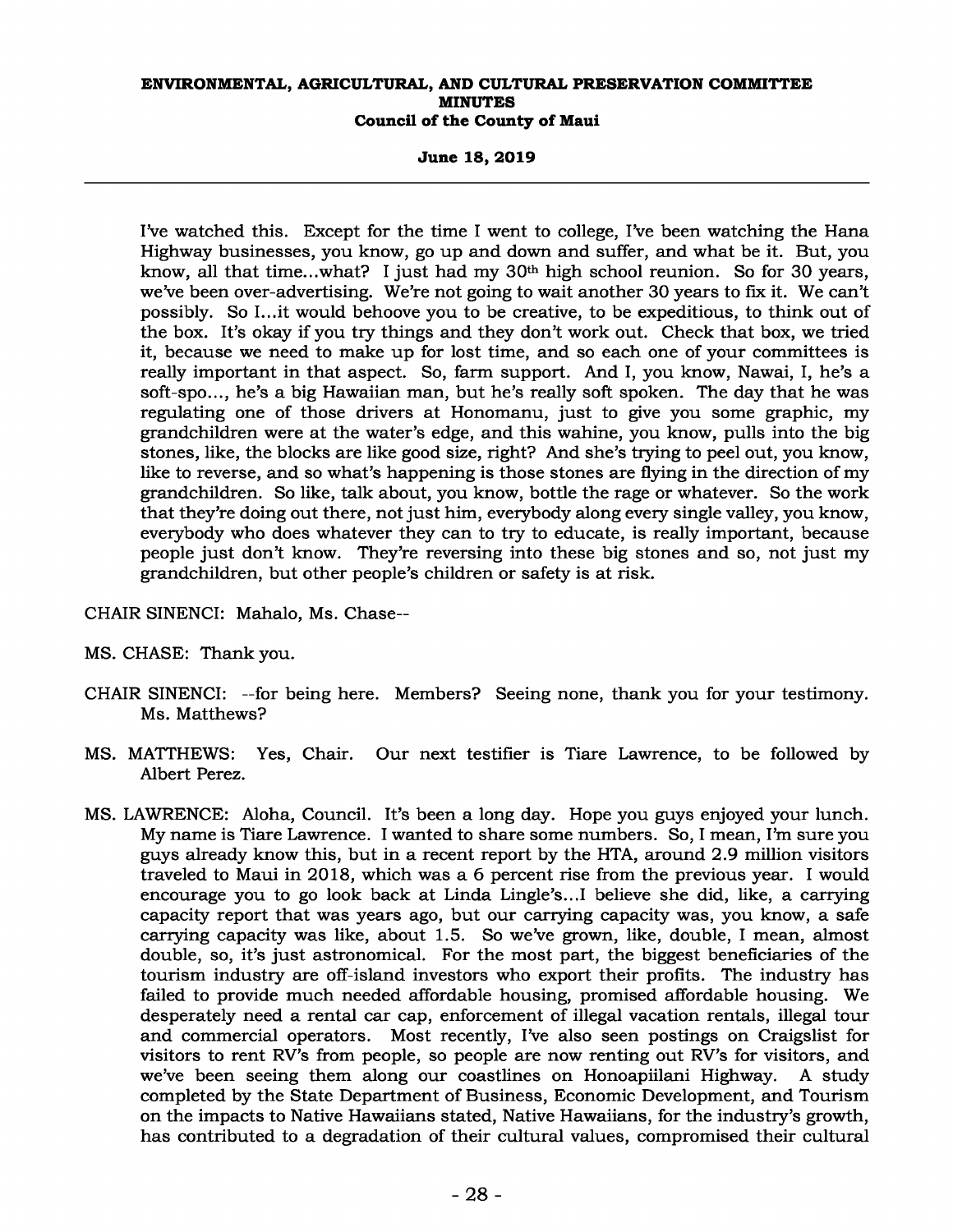**June 18, 2019** 

integrity in the global marketplace, diminished their presence in Hawaii's visitor centers, devalued their wahi pana sacred places, and seriously compromised the Native Hawaiian sense of place. I would like to propose the County to consider taking advantage of the industry by doing the following: charging visitor parking fees at every County park and parking lot; in West Maui, the Lahaina Restoration Foundation manages the...some of the parking lots, as well as Moku`ula used to manage the parking lot across of 505, which used to generate...I mean, was generating about \$350,000 a year. So as you can imagine, we should be maximizing and taking much advantage of our County parking situations. I would also encourage, you know, I commend you guys for raising the property tax on hotels, but I still think we could do a little bit more, you know, and take advantage of that. And encourage you to implement the same system that is being implemented on Kauai, on the roadways to Haena, where they are now implementing a reservation system, and I think this is a system that would work well for Hana, as well as like perhaps, the roadway out to Kahakuloa. I know it's a State Highway, but, you know, it just...the issue keeps falling on deaf ears, and so perhaps, you know, the County could assist with that. Use of funds to support enforcement efforts on illegal vacation rentals, improve roadways, County infrastructure, and provide funding for community-based enforcement and outreach efforts. Please don't use this opportunity for another study. We've had our fair share of studies. We don't need any more studies. The numbers are clear. And, you know, we heard from many, many west side people today, the feeling of being pushed out. You know, I personally felt it, and I mahalo you for putting this on the agenda. So mahalo, everyone.

CHAIR SINENCI: Mahalo, Ms. Lawrence. We have a question from Chair King.

- COUNCILMEMBER KING: Hi. Thank you for being here, Tiare. So, I was just curious about the roadway reservation system you're talking about on Kauai. Is that on a County road or a State highway?
- MS. LAWRENCE: It's State highway.

COUNCILMEMBER KING: And the County was able to do that, or the State did that?

MS. LAWRENCE: The State is doing...so it's the first of its kind, but if the State can do it, I don't see why the County couldn't do it. Yeah.

COUNCILMEMBER KING: Was that at the request of the County, or did the State just...

MS. LAWRENCE: It was the request of the community--

COUNCILMEMBER KING: Okay.

MS. LAWRENCE: --after the flood.

COUNCILMEMBER KING: Working directly with the State.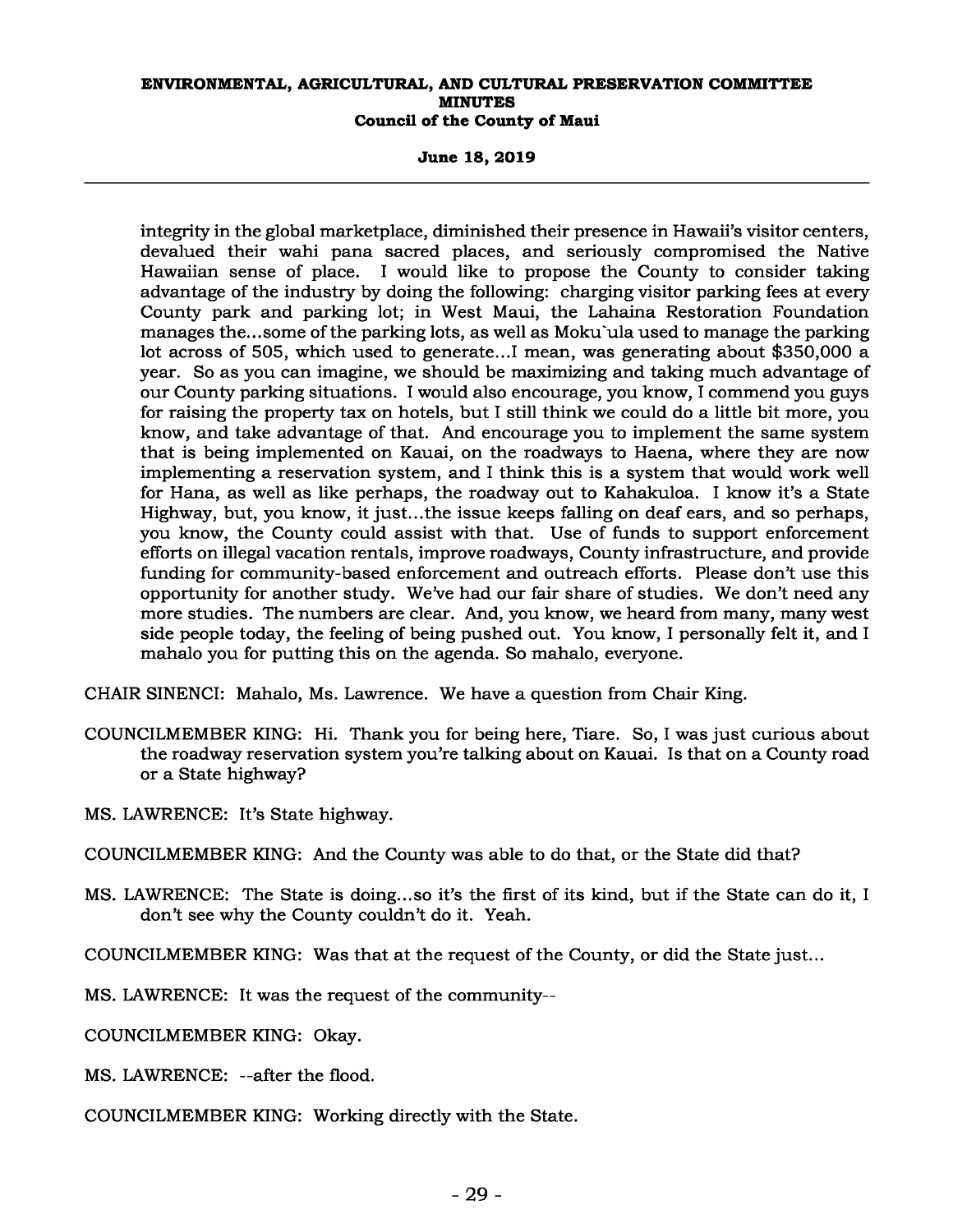#### **June 18, 2019**

MS. LAWRENCE: And so it's something that's being implemented.

COUNCILMEMBER KING: Okay.

MS. LAWRENCE: Yeah.

COUNCILMEMBER KING: Thank you.

- MS. LAWRENCE: Which is great news for us, because now they can't say we can't do it too. I mean, if the State can do it, we should be able to do it too, so.
- CHAIR SINENCI: Yeah. I just wanted to add that the Haleakala National Park, in 2017, they established an online reservation system, because they felt that there was just too many cars going up to the mauna.

MS. LAWRENCE: Absolutely.

CHAIR SINENCI: So very similar. Thank you for your testimony.

MS. LAWRENCE: Absolutely.

COUNCILMEMBER KING: And that's, that's State funds, so they get...they keep all that, that they charge.

CHAIR SINENCI: They keep their own.

- COUNCILMEMBER KING: It's on State property.
- MS. LAWRENCE: I do want to say, I did try to ask, well, two years ago we put in a bill. It didn't get a hearing, but it was a conservation fee bill, and it was to add a little bit of a fee onto rental cars to use for restoration of our watersheds and stuff. Putting it out there, 'cause, you know, that's another thing that we need to think about, but, I totally kakou that.

CHAIR SINENCI: Mahalo for your testimony.

MS. LAWRENCE: Mahalo.

CHAIR SINENCI: Ms. Matthews?

MS. MATTHEWS: Chair, our last testifier signed up to testify is Albert Perez, testifying on behalf of Maui Tomorrow Foundation.

MR. PEREZ: Aloha, Chair, Councilmembers.

COUNCILMEMBER KING: Aloha.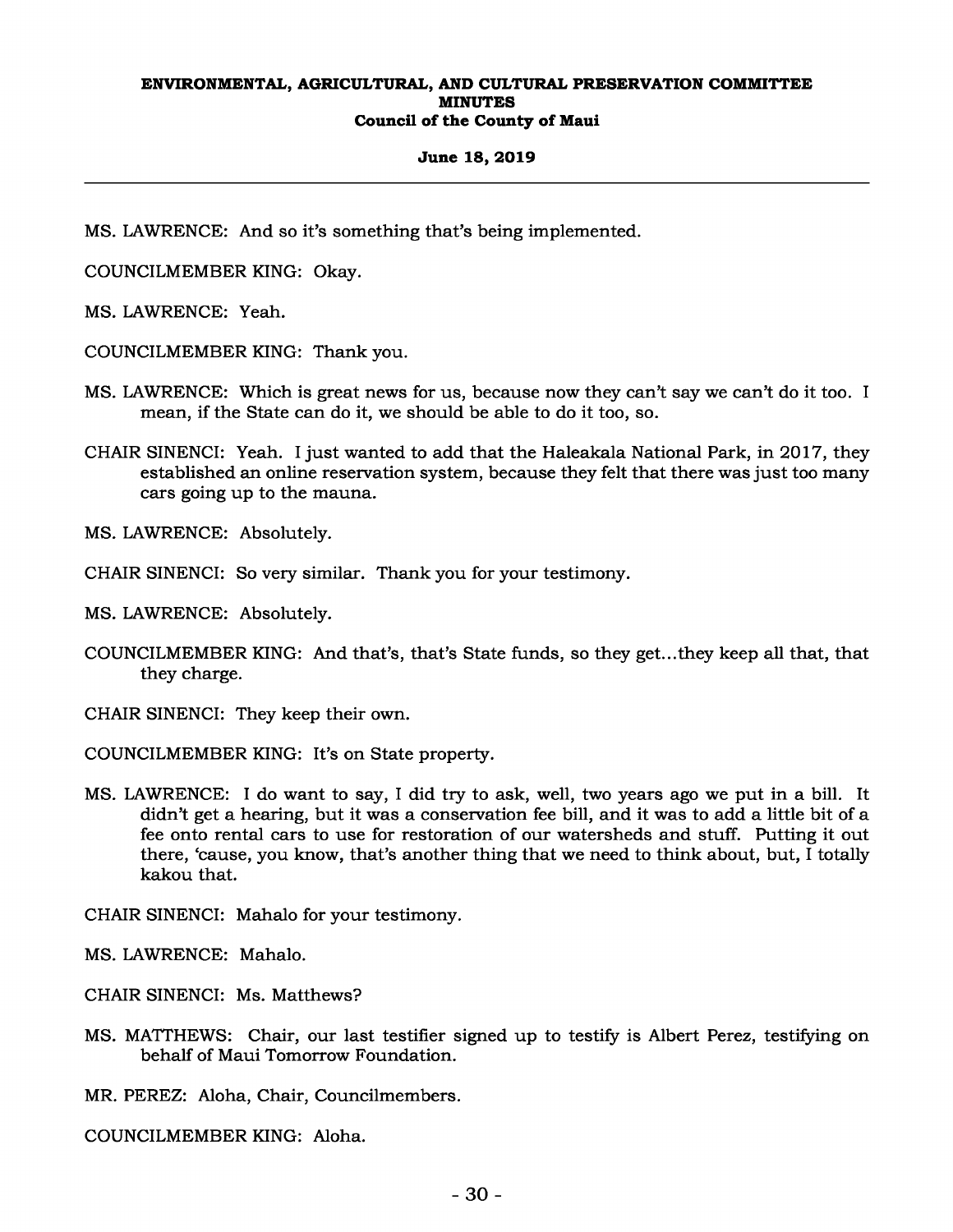**June 18, 2019** 

MR. PEREZ: Albert Perez, Maui Tomorrow. Thank you for convening a hearing on this important issue. I thought that I would just list a few of the problems that haven't been mentioned before, and then I would go into solution mode. Gridlock at Haleakala is not just at sunrise, it's at sunset. And when you go up there for sunset, there's actual gridlock in the parking lot. People are having problems with the altitude, and if any of them has a heart attack, there's no way that they can get down, so that's a serious concern. I've actually seen people trying to make it up to the summit parking lot from the skyline trail head, and they're running up the side of the pu`u, causing erosion, just so they can get up there and take their picture, and there's not a ranger in sight. So that's one thing I've witnessed. There are so many tourists now that they outnumber local residents in many areas, and when tourists outnumber locals, they develop their own culture. I'm starting to call it, like, the spring break culture, or the Disneyland culture, so, and in this culture, we are intruders. I've actually been told to get out of their sunset, and that was very offensive, but I was...at the time, I was seeking peace, and so I chose not to confront them about that, but it was very upsetting to me, to be told to get out of their sunset. They're not even from here. Local residents often don't react well, and when that happens, then, I believe that aloha itself is at risk. When we get used to being irritated by visitors, it can spill over to our relationships with each other. This Disneyland culture involves risky behavior that endangers the tourists themselves, local residents, and the rescuers. And then the other impact that we're probably all aware of, that I'll verbalize, is that the wealthy tourists decided that they would like to live here, and then they out-compete us for housing. So this is a by-product of our visitor-oriented economy. I'm not saying that we should eliminate tourism, but why do we keep increasing it, and why do we not object when the State tries to expand our tourism industry by building a huge rental car facility, by talking about extending the runway? We really need to change the incentives of our tourism promotion industry agencies so that they're not judged by how much they increase the numbers. Rather, if we can develop some measure of quality, we should do that. And I find that when I talk to the operations side of the tourism industry, that they get it, because they're the ones that receive the complaints from the visitors, that the experience is declining. One more thing, and then I'll stop. I have a lot more solutions that I haven't gone through. But I was thinking that in combination with toll roads, we could have some kind of traffic lights. I don't know if you folks have been to the mainland where you see the freeway has a red light, and when there's capacity on the road, then it turns green, and we could do the same thing. We could have a red light at Huelo, for example. And when a car exits at Kaupo, then you let one more in, and we determine whatever that capacity is. So thank you.

CHAIR SINENCI: Thank you, Mr. Perez. Members? Member Molina?

COUNCILMEMBER MOLINA: Thank you, Mr. Chair. Good afternoon, Mr. Perez. On that last topic, you mentioned toll roads. It's an interesting subject, because in my District, of course, we have the long-awaited Paia bypass.

MR. PEREZ: Yes.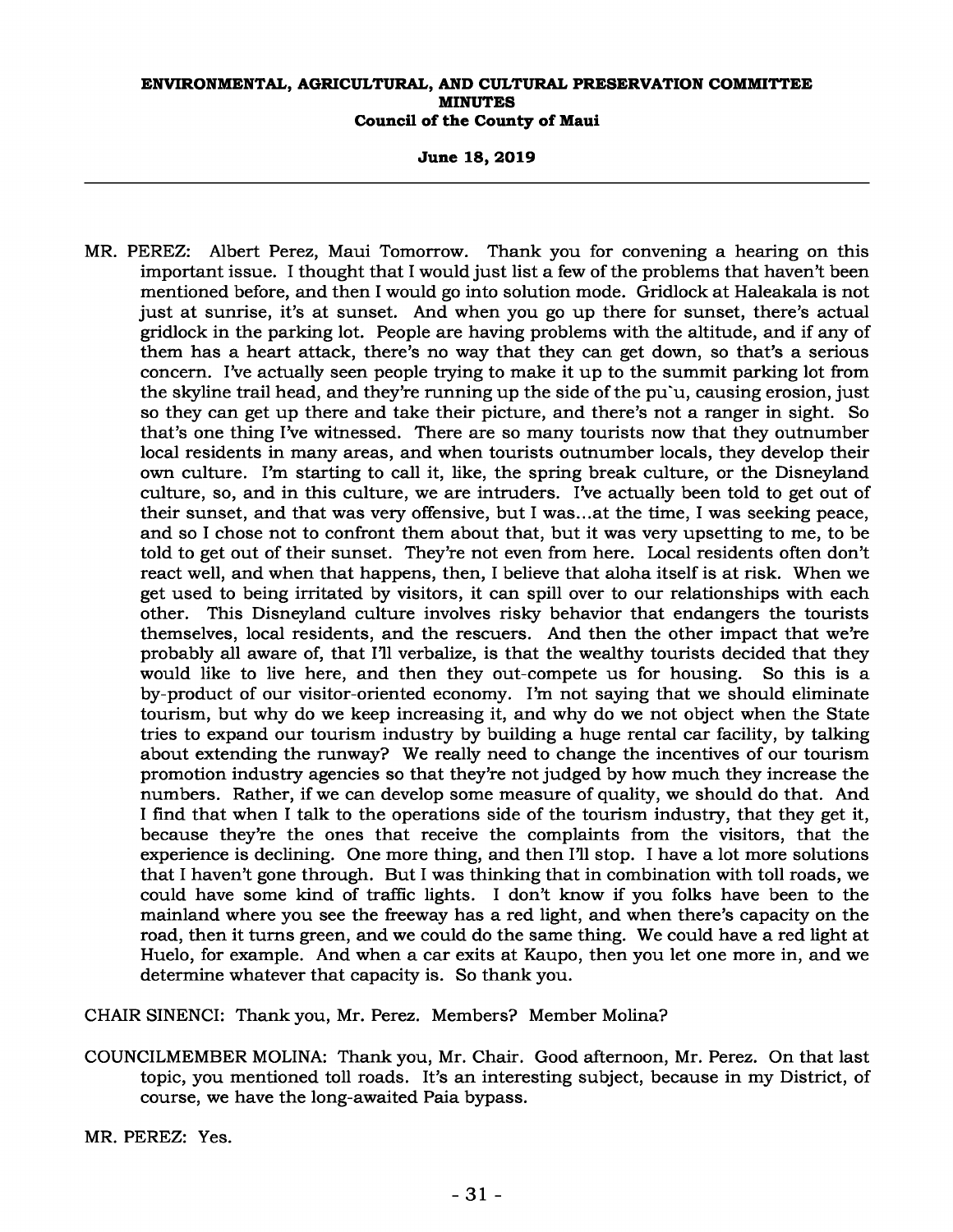#### **June 18, 2019**

- COUNCILMEMBER MOLINA: Is that something, maybe, as a potential revenue generator to help get additional funding for this long-awaited bypass, in your opinion? Is that a possibility?
- MR. PEREZ: In my opinion, yes. Yes. I think that was actually considered by the DOT, although I'm not sure. There was some objection to it. There's politics involved, obviously. But yes, if we have the ability to do that. And some roads are State roads, some roads are County roads. But where we have County roads, then why not?

COUNCILMEMBER MOLINA: Okay. Very good. Thank you. Thank you, Chair.

CHAIR SINENCI: Thank you. Member Paltin?

COUNCILMEMBER PALTIN: Thank you, Mr. Perez, for being here. We're having issues similar to, I guess, the Hana Highway in discussing the Honolua Management Plan and parking in inappropriate areas, and I was wondering what you thought. One of the situations, because also, you know, the State doesn't give very much money to DLNR to manage these types of things, about applying boots to those cars and having them pay to take them off, that are parked illegally?

MR. PEREZ: I think that's a great idea.

COUNCILMEMBER PALTIN: Okay.

MR. PEREZ: Go for it.

CHAIR SINENCI: Okay. Thank you. Mahalo for your testimony, Mr. Perez.

MR. PEREZ: Can I just comment, that I don't--

CHAIR SINENCI: Real quick.

- MR. PEREZ: --know, I don't know if when a visitor receives a traffic ticket if that goes on their rental car bill, so that's kind of where maybe tickets don't work as well as boots would work. So, thank you.
- CHAIR SINENCI: Mahalo for your testimony. Ms. Matthews, is there anyone else that wanted to provide testimony before we close testimony?

MS. MATTHEWS: Chair, it looks like we have one more testifier, Jacee Lau.

MR. LAU: Hey, Shane. Hey, everybody. Thanks for staying here. Hey, everybody was talking about the cars and stuff, the visitor impact. But what about these? So, yeah. Don't worry. Look, I know you got it, and I would just like to challenge, and not only the visitors, but the people who live here. I'd like to speak and eat, Mr. Mayer, at the next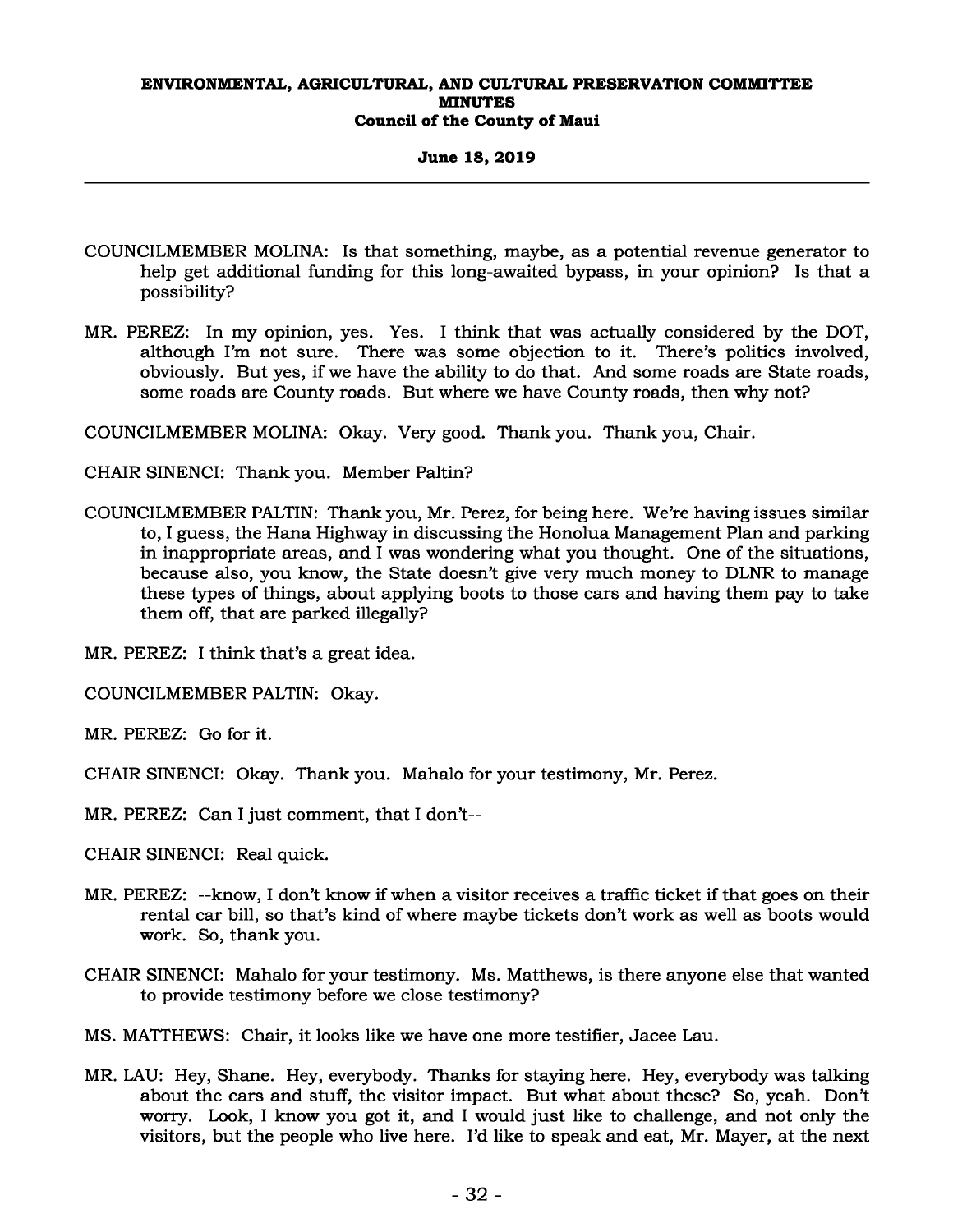# **June 18, 2019**

Kula Community Association Meeting. Please use different kind of cutlery there. So I don't know what to do with all the ones we already got on the island. We probably have a 100-year supply of plastic utensils, so maybe we'll send them back to the mainland where they come from.

CHAIR SINENCI: Thank you, Mr. Lau, for that public announcement. Members, if there are no objections, I'll close public testimony.

COUNCILMEMBERS: No objections.

# *. . . END OF PUBLIC TESTIMONY . . .*

- CHAIR SINENCI: Okay. We've reached the midpoint of our meeting, and if anybody want to take a quick break. I know we've had a...we've had some patient panelists here waiting to share some information with you. So if you don't mind, we can take a five-minute recess? Thank you. Okay. EACP is in recess. Mahalo. *. . .(gavel). . .* 
	- **RECESS: 3:58 p.m.**

# **RECONVENE: 4:06 p.m.**

- CHAIR SINENCI: *. . .(gavel). . .* Will the Environmental, Agricultural, and Cultural Preservation meeting please come to order? Chair would like to recognize Member Keani Rawlins-Fernandez. Aloha.
- COUNCILMEMBER RAWLINS-FERNANDEZ: Aloha, Chair.
- CHAIR SINENCI: Thanks for being here.
- COUNCILMEMBER RAWLINS-FERNANDEZ: Mahalo for having me.
- CHAIR SINENCI: Yes. So I just wanted to thank all those testifiers that came earlier. What a great bunch of testifiers which came, that who came with a lot of solutions, so mahalo for your contributions.

# **EACP-6 VISITOR IMPACTS TO COUNTY ENVIRONMENTAL AND INFRASTRUCTURAL RESOURCES (CC 17-231)**

CHAIR SINENCI: At this time, we wanted to go ahead and have our panelists...some of them have been patient all day, and have traveled quite a ways to be here, so maybe we can go ahead and start with Annette?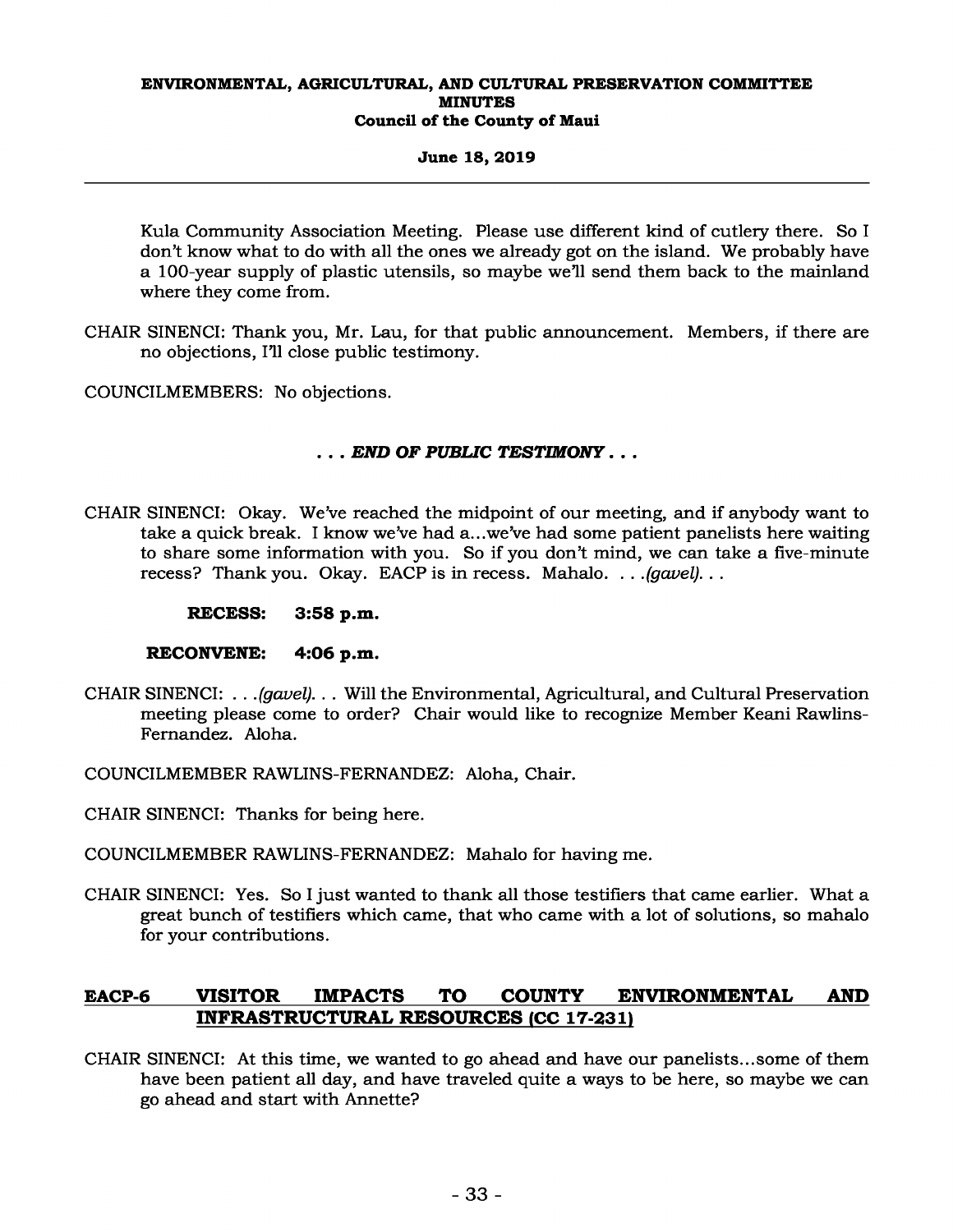# **June 18, 2019**

- MS. MATSUDA: Okay. Let's see. Is this on? Oh. Good afternoon, Councilmembers. My name is Annette Matsuda. I'm the Maintenance Engineer for the Department of Transportation, Highways Division, Maui District, which includes Molokai and Lanai. I didn't really prepare any information for you. We maintain the highways with patching potholes, replacing signs, striping, landscaping, those sorts of things, and we have a large fleet of equipment, several crews in different areas. So I will be happy to answer any questions if I can on those issues.
- CHAIR SINENCI: Thank you, Ms. Matsuda. Before we go on to Ms. Davis, I wanted to, without objections, designate our panel as resource persons pursuant to Rule 18(A) of the Rules of the Council.

COUNCILMEMBERS: No objections.

CHAIR SINENCI: Thank you. Chair recognizes Member Kama. Go ahead, Ms. Davis.

- MS. DAVIS: Thank you, Chair. Thank you for the opportunity to share my thoughts regarding sustainable tourism. Councilmember Sinenci invited...
- COUNCILMEMBER KING: Is your mic on?
- MS. DAVIS: I don't know, is it? Okay. I had to hold it up here. So I'm just saying thank you, and Councilmember Sinenci invited me to speak...to talk story about the Road to Hana. I had gone to his office because I have had several feedbacks from different places, and I am kind of, like, a person that likes to pay attention when little things kind of pass over. I think life is kind of magical and when you're paying attention, you can make a bigger difference, and I really am all about being of service. Single mom for a long time, Maui resident, and I am the Executive Director for the Activities and Attractions Association of Hawaii. I've been involved with tourism for a very long time, 22 years, and I have a couple of examples that...the Haena that was mentioned before in Kauai is a great example of managing a place that's being loved to death. I look at sustainable tourism and kind of look at, what's the opposite of sustainable tourism, and it's overtourism. It's where the tourists are taking priority over the residents, and I believe that's happening. There were stats shared about the levels, and one of the things that wasn't mentioned is that our resident numbers are going down by 1 percent. It's 166 in 2017, it was 153 this last year. So that whole ratio of one to three that's in the Maui plan, right now we're at 1 to 2.5. It's 40 percent if you do an average. Someone had mentioned the different months, it's much higher. Like, if you looked at December at 72,000, we're at 49 percent, but if you look at a really...a much slower month, we're actually below the 33 percent, and that was September, was the lowest month, and this is for 2018. But overall, the average is 40 percent, so we are 7 percent over. Skipping over my sustainability stuff. So managing tourism is challenging due to the various needs, wants, and desires of the many people and interests involved, and the solutions that we should seek should unite us, and not feed antagonism. One needs to educate, which was mentioned, pre-arrival and during their visit. Visitors in an unorganized, unsupervised capacity caused increased conflict, detriment, and safety hazard. So we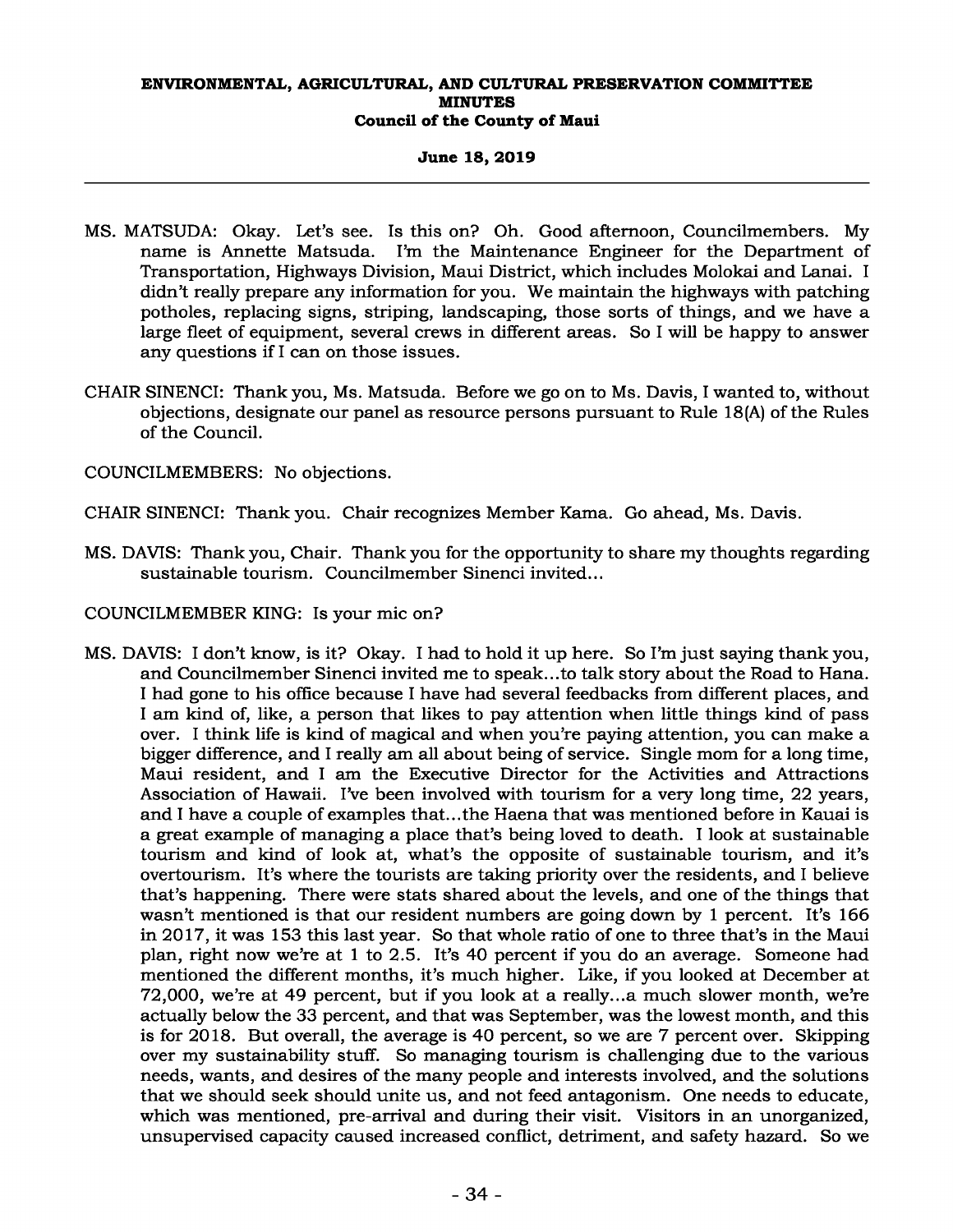**June 18, 2019** 

need to advise against free exploring of this place, whether it be on water or land. That was part of a marketing initiative that started, I think, two years ago, from our State, and which was more on a, free on your own, explore destinations there. You might recall, there were some commercials where people kind of got lost, they ran out of gas, right, and then started exploring, and they went...it was like, I was watching this, going, no. That's not what we need. People, if they're with a guided group, are much more controlled, and guided activities align with the sustainability. They serve our industry best when incorporating best practices and unique culture of this place. I would suggest creating a government sustainability certificate program, with oversight capabilities, that educate tour operators, increase public awareness, and provide a bridge between communities, visitor industry, government agencies, and environmental partners. It's like what Ray was talking about with Hawaii Ecotourism. On the topic, specifically with the Road to Hana, the things that were shared with me, that crossed my path, that got me very interested, were rocks being thrown through windows of visitors, and tour operators; visitors being driven off the road and yelled at by local youths; County workers instructing guided van tours that had gone for decades to County parks that they weren't even allowed to drive through, let alone stop in the County parks. There's a rule that's never been enforced which is now being enforced. Vehicles of all sizes getting stuck on the road to Wainapanapa State Park, and PUC issuing licenses for an already saturated market. The Road to Hana is definitely experiencing overtourism. I don't think anybody doubts that. Here's a couple examples of other hot spots that are...it's in my, the paper that you have, the Hanauma Bay is an excellent example of a place that was being loved to death and then saved through smart management, capacities controlled and followed. Parts of the conservation plan required first-time visitors to watch a nine-minute video before entering the park so they can learn about the marine life, preservation, and safety rules for the park. All visitors are required by law to refrain from mistreating the marine animals, and from touching or walking on the coral. So the lesson from that is to set capacities and educate visitors. Another is the Haena State Park, which was mentioned, on Kauai North Shore, which recently reopened. They're limiting access by parking spaces and so there's 100 stalls, 30 are floating stalls for residents, and then 70 are for visitors, which must be reserved online. And the intention is to limit the number of daily visitors to 900, where before they were estimated getting around 3,000 a day at the park. So the third alternative for park goers is a North Shore shuttle, which provides transportation from Princeville to the area. So the lesson there is also set capacities, and then include all users. And lastly, in our own Haleakala park, which again, was mentioned with the online reservations. But another lesson from Haleakala was that instead of sunset [*sic*] being the thing to do in Haleakala, the visitors that go there kind of got spread out, someone was mentioning sunset now is a big deal, but all those people used to be just at sunrise, so it is spreading out that impact. 'Cause the definition of overtourism is too many people in the same place at the same time, right? So here's some suggestions that I had, is to set up a visitor's center and a website at the beginning of the Road to Hana, where visitors are educated on the do's and don'ts, install signs instructing cars to pull over when safe and allow other cars to pass if there are more than, whatever, how many cars. Normally I think on the mainland it's like five cars, I'm not sure. But I would say we should go lower. Support guide tour operators as the equate to control visitation and few vehicles.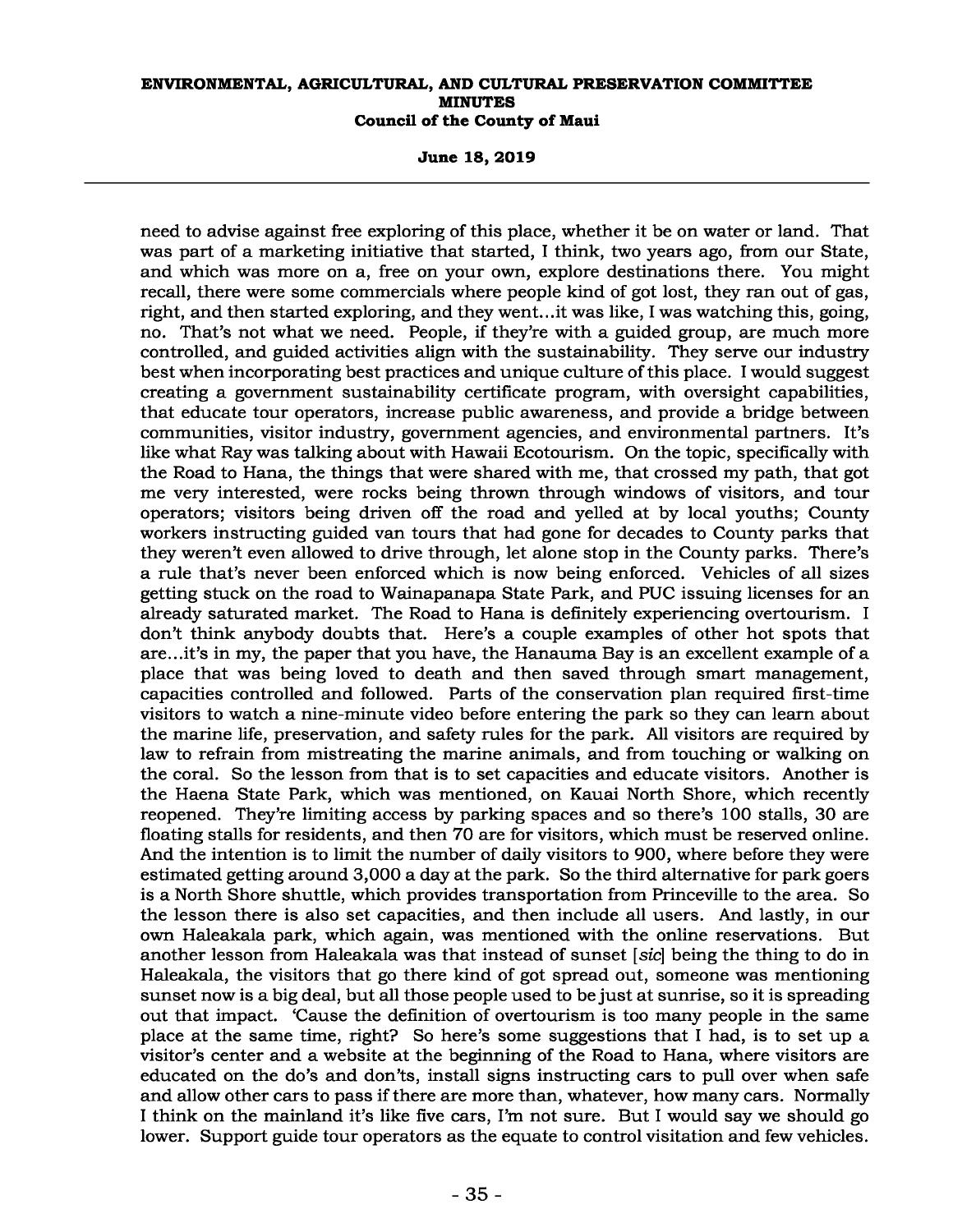**June 18, 2019** 

There's fewer vehicles on the road compared to them being in this one, 12-passenger van. Build a new entrance to Wainapanapa State Park, beginning at the Hana Airport, going through, as people do now, through that residential area. I just...it's really surprising to me no one has complained about that. The road's in really bad shape. There were plans at one time to build a road from Hana Airport to Wainapanapa, and work with the legal guide tours to stagger times of their tours. And that's the things I came up with. Thank you so much.

CHAIR SINENCI: Thank you, Ms. Davis. Ms. Hueu?

MS. HUEU: Aloha, Councilmembers. My name is Napua Hueu, seven generation resident of Keanae, halfway to Hana point. Grew up in the fruit stand. My grandma started her banana bread stand in 1983, so I've observed the visitor industry along the Road to Hana my entire life. Aside from that, the last five years, I've managed a tour company, Platinum Tours, where we catered to luxury experiences along the Road to Hana. In taking that position, it had been, you know...I was adamant that the owners of the company understand that my values were to ensure that we wouldn't be an impact, but moreso a benefit to the Road to Hana, which they acknowledged from the very beginning. And so everything that...all of our operations have been in line with resident perspective, as far as approaching the Road to Hana as a commercial operator. It would be my family that would be, you know, torturing me on the side of the road, or calling me out at the dinner table about what one of my drivers did, so it's very important to me that we train our drivers, and, you know, have policies and procedures that were in-tune with community preference. Aside from that, when I was in my second year of managing my tour company, I realized that there was a really drastic imbalance along the Road to Hana. One of my fellow legal operators had advised me if I was aware of the unlicensed commercial activity on the road. I did kind of know about the illegal operators, but wasn't sure what the exact numbers were, and so he encouraged, or inspired me, to stand roadside June 2016, four days in a row, along the Road to Hana, and count cars, just so that I could get an idea of how many illegal operators there were. Turns out there were 23 illegal operators I counted on my first day, and the averages were 23 for that year that I counted. Then I decided to host a meeting with my fellow legal operators and just the general community put out a reach and said hey, let's talk about the Road to Hana and what's going on. So I had, you know, people who have been in this industry for 30 years sit down at the table with me, along with, you know, about 12 other legal commercial operators, to say hey, yes, there is a problem going on here. What are we going to do about it? And so from there, I went town to town, Paia, Haiku, Kula, we went everywhere to gauge community input, and it was basically, there's no rules for the Road to Hana. So our first objective as an organization, which we were adopted in 2017 by the Hana Community Association as our parent non-profit, and from there, we established a set of rules that we could put out to the industry to, you know, have them suggest that they follow them. So code of conduct came out in 2017, and towards the middle of 2017, we offered in a registered commercial partners program to try and encourage commercial operators to come to the table with Hana Community Association, really understand the code of conduct, help us help them educate their drivers, and create an opportunity for them to be distinguished as a compliant operator.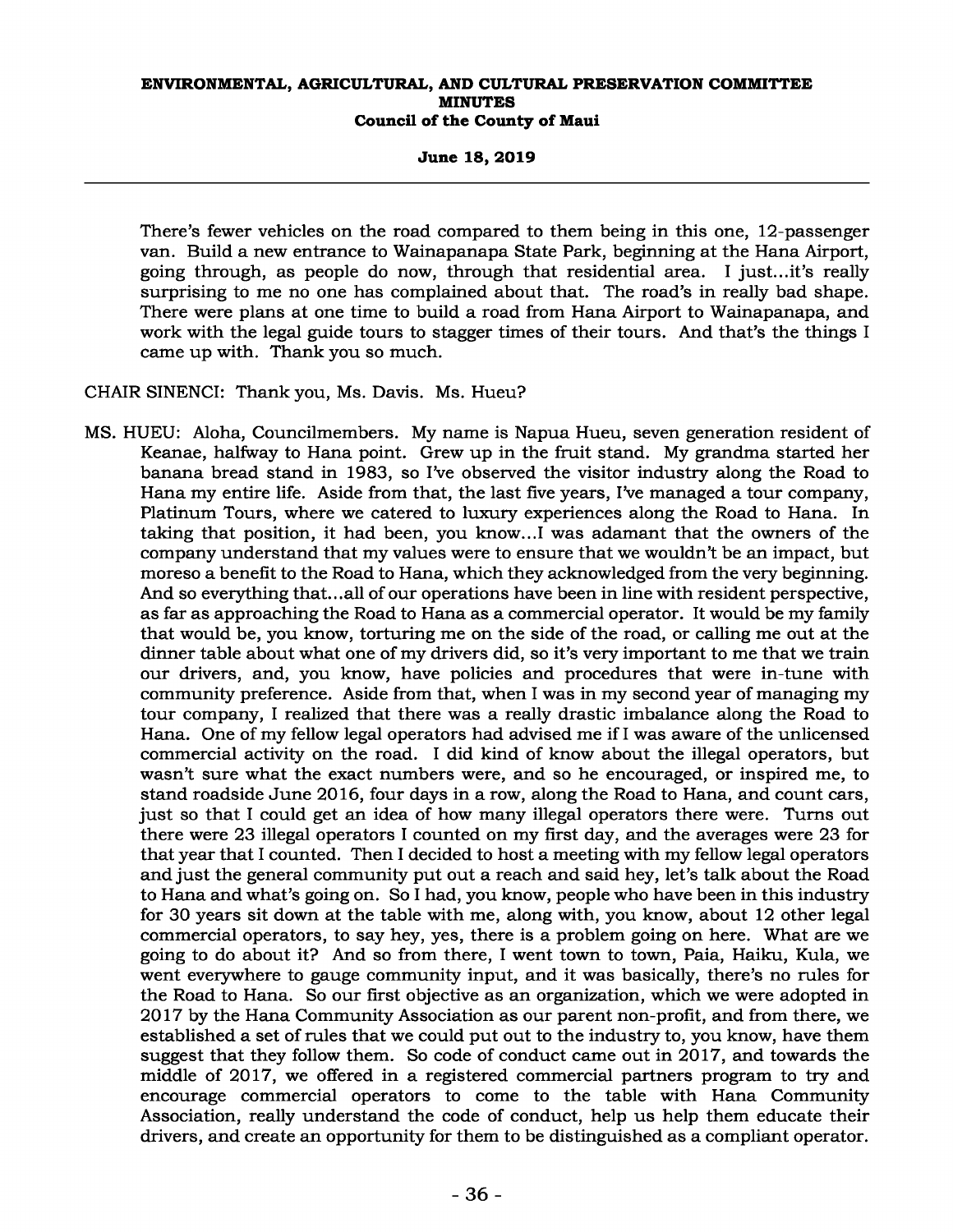**June 18, 2019** 

A lot of our residents have come to this place of blurring operators all into one category, and you know, there are...there's a really significant line. You know, we have operators who have been in business for 30 years, doing everything the exact right way, every permit certificate that you need in order to operate legally. And then we have this other, we call it the black market, where they have absolutely nothing, and this end of the market is actually thriving; and we have our legal operators struggling to keep all of their employees, you know, employed and taken care of, when we have the illegal operators doing extremely, extremely well because they don't have any compliance, you know, no need for compliance on their end. So for the most part, we've just gone community to community to gauge input, and so aside from that, we've been collecting data along the way. It's been sporadic, so where our volunteers are able to, stand roadside, count cars, count operators, we have a decent estimate, as far as the impact goes along the Road to Hana. We've now moved into the solution area end of it. I've heard solutions my entire life. There should be a toll booth, there should be more signs, there should be videos on the airplane, there should be brochures. So I've incurred this my whole life, and then in the capacity of Hana Highway regulation, I'm going out and serving our community...you know, heard it all over again, but this time with more intricacy. So our fellow legal operators have provided, you know, their concepts as far as what we could really do to get a handle on this. My concern is safety. We have extreme traffic hazards on the road every day. The Road to Hana incurs many fatalities every year due to the lack of just basic enforcement. And so we've compiled it down to four offences, four things that we're dealing with that lead to all of the unfortunate circumstances along the Road to Hana. It's illegal parking, trespassing on private property, unlicensed commercial activity, and then commercial activity within sacred sites. And so that last one would mean that we have providers who...tour providers who are legal, but they're doing illegal things. They're, you know, charging a fee to take people into Red Sand Beach, which is technically, you know, entails trespassing. So, those are the four things that lead to all of the problems along the Road to Hana, and in trying to figure out what the most sort of immediate solution would be, it would be field advising, it would be somewhat of a hybridized security guard service, where there's, you know, security guards you can contract that are trained specifically for the Road to Hana. Their narrative, their instructions are programmed to help keep these people safe. And so there's 15 different sites along the Road to Hana that are seeing immense impact. We've identified all of them and what their specific impacts are. A lot of them share the same impacts, some of them have different variations. In Kaupo and Kahikinui, we see really interesting variations of impact out there, being that it's the backcountry, it's really rural, there's really no oversight there, so people are doing some really crazy things. They're pulling off Manawainui, you know, hiking people down to Kanaio Beach...just things that really jeopardize visitor safety. And so from my understanding, you know, all of these property owners that own these, you know, 15 different parcels that are seeing the impact and causing all of this chaos, you know...County of Maui owns a few of them, State of Hawaii, East Maui Irrigation owns a lot of them, Hana Ranch Partners, I'd really like to see recommendation that these companies merely hire a Road to Hana-specific guard service. If Alexander and Baldwin, East Maui Irrigation, Mahi Pono, whomever it is, can hire security guard services for their Wailea properties to ensure that there's no illegal parking on their properties, to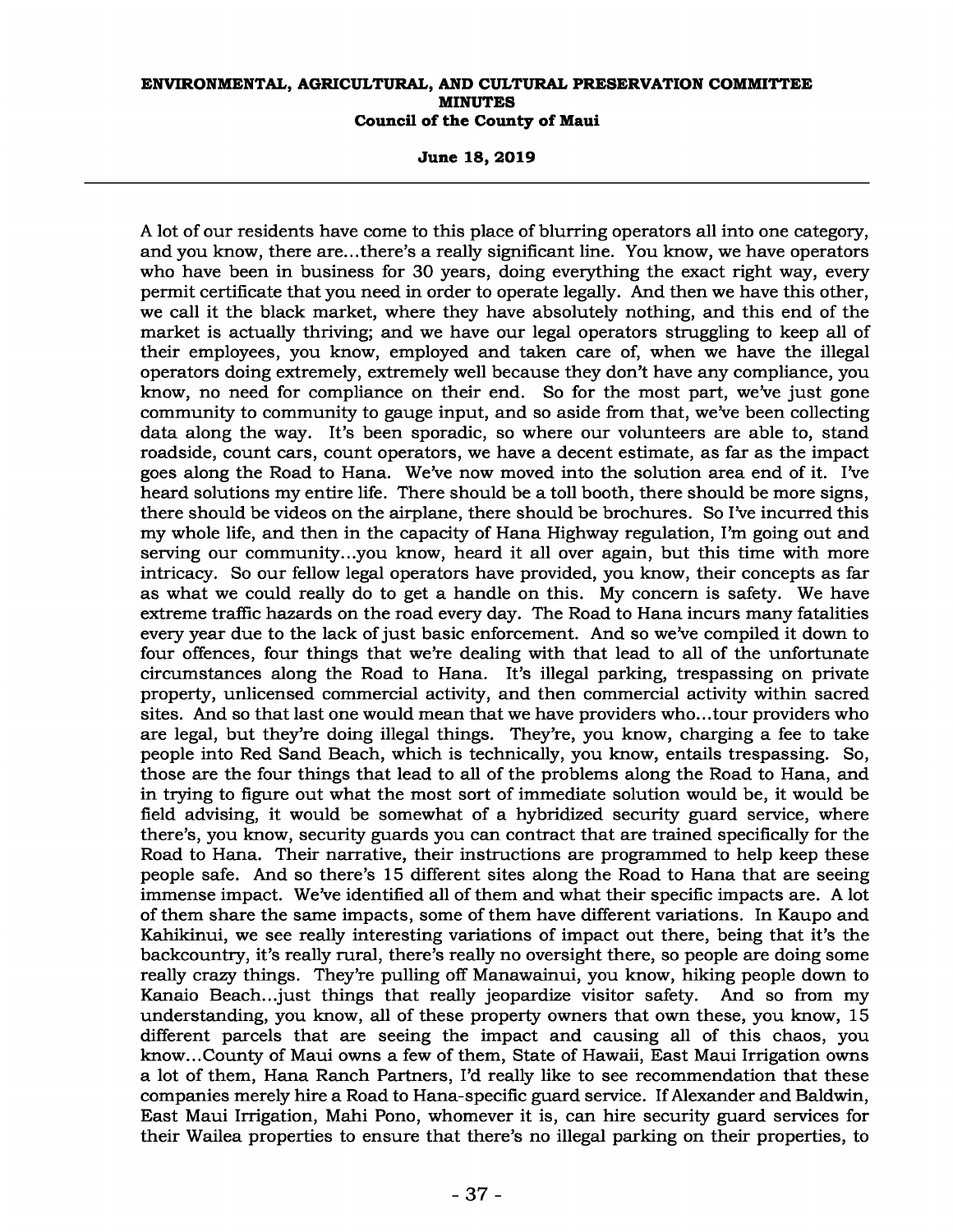**June 18, 2019** 

ensure that people aren't trespassing on their Wailea properties, on their Central Maui properties, I don't see why they wouldn't be able to hire security guard services for their East Maui properties. And same thing goes with the ranches, and also the parks and whatnot. It just merely comes down to having somebody in the field to provide oversight, but again, with the Road to Hana situation, they would need to have an entire Road to Hana training program to make sure that...they're not just there to say hey, you can't park here, but here's your alternative. There's a State park four miles up the road, there's, you know, Garden of Eden up the road, kind of give them the alternative. So for the most part, we have a visitor safety system curated and proposed based on the County Council providing some sort of glimmer of hope that there is financial support for Hana Highway visitor education. We have refined that plan to focus on the County properties. The County is the only person that answered the knock at the door. We've been knocking on East Maui Irrigation's door for quite a long time to have them manage their bamboo forest, which is a large culprit, as far as all the unfortunate circumstances. That's one of the number one spots in the State of Hawaii that we see visitor fatalities at. So being that the County of Maui has actually answered the door and provided some glimmer of hope, we'd like to focus on implementing this hybridized security guard service for the County properties along the Road to Hana, so that you guys can be the proof of concept for your fellow peers, East Maui Irrigation, Hana Ranch Partners, and you guys can be an example for them. Hey, we, you know, tried out this specialized security guard service for our Road to Hana properties and it was extremely effective. You know, we make recommendation that you guys do the same thing. That's kind of my most immediate advising as far as solutionary action goes so that we can get this sorted out sooner than later. Thank you so much for having me.

CHAIR SINENCI: Thank you, Napua. Ms. Terryl Vencl?

MS. VENCL: Aloha, everyone. My name is Terryl Vencl, and I am representing the Mayor, the Office of the Mayor. I have been in the industry for  $26 \frac{1}{2}$ , in many different capacities. I am now still working for the industry, but in a totally different type of capacity. I'm looking at the industry from a new set of eyes, that includes the communities and our resources. Before I retired three years ago, we were the Office of Economic Development, as well as the Bureau, the Visitor's Bureau, worked and completed a new tourism plan for the next 10 years. It's a two-volume plan, and our Mayor took a look at it and felt that it required some help, and wanted to have someone who knows tourism in his Administration, and so he asked me if I would use that plan, he liked it, he liked the things that were in it, and keep it from gathering dust on a shelf, make it work. So I came out of retirement, and that's what I've been doing since January. He suggested that...it's very nice, I might say, to be welcomed by the communities that I've been in, and I would like to go to more, so you can pass that word along, and it's...I'm happy to be engaged again, and I love listening to people who not only have complaints, but also have their ideas of solutions, because it's very, very helpful. The tourism plan, as I stated, is two volumes, and it is a management plan. It is not a marketing plan. It is not a legislative plan, per se. It is, try to...how do we get our arms around this thing we call the visitor industry, and make it work for all of us? He asked that I put together a small group of people to help review some of the things in the plan, and so we have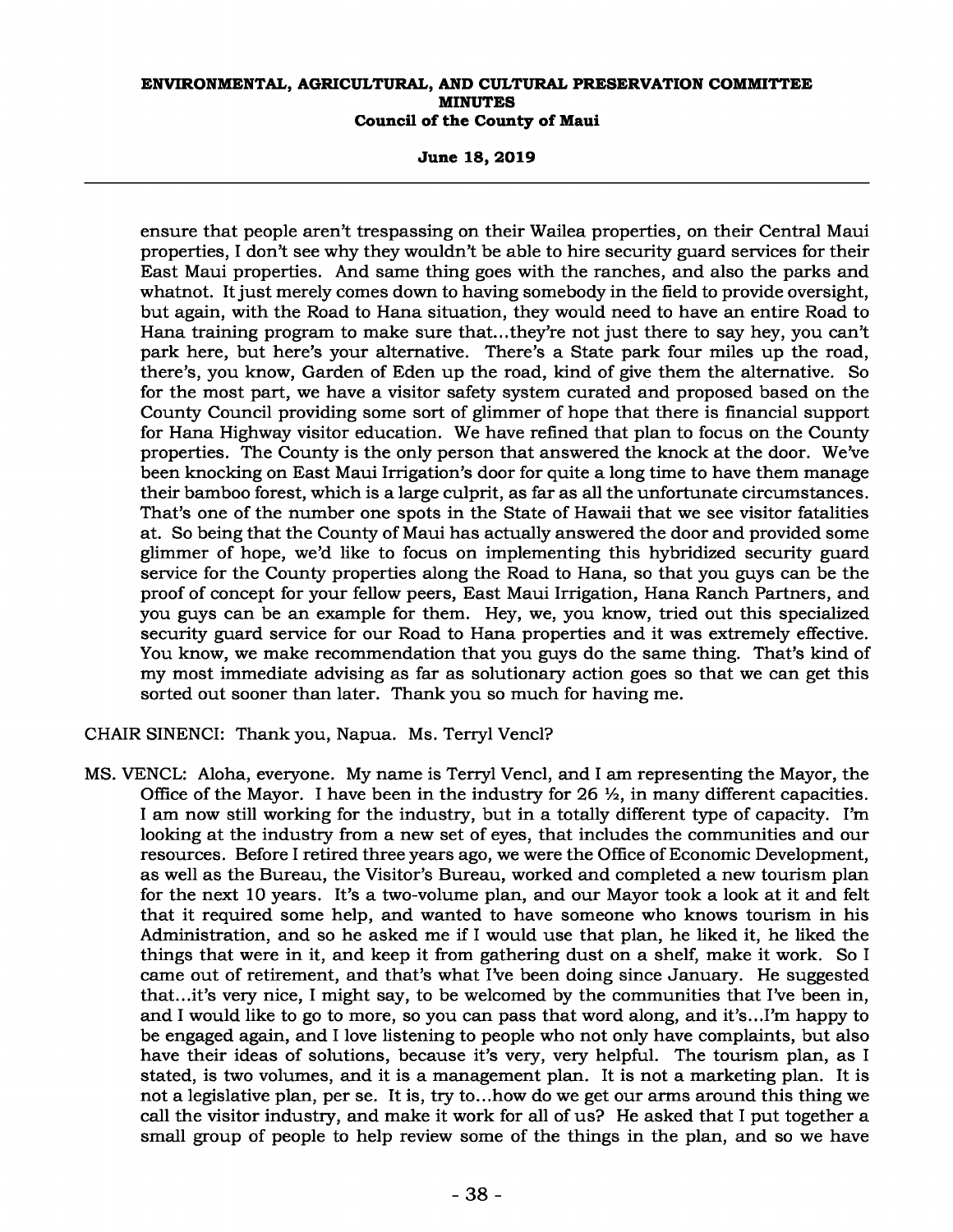**June 18, 2019** 

representatives from culture, history, marine and ocean life, Lanai and Molokai, the resort area associations, airport, rental car, businesses, marketing, and the hotel association. So I took the plan, and I broke it down into subject matters, and we have been inviting resource people in to talk to us about what's happening in each one of these subject areas, if you will. So we've been meeting two times a month, two hours at each meeting, to try to talk to people and learn from people about what's happening in some of those...these subject areas: water quality and coral reefs, traffic, culture and history, transportation, education of visitors, ocean safety, vacation rentals, harbors, and commercialization of beaches. Our focus is to garner information that will help enable us to come up with some sort of suggestions or recommendations to the County, to the Administration, maybe in some cases, to the State Legislators, or whomever we might call upon to be able to help us to manage the things that are happening out there in our communities. We need to keep the industry viable, but we must protect our resources, our communities, and our residents. So right now, we are, we, this committee, is in gathering stage...gathering information from the subject matters we just talked to, other people on the street, people who call me and say what are you doing? So after we finish gathering information, we will then offer the Administration, the Council, the State Representatives and others who might help us, suggestions or recommendations. We fully expect to look at ideas that may need funding or regulations or ordinances from not only the County, but the State, and maybe, in some cases, private owners. As I mentioned earlier, it feels good to be engaged again from a different perspective than my previous careers in the industry, and it's very enlightening to listen to the communities that I've visited and listen to them share and tell us what's happening and what their concerns and issues are, and I have to say they've been very thoughtful and they've all been very welcoming. So, it's been a pleasure to go out into the communities. I began this path with the Alliance of Community Associations--thank you, Dick, for pulling those people together for me--and I did that because I didn't know that there was such an entity, but I thought at least at one point I could talk, or share, with all of the different community associations. From that point, I volunteered to go to community associations and speak to them, including Lanai and Molokai, if they'd like me to share what we're trying to do and if they'd like to share their concerns with us. So as I've been out there, lightbulbs just go on all the time when people start talking about what's happening, and from the lightbulbs, of course, then we begin to look for solutions, and I'm very excited about where we've been and where we're going to go. I have been to Kaupo, I have been to Hana, and I've been to Maalaea. Certainly some of the hotter spots, such as west side and Kihei, I'd love to be able to go out there and to talk to those folks as well. As we move forward, what I see now is possibility of lowhanging fruit, things that we could do very quickly that might not cost us a lot of money. I see a longer-term, a middle-term, and a longer-term goals that will take more time to address, but I think right now, the important thing is to find suggestions, find solutions on how we can begin to implement this plan that we have before us, and to break down the silos. What I've experienced over my years is that we don't...we're all in this together, but we don't talk to each other about it. Ocean stays in its place, and hotels stay in their place, and et cetera, et cetera, et cetera, and what I want to do is to be able to talk to everybody, and I want people to be able to talk to each other about the concerns that we have and possible solutions for those. We all have a heavy stake in the visitor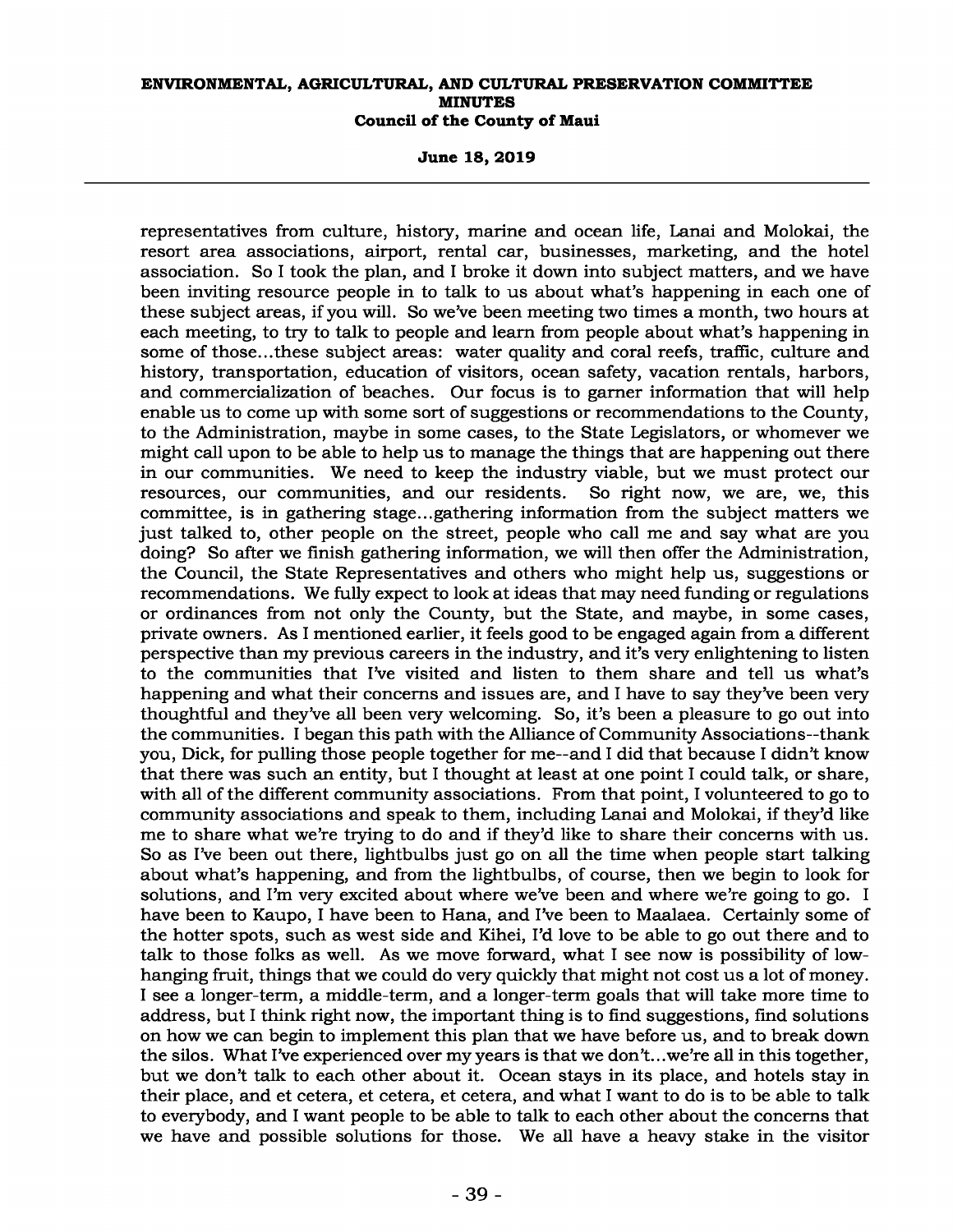**June 18, 2019** 

industry, but I believe that it should be what we want, and not what just happens to us, because we've been successful. I think if we do this in our terms, I think we will all be able to thrive, businesses, as well as the industry, as well as our County and our communities, and I thank you for inviting me to come and share with you today. I'm in the Mayor's office. Anybody who has a suggestion or would like to talk further at any point in time, my door is open. So, thank you very much, and thank you, Mr. Chairman, for having me.

CHAIR SINENCI: Mahalo, Ms. Vencl.

COUNCILMEMBER LEE: Mr. Chair? I have a question.

CHAIR SINENCI: We have a question.

COUNCILMEMBER LEE: Hi Terryl.

MS. VENCL: Hi.

- COUNCILMEMBER LEE: Okay. You know, you're...I think it's really commendable what you're doing, and I'm glad you're in that role 'cause of your vast experience in the field, but when we're talking about close to 3 million people coming to Maui, shouldn't the industry be more active in solving the problems...because actually, they control the problem? Well, we don't control the airlines and, you know, we don't control all the hotels. Couldn't they...because they have so many resources at their disposal, and they know the market better than we do, and they know their future plans better than we do, shouldn't they be more taking the lead and try to solve this problem?
- MS. VENCL: Well, I certainly intend...I'm certainly intending to pull them into these conversations and to ask them to do their share, if you will. I think a lot of things could be helped with messaging, and I know people think that's kind of flippy-floppy, but I tend to disagree, and I think that's where the properties, as well as those in business, as well as those promoting, can help us a lot. And I have to tell you something, I was so excited when I came down, I've kind of cooled down now, but, when I first came down here, I had just gotten off the telephone with someone from the Hawaii Airlines Committee of Hawaii...the Airlines Committee of Hawaii. Never have I gotten a call never have they returned a call, and I'm thrilled that I will be able to have an audience before those folks, because when I, and everybody, everybody asks about putting messaging or putting things on the airplanes, the videos, the messages, and this might be an opportunity for that to happen. So the Mayor and I will be going over and talking to them as soon as I can get a firm date, and I was just, I was very excited that they would actually return my call. To further...one more thing, and I'll be quick, is the, you know, the HTA, the HVCB, they are all talking the same way as we are talking with regard to managing. HTA is just about to start its next 10-year tourism plan, to which I have been invited to be a part of, and we will be sharing the same kinds of messaging and the same kinds of things that are happening here. How do we get our arms around it?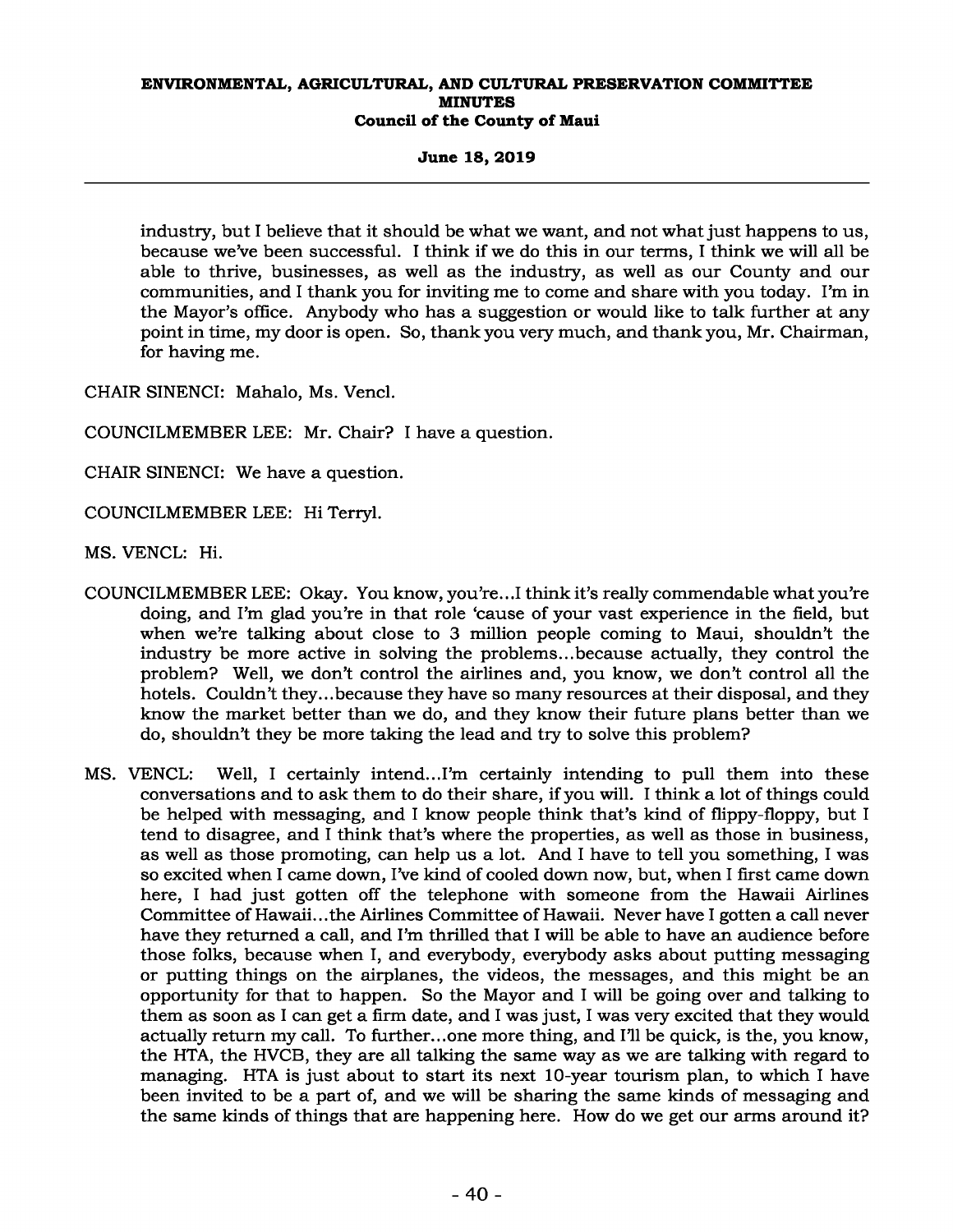#### **June 18, 2019**

What is it going to take? And looking for solutions. So, I do expect they'll come to the table.

- COUNCILMEMBER LEE: Well, Terryl, the...I know in the old days, we tried to lure the free and independent traveler, right? Because we didn't want to bring them in by the truckloads. Well, now they come by the truckloads, yeah?
- UNIDENTIFIED SPEAKER: *. . .(inaudible). . .*
- COUNCILMEMBER LEE: So, how do you message something to people so that they don't come in such big numbers? I mean, how do you...what kind of messaging do you give a person, or a group of people? It's kind of an unwelcoming kind of a message, isn't it?
- MS. VENCL: Actually, I don't know that I would message, you know, don't come, but I believe there are a lot of ways that we can express what we need to express. First of all, let's go back to, you will remember, shoulder seasons. And frankly, we don't have a lot of shoulder seasons anymore. We do have them, but the dip isn't as deep as it once was, so we can do that. There was a time, as you mentioned, when we went for the higher-end, longer-staying visitor, thinking in those days that that would not bring us the masses, that we would have the same kind of economic value with lesser people. Came the advent of short-term rentals, and that kind of changed things a bit, and so I don't know where our suggestions and our recommendations are going to be with regard to messaging, but certainly, I believe that there are messages that can be put out there. Every once in a while, I just throw something out and float it, and people are like, yeah, yeah, we should say that.
- COUNCILMEMBER LEE: No. What I'm talking about, my last question, what I'm talking about, is I know what you're thinking, and many people in here are thinking about doing new and more effective things to educate the visitor so that the visitor would be more enlightened before they get here--
- MS. VENCL: Correct.
- COUNCILMEMBER LEE: --and they know what to do, what not to do, et cetera. What I'm talking about is the sheer volume of these people. How do you tap that down, is the question?
- MS. VENCL: That's a good question, and I don't have an answer for you today, but it will be looked at.
- CHAIR SINENCI: Members, I'm going to just include Mr. DuPont, and then I'll open it up for questions. Mr. DuPont, you had something to share?

UNIDENTIFIED SPEAKER: Sorry.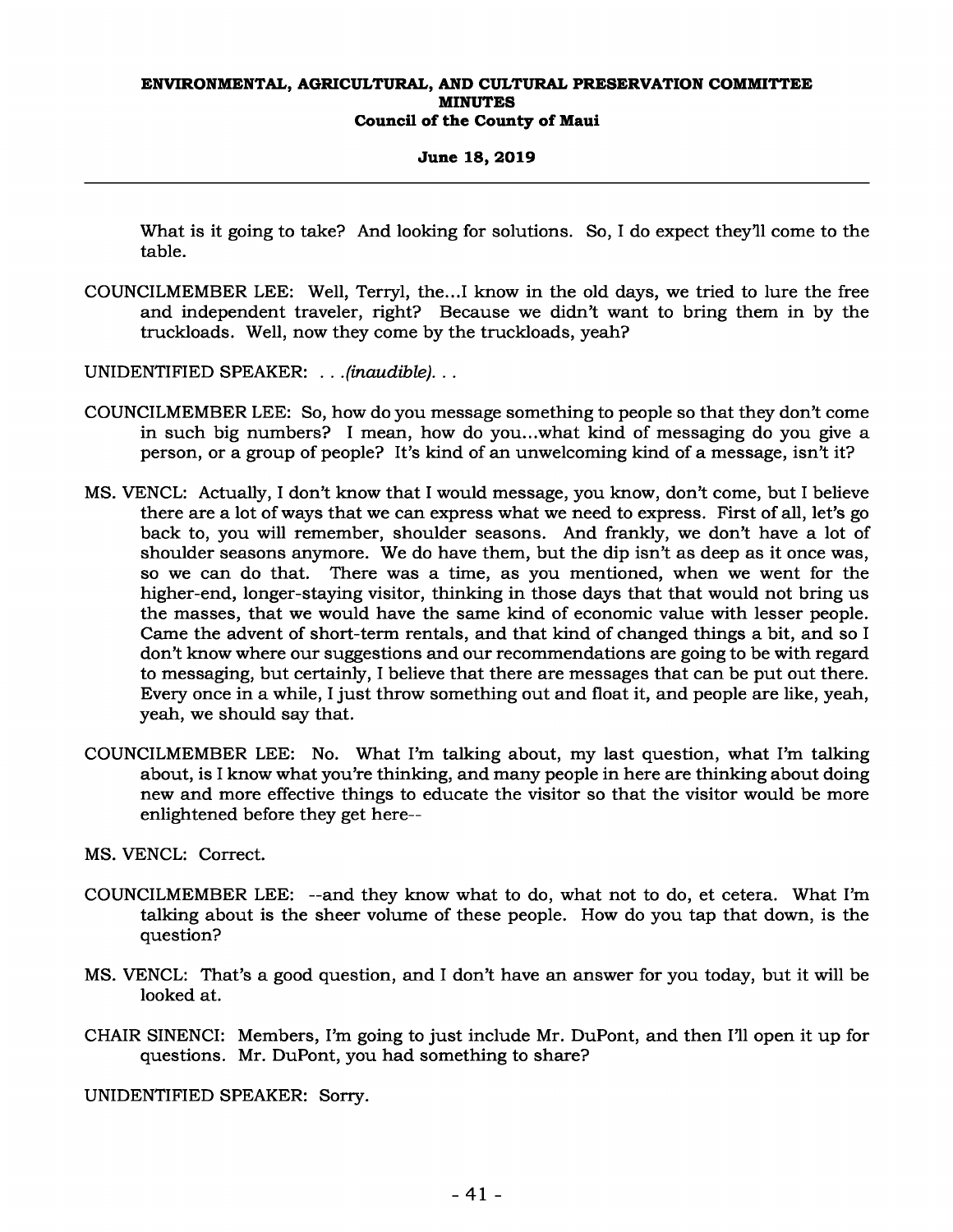**June 18, 2019** 

- MR. DuPONT: Mahalo, Chair. Aloha, everyone. My name is Michael DuPont. I am the Maui County Department of Transportation Deputy Director. I've been asked to come and speak today to let you all know what our initiatives are for our Department. So currently, right now, we are working with many community members, hotel members, trying to see what we can do to limit the carbon footprint on our roadways. How do we get the vehicles off of the roadways to Kihei and Lahaina? Is it doing more education to our visitors coming, letting them know that we do have transportation that leaves the airport, that goes to all of the hotels? Okay. The Westin Maui properties in Lahaina, they operate six buses, and they currently have about 750,000 passengers a year that ride their system, compared to our 1.9 million for public transportation. All of those visitors that stay at that hotel are all owners, and they do not rent cars, so we are tapping...we're...I'm meeting with them to try and tap into their philosophy and how can I bring that to the rest of the County? How can our Department help the rest of the County with that? We are looking at different ways on how can we add buses to the roadways to get visitors from the airport to the hotels? We do offer baggage space. Visitors can bring baggage onto our buses. Do they know that? How can we get that out to the visitor? We have been working with Terryl and her group, and just trying to come up with the different types of ways that we can get the cars off of the roadways. I do invite comment, or even talk story sessions, if you guys want to come to our office. And that's pretty much what I have, unless you have questions.
- CHAIR SINENCI: Mahalo, Mr. DuPont. We also had Ms. Fukumoto in the audience, and so if you have any questions for her, we could ask her to join the panel before we start our questions. Would you like to come down, Ms. Fukumoto? No? No scared *. . .(chuckle. . .*
- UNIDENTIFIED SPEAKER: Oh. Okay.
- CHAIR SINENCI: Thanks.
- UNIDENTIFIED SPEAKER: We need a chair.
- CHAIR SINENCI: Okay, Members. If you'd like to...we have some time for a q and a. Ms. Kama?
- VICE-CHAIR KAMA: Thank you, Chair. So this question is for Ms. Vencl. You know, this morning, we had a Chamber full...was actually crowded with people from mostly, I guess, from the west side, who are totally frustrated with what's going on, and a lot of it has to do with the visitor industry. But there was a gentleman who testified and he said that, something to the fact that he felt like it was genocide. You know, I don't hear that word too often, but when I do hear it, my ears pick up, because there's somebody's feeling that, there's something deep that's going on, and so that concerns me because it's real. It's just not something that happened a long time ago. It is something that people if they're feeling that today, then how do you, or how could you, and maybe that's a question you can't answer today, but, that's what we're talking about when we talk about remedying some of these situations that are going on with our people and the visitor industry. That's how deep it goes. So how do you, and what are some of the...and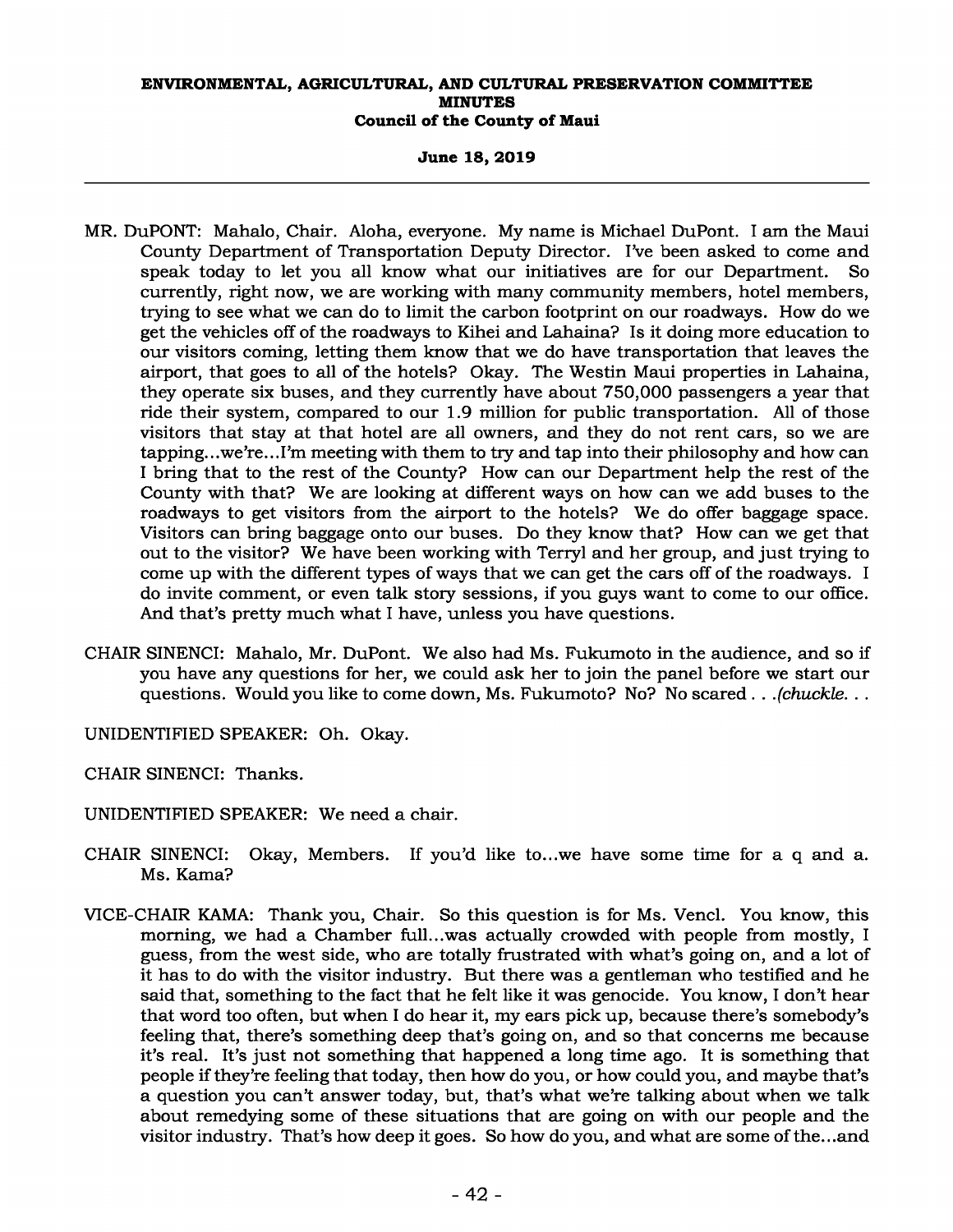#### **June 18, 2019**

I heard some things that Ms. Hueu said this afternoon too that I felt was really profound, and I'm thinking that we have to have a deeper conversation about this stuff. It's not one stuff that you do in an afternoon with Council.

MS VENCL: Right.

VICE-CHAIR KAMA: It is something that you need to have with people in distinct communities, and to get to the heart and to the core of what's hurting them, and then maybe we can start talking about educating the tourists. Because no matter how much education you give our tourists, if the people are still hurting, you're not addressing the situation, and that's my statement. Thank you, Chair.

MS. VENCL: Sure.

CHAIR SINENCI: Thank you, Ms. Kama.

- MS. VENCL: I don't have answers for everything today. I do hope to come up with solutions and regulations. I have heard it out in the areas where I have been. I look forward to going into some of our other communities and hearing what their particular...because they're all different, even when you go out there. But like you said, the core thing is the same thing, and yes, it's stressful, and I will continue do this work. I will continue to try to find answers for you. I hope that by August we will be able to begin to put some things together in the way of, what if we could try this, or what if we could try that...some solutions for the Mayor to look at. I would like to have some things on their plate before we do budget again, before we do State Legislature again, because, I think that you can't wait any longer. There are some things that could happen between now and then, and that's what I'm shooting for right now.
- VICE-CHAIR KAMA: So I just wanted to just kind of like reiterate that the problem that we're talking about is not our people.

MS. VENCL: Correct.

VICE-CHAIR KAMA: It is an industry.

MS. VENCL: I agree.

VICE-CHAIR KAMA: Okay. So I just wanted to make sure we all are on the same page with that.

MS. VENCL: I agree.

VICE-CHAIR KAMA: Thank you.

MS. VENCL: Yeah.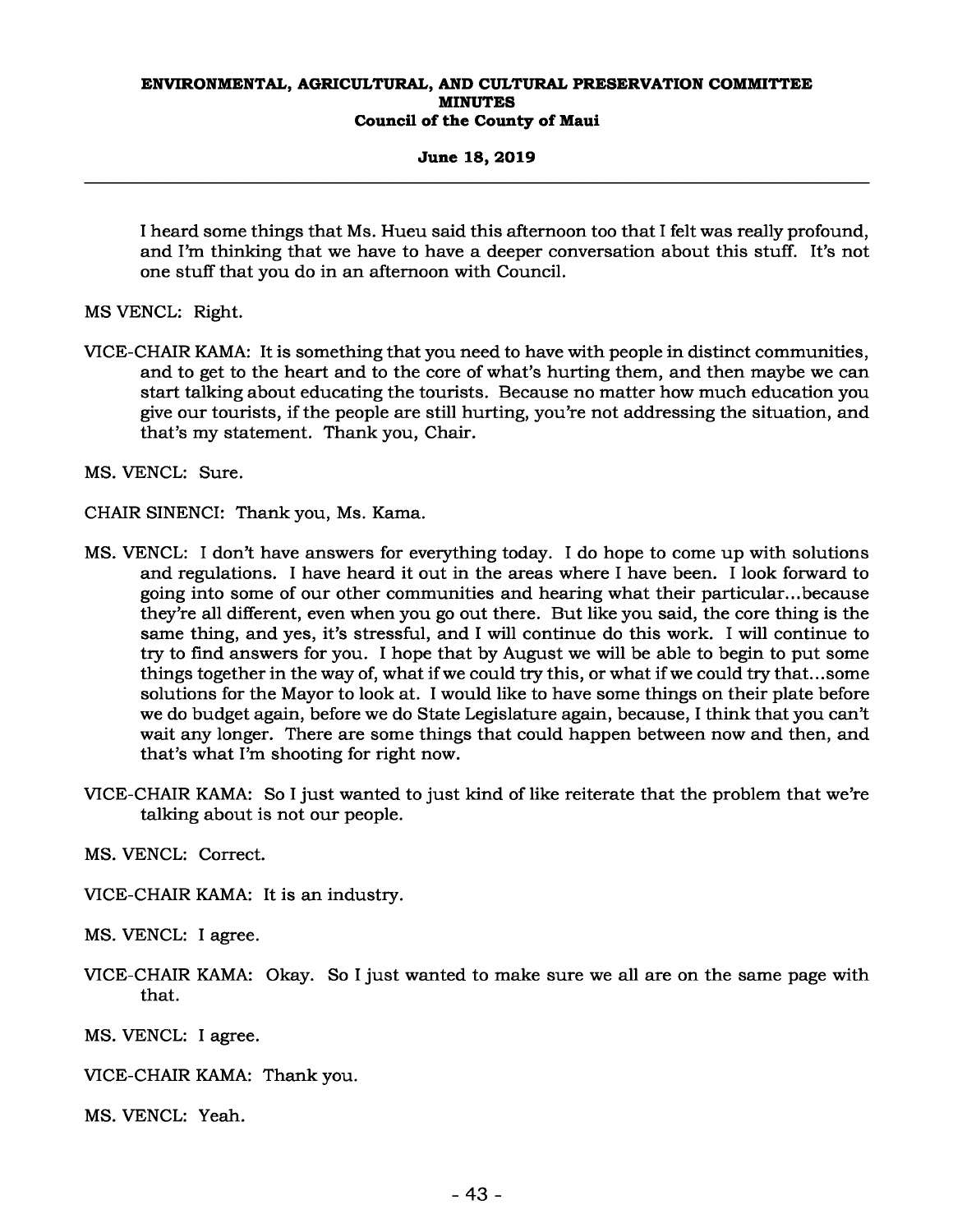#### **June 18, 2019**

VICE-CHAIR KAMA: Thank you, Chair.

CHAIR SINENCI: Thank you, Ms. Kama. Ms. Paltin?

COUNCILMEMBER PALTIN: Thank you, Chair. I have a question. I'm not sure who would be able to answer it, possibly Corp Counsel, or I'll just leave it out there to whoever thinks they can answer it. Just wondering who controls the number of flights that come to Hawaii and the neighbor islands, specifically Maui, and if there is a public process to comment when a new airline wants to start flying here, or say, the community wants to limit number of mainland landings on a daily basis? You know, we just had that HSAC conference, and the carbon footprint and everything like that, on top of everything. Just wondering if us being an island, you know, we can't realistically handle a 100 million people, so I mean, what's the...how do we know that kind of information?

CHAIR SINENCI: Ms. Thomson?

MS. THOMSON: Thank you. Maybe some of the other panelists have additional information, but my understanding is the Federal government, through the FAA, Federal Aviation Administration, would control lift, the capacity coming into the islands and to each of the airports, since they're Federal facilities. And I can look into what the process is, in terms of how the FAA approves additional capacity. And then...

COUNCILMEMBER PALTIN: But no community input, to your knowledge?

MS. THOMSON: That I'm not...I'm not aware of what their public participation is. They probably do have something, because most government functions would, but I'll have to get back to you on that part.

COUNCILMEMBER PALTIN: Okay. Cool. Can I ask one more?

CHAIR SINENCI: Sure. Go ahead.

- COUNCILMEMBER PALTIN: Maybe State highways or not sure, but, could we use the, you know if...I think accountability is kind of an issue, and a lot of tourists feel like they can come here and they won't be held accountable. Unfortunately, some people are accountable with their lives, but wondering about the boot idea for a car, car clamp if they're parked illegally on the side of the road? Seems like they have a Hana Highway Regulation Committee. We could get a group together out at Honolua, boot clamps are like 20 bucks on e-bay, could get like a hundred of 'em and, you know, stop parking illegally. Stop illegal parking.
- MS. MATSUDA: That is MPD enforcement. That doesn't have anything to do with the State highways.
- COUNCILMEMBER PALTIN: Oh. Okay. Maybe, does Corp. Counsel know anything about that?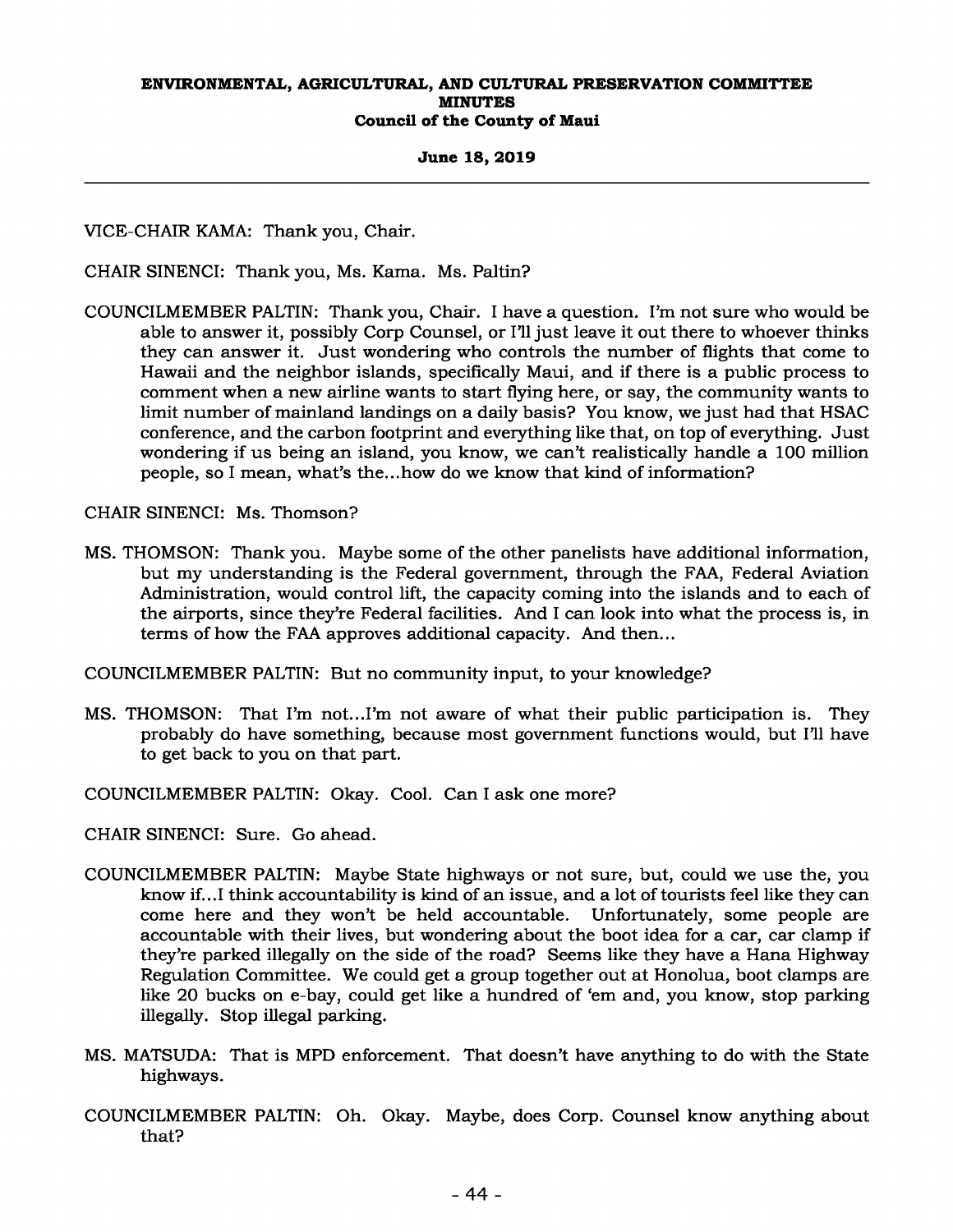# **June 18, 2019**

- MS. THOMSON: I know that we have laws in the County ordinances that include prohibiting, you know, stopping or standing or illegal parking, so it might be that we could talk to MPD about what increased enforcement they could provide. I don't know the details of what their operations are in Hana, though.
- COUNCILMEMBER PALTIN: And then, is it true that the revenue, like say if it were just a ticket, like a parking ticket for parking illegally, that goes to the State, or does it come to the County?
- MS. THOMSON: Good question. I believe it goes to the County for the most part, although in Wailuku, I know that it was...some of the parking ticket revenue was going to the State. Again, sorry, that's an incomplete answer, but I have to get back to you on it.

COUNCILMEMBER PALTIN: Okay. Is the getting back to me through the Committee or...?

CHAIR SINENCI: It would be through the Committee.

- MS. THOMSON: I could do it either way; through the Committee or directly to you.
- COUNCILMEMBER PALTIN: If you go through the Committee, will all of us get the answer? Thank you.
- MS. HUEU: I wanted to know, if possible, that we've talked about the boots in the Road to Hana capacity, and somebody had shared with us that there's like, the barnacle, that it goes on the windshield now in some areas on the mainland. But for Road to Hana, we had determined that it would be like more of a detriment, because of the time that it would take for maybe, like, the enforcement officer to come and like remove the boot or whatnot. And so for us out there, we're really hoping for, like I said, like, preventative care to not allow it to happen to begin with. I understand that there's some, you know, benefit fee-wise to the boots and whatnot, but for us, if we could just prevent illegal parking by having somebody there saying, hey guys, you're parked under a no-parking sign, you gotta keep going, that would prevent...it starts right there. That prevents, like, a lot of other things from being able to unfold; the trespassing wouldn't happen if they weren't able to illegally park and whatnot. So that's Hana's perspective on the boot.

CHAIR SINENCI: Thank you, Ms. Hueu. Member Rawlins-Fernandez, you had a question?

COUNCILMEMBER RAWLINS-FERNANDEZ: Mahalo. Mahalo, Chair. I just wanted to make sure that all the voting Members of the Committee had an opportunity to ask their questions before... Okay. Okay, cool, mahalo. Okay. I wanted to ask a quick question about the boot, the tire clamp. So, if it's on private property, the owner would be able to put the boot on the car? They do that on Oahu at the, at, like, parking lots there. I don't know if Corp. Counsel has any comments on that, 'cause it's private property, there's a sign. If you don't pay for parking, then you get a clamp on your tire, and then it's like 150 bucks to get it off.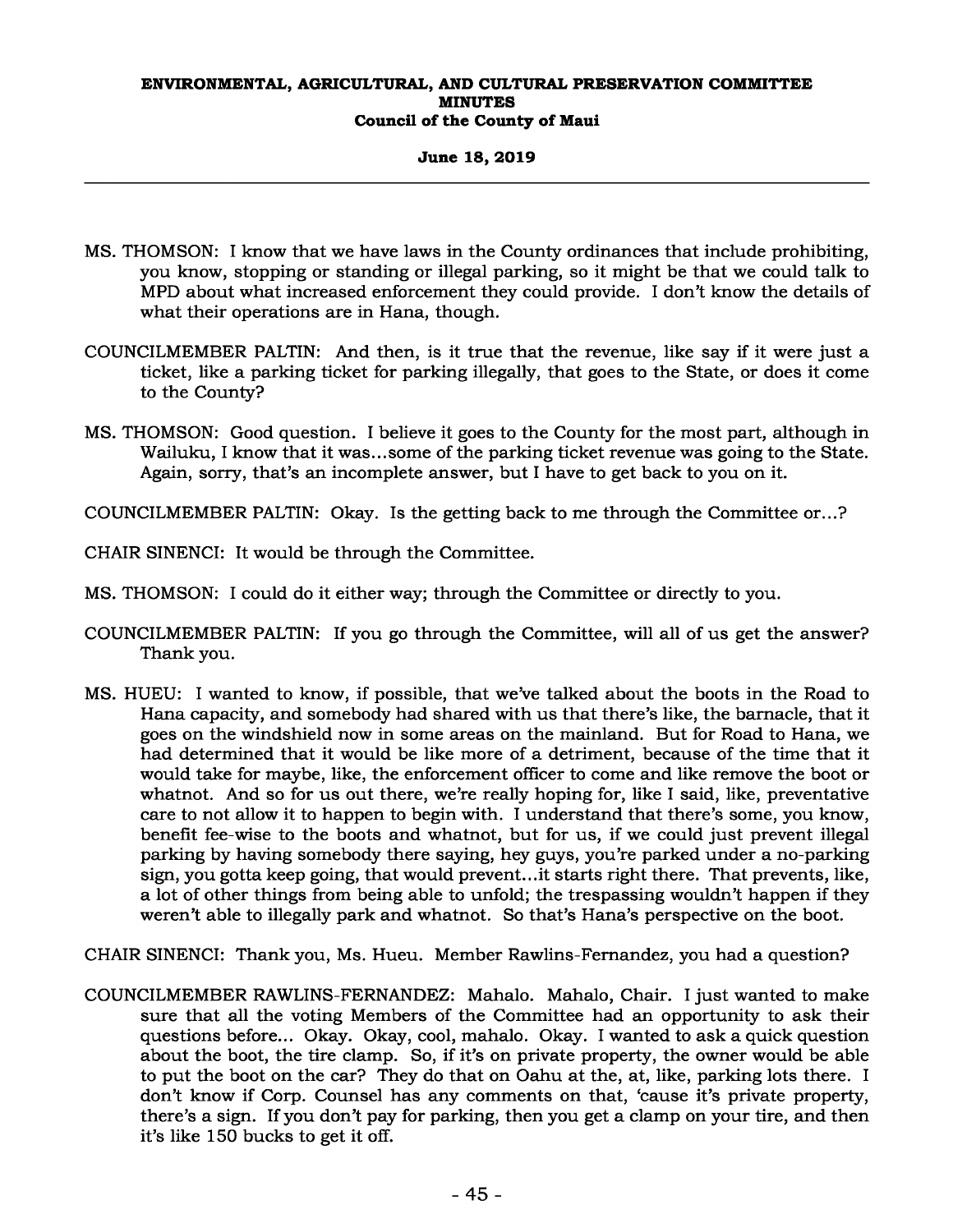**June 18, 2019** 

- MS. THOMSON: I hate to have to say that I don't know the answer to the parking enforcement opportunities for private properties, although I, you know, obviously I've seen the same similar signs myself. But I'll add that to my list.
- COUNCILMEMBER RAWLINS-FERNANDEZ: Mahalo, Ms. Thomson. Yeah, 'cause I think it would act as a deterrent if enough people get a clamp on their tire--
- COUNCILMEMBER PALTIN: Social media.
- COUNCILMEMBER RAWLINS-FERNANDEZ: --and they have to pay, you know, large fines. I think that would, you know, circulate on the coconut wireless, like, really quickly. I know it did at that parking lot that I was at. My friend got a \$150...she had to pay \$150 to get the clamp off; otherwise, she wouldn't be able to move her car, and people are very vigilant about making sure that their parking meter didn't run out. So, just an idea that I agree with Member Paltin on. So, Ms. Vencl, so you're going to be meeting with the Hawaii Airlines Committee? And, so, my office is working on an aloha pledge, like a visitor pledge, and I was wondering, if when you meet with them, if that is something that you would be willing to also bring up as something that the airlines would be willing to distribute when flights into Maui County from outside would arrive here?
- MS. VENCL: Yeah. If you...oh, sorry.

COUNCILMEMBER RAWLINS-FERNANDEZ: No, it's on. You just had to be a little closer.

- MS. VENCL: If you, you know, if you share with me what it is, I'll take a look at it, and, yeah, I could possibly share that with them. Anything that will help us get messages out.
- COUNCILMEMBER RAWLINS-FERNANDEZ: Right.
- MS. VENCL: You know, I know that in the past, we had once upon a time talked about putting something on the...this had to do with the alien species issue a long time ago, and we talked about putting a flyer, if you will, on the seats of an airplane, and they pupu'd that, because it takes manpower to do that sort of stuff, but...and I don't know where it'll go, I certainly can't say that I'm going to get anywhere, but I'm going to be able to talk to them, I hope, and then we'll figure out what we can or can't do.
- COUNCILMEMBER RAWLINS-FERNANDEZ: Okay. Thank you. So when they hand out the invasive species form, like they could--
- MS. VENCL: Right.
- COUNCILMEMBER RAWLINS-FERNANDEZ: --hand out the pledge at the same time, so it wouldn't be additional manpower. It would be the same amount of manpower. And the pledge that I'm speaking of, Palau started doing that, and I believe Hawaii County does,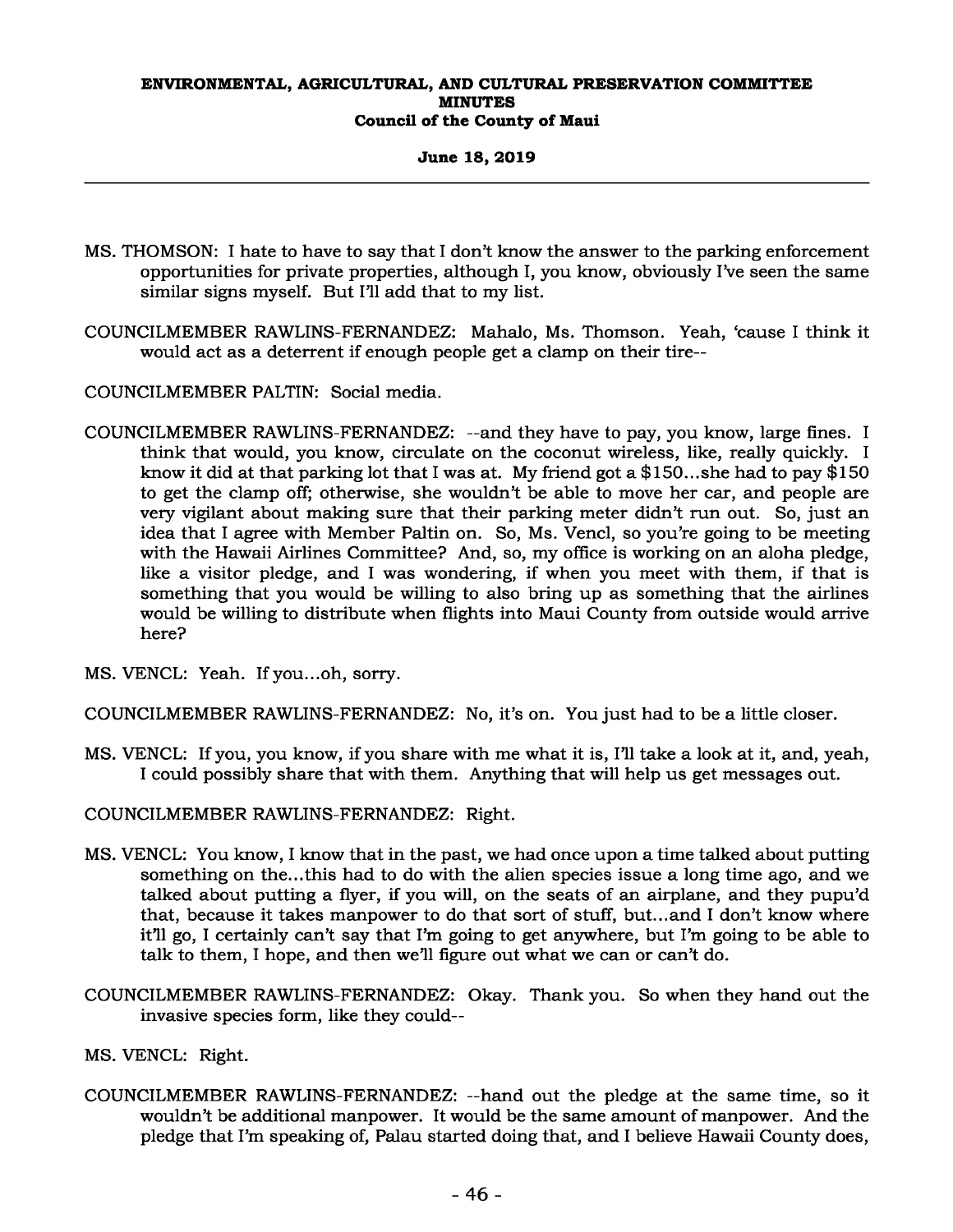# **June 18, 2019**

but Palau, you know, I mean as like, I guess, as a country, they have a better handle on it and more control over who they, you know, when they allow in, these are the conditions that will allow you to come in. And in agreeing that you will be, you know, responsible, respectful visitors when coming here.

MS. VENCL: Right.

COUNCILMEMBER RAWLINS-FERNANDEZ: And if, you know, education will help those coming here to be more responsible and respectful, then, you know, I would hope that the airlines industry would be supportive of that.

MS. VENCL: Okay. Thank you.

- COUNCILMEMBER RAWLINS-FERNANDEZ: Mahalo.
- CHAIR SINENCI: Thank you, Ms. Rawlins-Fernandez. Mr. Molina?
- COUNCILMEMBER MOLINA: Yeah. Thank you very much, Mr. Chair. First of all, Mr. Chair, what is your time parameters for today? Seven, eight, nine 'o clock we're going up to or... *. . .(chuckle). . .*
- CHAIR SINENCI: Something like that. Yeah. *. . .(chuckle). . .*
- COUNCILMEMBER MOLINA: 'Cause I had about 20 questions each, for each of our panelists, but I'll reduce that to two. Just kidding. First of all, thank you very much for all of your presentations. My first question relates to the condition of the road, and I guess, for Ms. Matsuda from the State, with increased traffic now into Hana, is the State now looking at having to basically increase maintenance of the road? You know, we get all kinds of vehicles on it; heavy vehicles and everything, and the condition of the bridges. Any thoughts or comments on that for us?
- MS. MATSUDA: I can only speak on the maintenance that we provide. As far as improvements, that would be more of a design and construction that I really don't have knowledge of. We do...in fact, the Legislature, they unfunded some of our positions, so the vacancies that we did have, some of them we can't fill at this time because of that happening. But luckily--and I don't want to jinx myself--but our budget did not get cut, so we are...we have pretty good budgeting and manpower, and then we also have open-ended contracts for landscaping to help our crews. So, I don't know. We're doing the best we can with what we have, and we address complaints as soon as we possibly can, because we feel that residents that are driving the roads, they see things, you know, much sooner than I do, because I'm in the office, and I appreciate everybody's input to help us maintain the roads.
- COUNCILMEMBER MOLINA: Okay. Yeah, and I bring that up only because we heard one testifier mention, I guess, out in Hana, saying they were counting 300-plus vehicles an hour, and it is quite concerning, 'cause then...Mr. Chairman, you know, we went out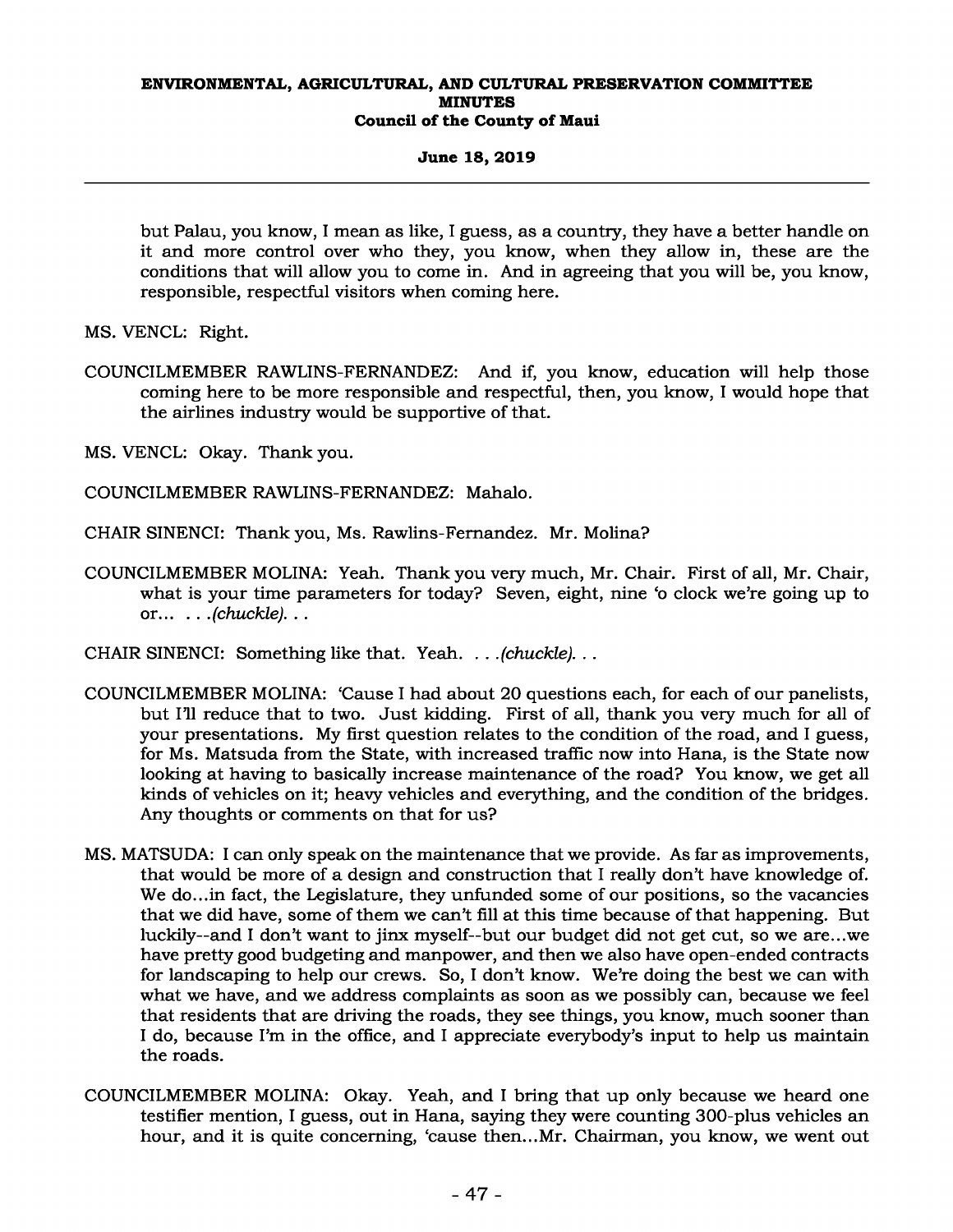**June 18, 2019** 

there for a budget hearing and for me, I don't go to Hana as often as you do, and I saw the difference in the amount of traffic in and out of Hana. So, I started thinking about the safety aspect of the road itself too, yeah? Okay. And then my second and final question, I guess for maybe Ms. Davis or Ms. Vencl, the issue of carrying capacity study. I don't know when the last one was done. I know the testifier mentioned during the Lingle Administration. Do you feel it's time that we need to do one now as part of the management of tourism so we don't get into a position like some of our other communities, having to basically stop or slow tourism down? Like I read, or heard, about one article where I guess it was in the Philippines, where the mayor in this particular city put a stop on things, because there was just too many people on the beaches. From a visitor standpoint, any thoughts on that as industry specialists?

- MS. VENCL: I don't know when the last one was. I heard someone testify, I believe, that it was in the Lingle Administration. I, frankly, don't know a lot about, how to go about doing a capacity study, but it may be something that could be...that would come out of recommendations.
- MS. DAVIS: And I'm aware of capacity studies being done with the CORA groups, for the commercial operators that work off of the beaches in Maui County, but other than that, and they did specific activities at different beach parks to see which...what would adhere to it, but in the examples that...I think that's the first step, is setting capacity. And then how we control it is, you know, that's the big question, because of the different jurisdictions regarding the Road to Hana. Yeah.
- COUNCILMEMBER MOLINA: And this, lastly, on the issue of taxing rental cars, do you folks see any problems with any challenges from the industry? 'Cause I know some places, they do put a limit or cap on rental cars because of the size of the community. One particular place I recall is Catalina Island. Because of the size of the island, they've had to put a limit on the amount of rental cars. Do you foresee that could be a problem for us in the future, because we're getting too many cars on the road here?
- MS. VENCL: Well again, I'm still waiting for what will come out of the solutions and recommendations, and that could be one of them. Could be something that gets talked about. And then it'll be up to, you know, other folks than us, us meaning our little group, to determine what that is. I have heard of having caps on cars in other places, but I don't know what the system would be. I don't know how it would work, but that could be something we could look into.
- COUNCILMEMBER MOLINA: Yeah. And, you know, Terryl and Mr. Chairman, Ms. Davis, to be fair, yeah, I know that the tourists do cause more vehicles, but also we get vehicles from our neighbor islanders; our family and friends that visit Maui, or people that come do business on Maui. They rent cars, they stay in hotels, too, so they may not generate as much numbers in terms of the visitors, but they still create some...or contribute towards the impact of the island as well. So, that certainly would be an interesting discussion, at least from the rental car perspective too, yeah? Anyway, but thank you.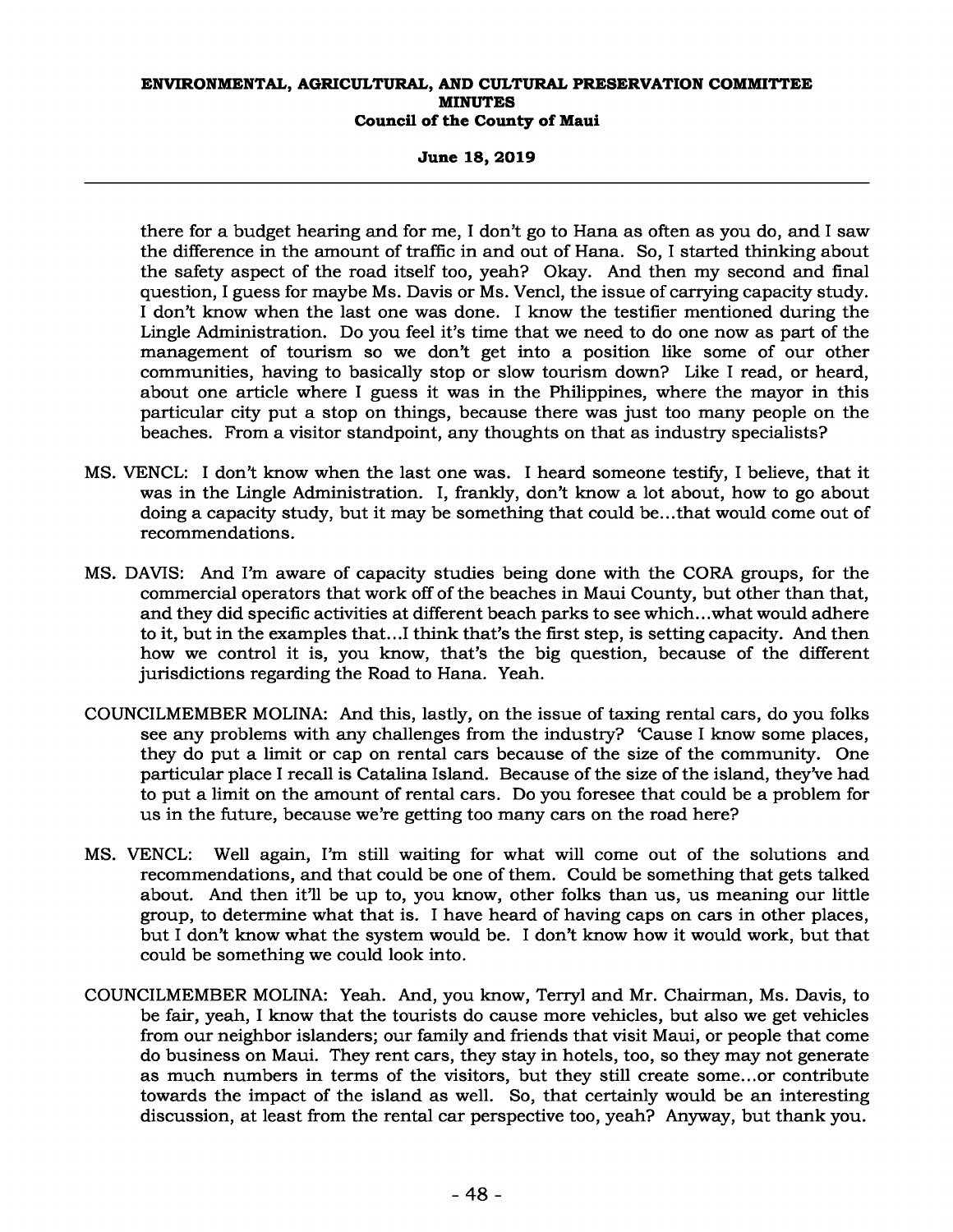#### **June 18, 2019**

- CHAIR SINENCI: Well, just a response to that, Member Molina. We would want to find out how many people have moved to the County just to provide jobs for the tourism industry, and kind of take some of the jobs away from the local families that already live here. So, I think seeing that influx of people from the mainland coming here just to startup businesses here and to, you know, profit off of the tourism industry, is yet another issue that we also need to deal with. Member Paltin?
- COUNCILMEMBER PALTIN: Thank you, Chair. I agree. And the other thing that I wanted to know, you know, along the same lines of accountability is, I think a big thing that I heard from the testifiers was addressing the illegalities, like, you know, the illegal tour companies. And I was wondering maybe, Ms. Vencl, if that's something that all the legal operators can work together with the Administration to do, and to take that out of the equation, the illegalness, because it kind of sounded like the legal tour operators were limiting themselves, and in the absence of them providing that extra, more service and being kind of a greed thing, all these illegal things sprung up. And so that was the...that seems like the missing piece, is the responsible tour operators limiting themselves, and then the illegals springing up and there being no regulation whatsoever on that end. And then along those same lines, I was wondering, like, who is watching the emerging issues, like outdoorsy.com, \$200 a night sleeper vans for people, like, they're not contributing anything into the impacts. They don't pay TAT's, they're not, like, regulated. You're not...I mean, when local people used to sleep at the beach in their car, it used to be like, you get knocked on your thing, but now it's just like big free for all, you know. And I drive by the RV coming to the other side. I drive by all the school buses that people are living at down the beach, the vans people are living at down the beach, and, you know, I think people on vacation might see that and be like, oh, you know, I don't have a job waiting for me on the mainland, I'll just rent a bus and move in oceanfront property or something, you know. So I think that the lack of enforcement, the lack of attention to the emerging issues is compounding everything else, and it's the legal operators in the tourist areas that have been set up that are also getting the backlash from the illegal people and that's contributing to the misunderstanding as well, and the people just lashing out at tourism in general when it's the people that are just, you know, move here and start a surf school on the side of the road. And I think we spoke about our County park rangers earlier, but if I understand correctly, they only enforce the County parks. So if we have, like, an illegal surf school, or an illegal scuba dive company just going off the side of the road at thousand peaks, there is no enforcement for that, and that's where...adds to the misconception that, oh, these people have the whole miles and miles of coastline to operate in, when in reality, our CORA permits are specifically for our County parks, which we have a limited number of County parks. But when people see all the rest of the commercial operators just pulling off the side of the highway, then the legal operators then get the backlash from the illegal operators, and it's a totally messed up situation, I think. So, who is gonna take the lead in regulating that, or enforcing it, or holding the illegal operations accountable? Is it...are you working with the State? Are you working with the legal operators, or is that a idea that could be pursued?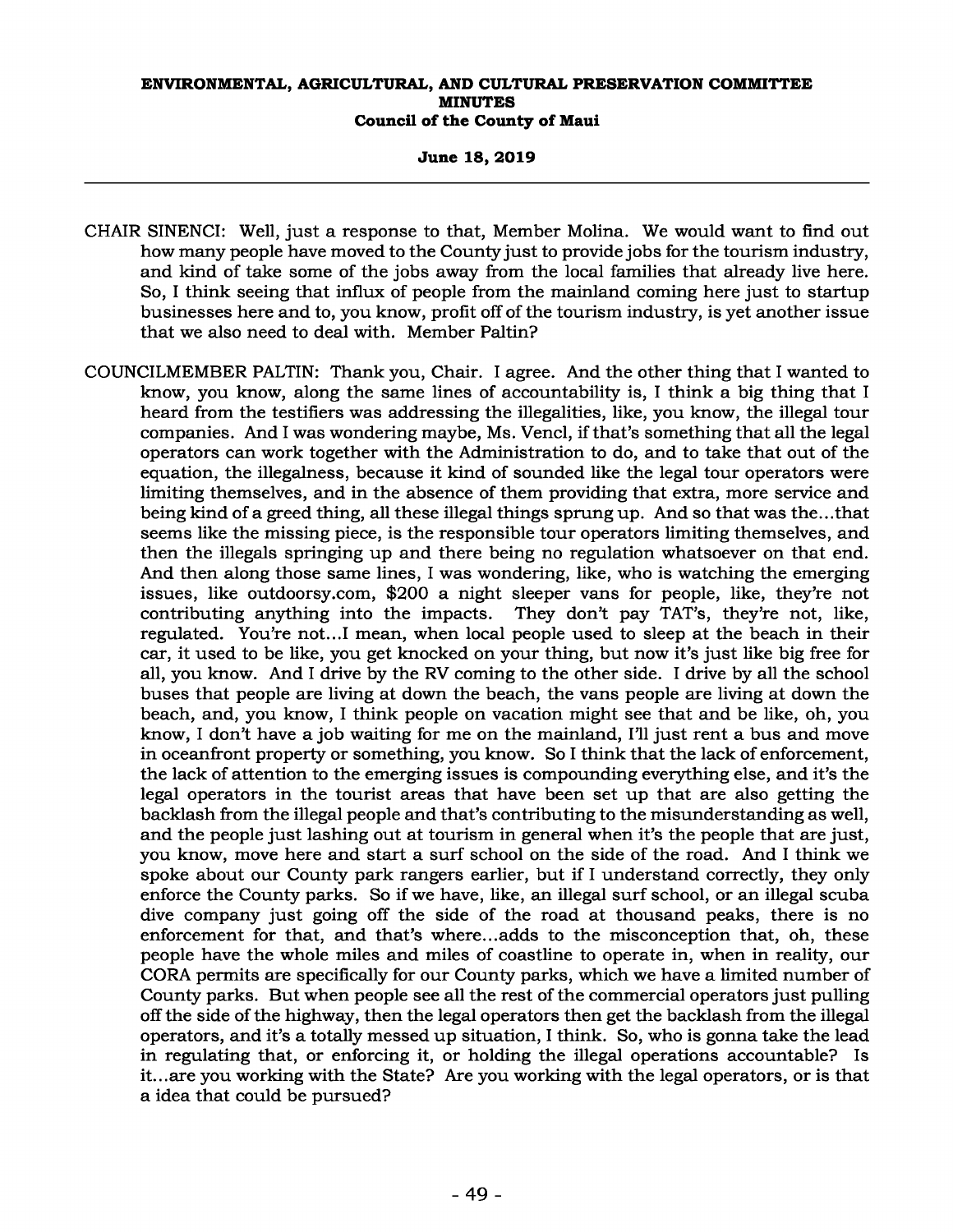### **June 18, 2019**

- MS. VENCL: I expect that there will be many deep conversations about permitting and regulations, and they'll all go to whomever the territory is, you know. In some cases, it may be DLNR. In some cases, it may be County. It may be...I don't know where it will all go, but I do know that those are two items. And then if you look at regulations, while they may be needed in certain areas, you're exactly right. If we don't have the enforcement, then what good is the regulations? So I think that when we talk about those kinds of things, we need to be aware that there will be enforcement needed, and be prepared to...if we want to do something in a certain area, of a permit or a regulation, then we have to be ready to give what's needed for enforcing it.
- MS. DAVIS: Unencumbered lands and State parks are through DOCARE or DLNR, and there is a lot of duplicity that happens in our island, and because they're in such close vicinity, there's a lot of scofflaw, people that are illegal. And it...one solution is to stop and have home rule here instead of having this sharing of State and County for water, lands, beaches, that are right next to each other. If we had one enforcement under one hat, it would be so much simpler. The State...the County won't take it without money. We need the money, is what I have always heard, and the County...and the State won't take it from the County without money. But the way that it's structured right now is so dysfunctional, and, Councilmember Paltin, you're spot on with what you just said. I mean, my heart was happy. That's exactly what's going on; enforcement is the issue.
- MS. HUEU: If I can chime in a little bit? So we've identified, you know, there is agencies that are supposed to be overseeing and providing regulation for all the different variations of illegal activity, you know; Department of Health for the illegal food and beverage; Public Utilities Commission, for the, you know, illegal tour operators that are doing motor-carrier-for-hire services. And in my first year, discovering the illegal...the severity of the illegal operations, you know, participated in the process of submitting, you know, declarations, evidences to each of these different agencies, and it's always been, you know, lack of staff to be able to provide the adequate amount of regulation and oversight. So that's kind of the primary issue. What we've done merely out of survival, you know, mechanism, as a community out there in Hana, was formulating Hana Highway Regulation so that we could have a little bit of clout under Hana Community Association to be able to impress by merely an email or a letter in the mail to these illegal operators, who have all of their identity, you know, online. The community of Hana, you know, advise what laws they're breaking, please refrain from, you know, continuing your actions of, you know, illegal activity. And when we first started, there was 23 illegal operators. The next year, when we did another survey, you know, it had come down to 18. We had two people go out of business, we had all the rest of them become legal operators. So we had figured that that was somewhat of a success, that just by having community, you know, organization to present their concerns to these illegal operators that are in their areas, that that has proven a little bit effective so far; just community organization and, you know, that communication reach effort.
- COUNCILMEMBER PALTIN: Just from the discussion, I was wondering, you know, if the tourism industry or the activities industry, like if they would think about putting out a list annually of all the legally permitted businesses so that the public knows...I mean a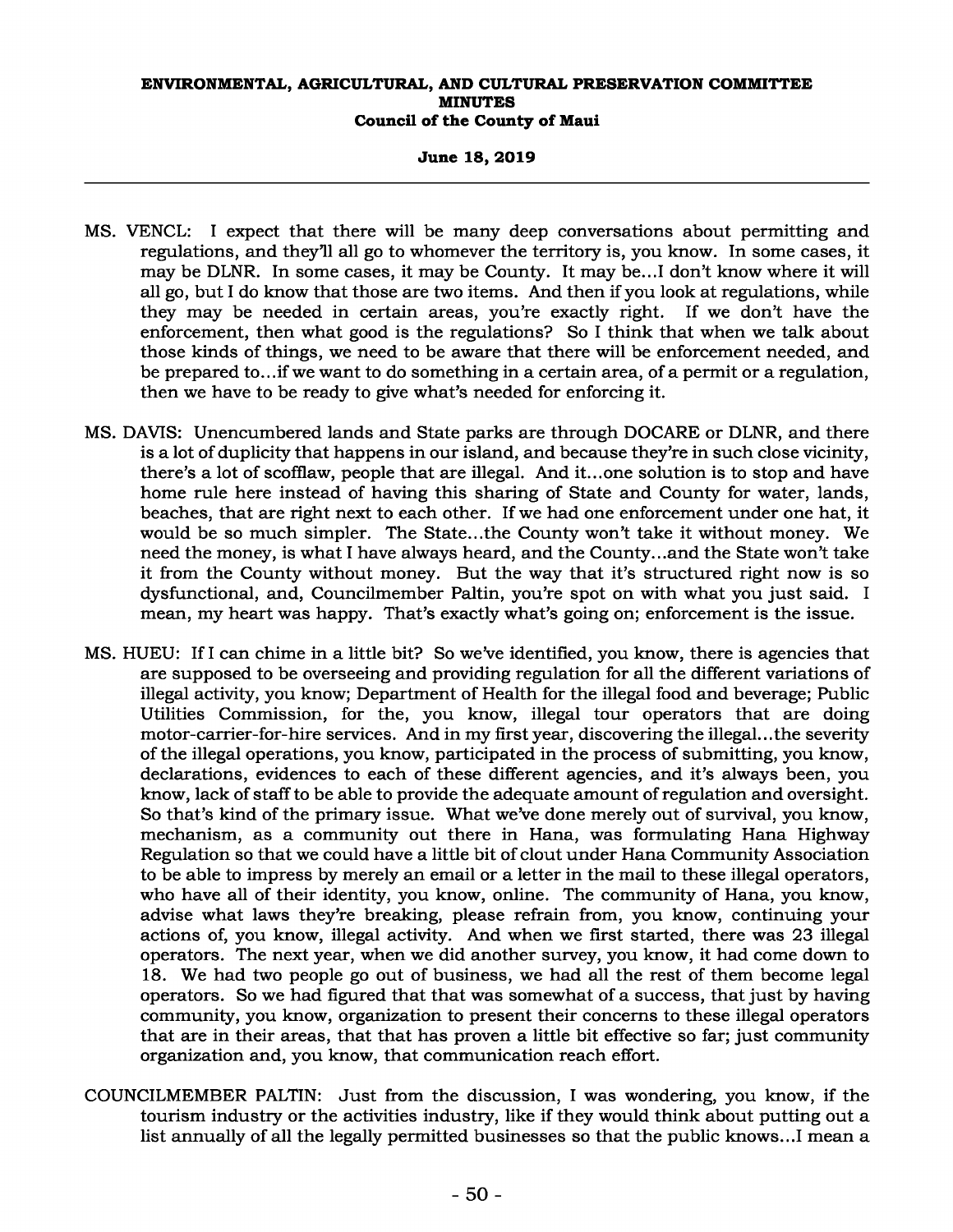**June 18, 2019** 

lot of times, the public, you know, not everybody feels confident enough to go up to somebody and say hey, can I see your permit? And so there is a lot of misunderstanding on that too, like if people are...anybody with like five, ten surfboards on their truck, teaching a surf lesson, you just kind of sometimes assume that they have permits. But, like if you know that Olowalu isn't a designated area to teach surf lessons, then you see the same truck every single day as you pass by with 10 surfboards on there, like it's kind of obvious if you know, but not everybody knows those types of details. And I was wondering, you know, that could kind of bring a spotlight to the people that are operating illegally, if the community and the public knows., even like the visitor industry, like, choose someone from this list that gets updated annually. Anyone else, you're jeopardizing your safety, they're not permitted, they're not contributing members of the business industry. Like, is there anything like that in the works?

MS. DAVIS: That's what Activities and Attractions Association does; we vet activities and attractions. They have to be properly registered with the State, properly licensed, and insured for whatever it is they do, as well as permitted. Those are conditions to be a member, but it is...and we do have a list by island, and we also offer it to kamaaina with kamaaina.org. But if you went to mauifun.org, there's an alphabetical list of Maui operators that I have to preface, or qualify that, though, with, you know, there's membership dues, which keep our organization running, which are \$45 a month for a small company. So, they're very small, but it is a way for us to cover expenses, but we're self-supported, yes.

COUNCILMEMBER PALTIN: So everyone not on your list isn't legal?

MS. DAVIS: No, I wouldn't say that.

COUNCILMEMBER PALTIN: Oh.

- MS. DAVIS: But you can't be on the list without being legal, so we do present that to the visitor as a way to know for sure, and we also have a, three strikes you're out. So if we get consumer complaints, we also monitor a 800 hotline for consumer complaints throughout the State, and that's partly how I got the Hana complaint things to me. And if you get more than three complaints and they're not resolved, it's pretty easy to weed out, just in discussion with that operator. We have kicked out one, Mango Mitch, or Mango...remember the guy back at Cove Park? Old-timers might remember. Anyway, we kicked him out of the Association, even though he was paying.
- COUNCILMEMBER PALTIN: Yeah. I think it might be good for the community to have a list of all the legal operators as well, so that they know, you know, and there's not the type of backlash, so that we can build support in our community for the legal folks, and quickly identify the illegal folks. That might make people feel empowered, that they're supporting the businesses that do things the correct way and, you know, helping to hold those that don't, accountable.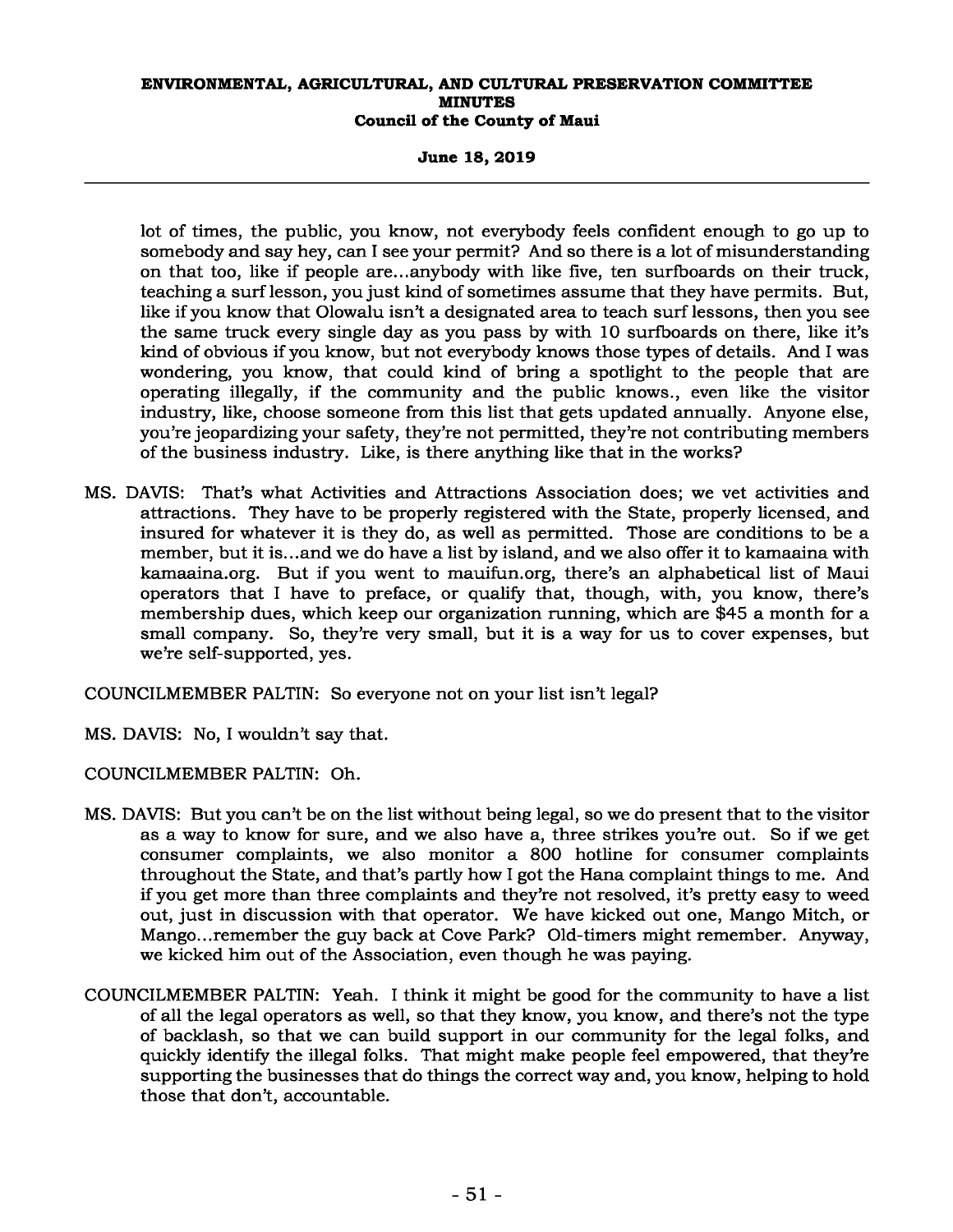#### **June 18, 2019**

MS. HUEU: And us, as Hana Highway Regulation, had seen that. You know, that was the issue with the legal operators, was that hey, we're being grouped into the bundle of, you know, people...all the legal operators, they wouldn't dare take somebody to Red Sand Beach, because they know that hey, there's all these different organizations and government agencies, State, County, that are watching us, our behaviors, and our operations. And so we needed a way to start identifying, you know, the compliant operators, and so that's when we created our registered commercial partners program. We've certified seven so far, but that's up on our website, just as an effort to try and communicate to our community, hey guys, these guys are playing, you know, the right way, legally. And then we did, at one point in time, in our first year publish a black list. We didn't put that out publicly, but we did send that on the back end to the industry, because there were resorts that were actually selling illegal tours unknowingly. They had no idea that they were vouchering a ticket by an illegal operator, and so that really helped the industry kind of tighten up the process of, you know, who they sell.

CHAIR SINENCI: Thank you, Members. We have one more question.

COUNCILMEMBER MOLINA: Chair, yes. It's one quick question--

CHAIR SINENCI: Member...

COUNCILMEMBER MOLINA: --Chair? For Ms. Hueu--

CHAIR SINENCI: Yes, go ahead, Member Molina.

- COUNCILMEMBER MOLINA: --and maybe Corporation Counsel can listen in on this. We heard in testimony today about a possible, like the crater, a reservation system for, maybe, commercialized businesses that come into Hana...a system set up where, you know, you can do business on whatever, maybe, "x" number of days a week. Any thoughts on that, Ms. Hueu, because as a, you know, a person that's lived out there? You've seen a lot. Is that something that's doable, or would be too hard to manage?
- MS. HUEU: That's something we really look forward to, you know, a mechanism to just get quality into place for the Road to Hana. We have three years of data. Again, I said, it's sporadic data, so it wasn't entirely consistent. This next year, we want to collect consistent data from Paia all the way through to the backside so that we can have, you know, the means to provide an educated opinion as far as what the numbers should be, how many people should be let in, at what time how many rental cars, how many tour buses; also, synchronizing the time frames of, you know, waves of tour buses so they're all not hitting the road at the same time. We have heard and talked about, you know, the toll booth option for a long time, and we understand that that's a really future, longterm goal. But for the near term, we don't...we'd really like to work towards even just a security mechanism of observation, you know. At the floodgates, you could have somebody just making sure, recording every single license plate that went in, at what time, potentially deterring illegals from even entering the area, but just security-wise, we do need some sort of mechanism to, you know, reduce the crime because we've had,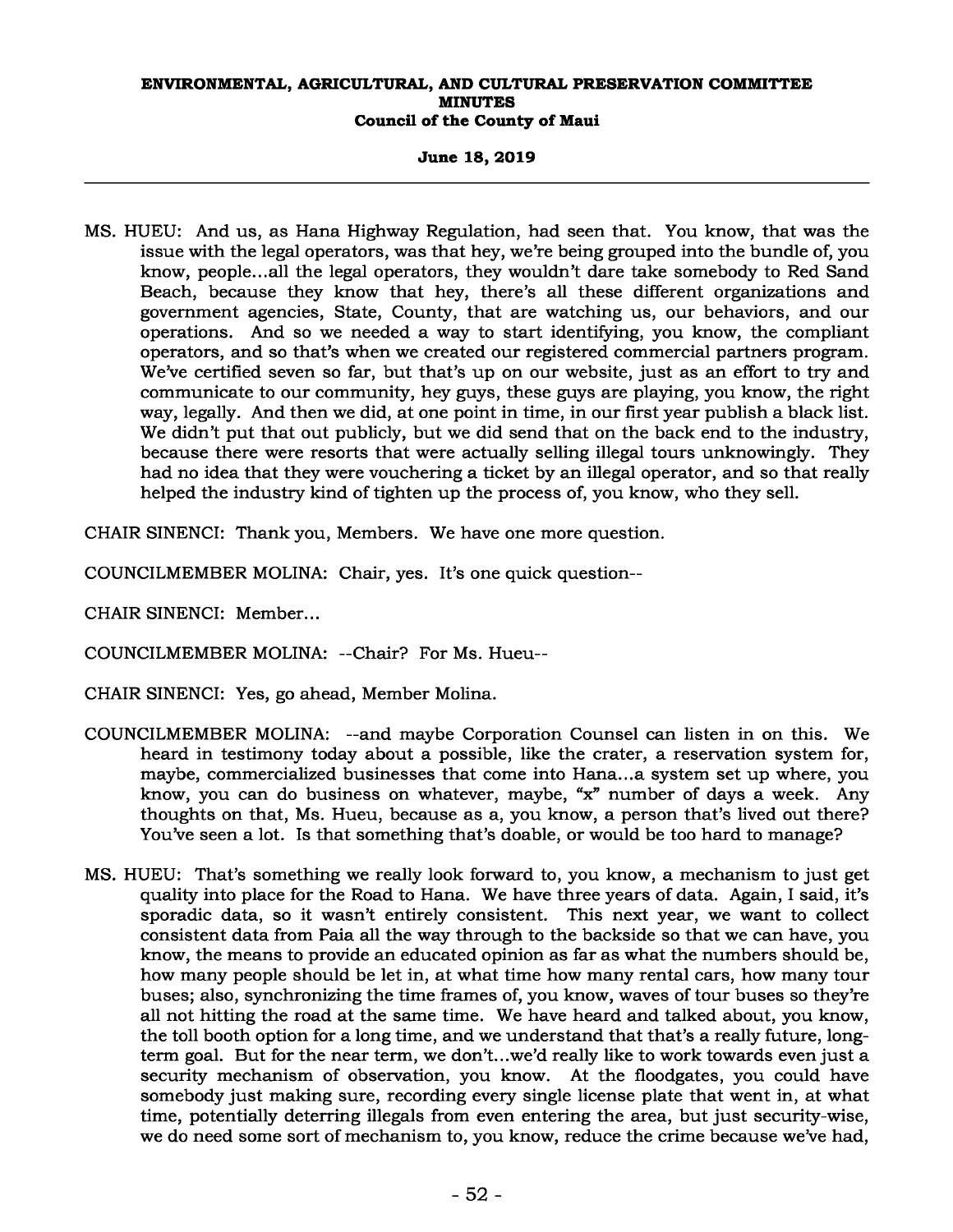## **June 18, 2019**

you know, instances of people going missing in East Maui, people dying in East Maui, and we feel that even if there was somebody there, you know, accounting for everybody that went in, that we'd be able to, you know, diminish the amount of criminal activity that goes on in the rural East Maui. But we really look forward to a reservation system and having, you know, a capacity for Hana.

- COUNCILMEMBER MOLINA: Okay. Thank you for that. And maybe, Ms. Thomson, from a legal standpoint, I mean, 'cause you're talking about now restricting commercialized businesses potentially, or telling when you can or when you cannot come into Hana. Just wondering about any potential legal challenges to that, because we're talking about entering a community on a, you know, public road, and I'm just wondering what kind of challenges, if any, there could be for establishing a reservation system.
- MS. THOMSON: It gets more complicated because we would have to involve the State, obviously--
- COUNCILMEMBER MOLINA: Yeah.
- MS. THOMSON: --because it's a State highway. But in terms of regulating business through business licenses, you know, or working with the commercial industry to establish some kind of, like scheduling program. I think those are things that we could look at, but it would involve the State, since it's a State road. As far as doing a traffic count and doing some of those security measures, you know in that, that would be completely within the County's purview.
- COUNCILMEMBER MOLINA: Okay. Thank you. Thank you, Chairman.
- CHAIR SINENCI: Thank you. Members, any other questions? Ms. Fukumoto, do you want to add anything? Sorry, I'm just...thanks for being here.
- MS. FUKUMOTO: I guess just from the economic development standpoint, you know, obviously anything we do that would affect residents' opportunity to earn a living, you know, any time we cut a specific industry, we are hoping that they can get jobs in another industry. So that would just be my concern.
- CHAIR SINENCI: Thank you. You know, before we close, Members, I was...I'm reminded of Ms. Lawrence's testimony about businesses and hotels coming to Maui and investing in Maui County, and I'm reminded that with the sale of the Ritz Carlton and the Grand Wailea, a New York equity firm is now the largest employer in the County, including, well, outside of Mahi Pono, they're also the largest landowner. So it seems like the industry is not highly regulated, and so having this discussion, we'll see where our purview and where we can look at regulating where we can. You've been given a resolution that was given to the Committee last year in October from the IEM Committee, and so this is just, even though we don't have any legislative action today, this is something to begin that process, and if you want to just look at this for future Committee meetings. And so with that, if there are...I did want to thank the panelists for staying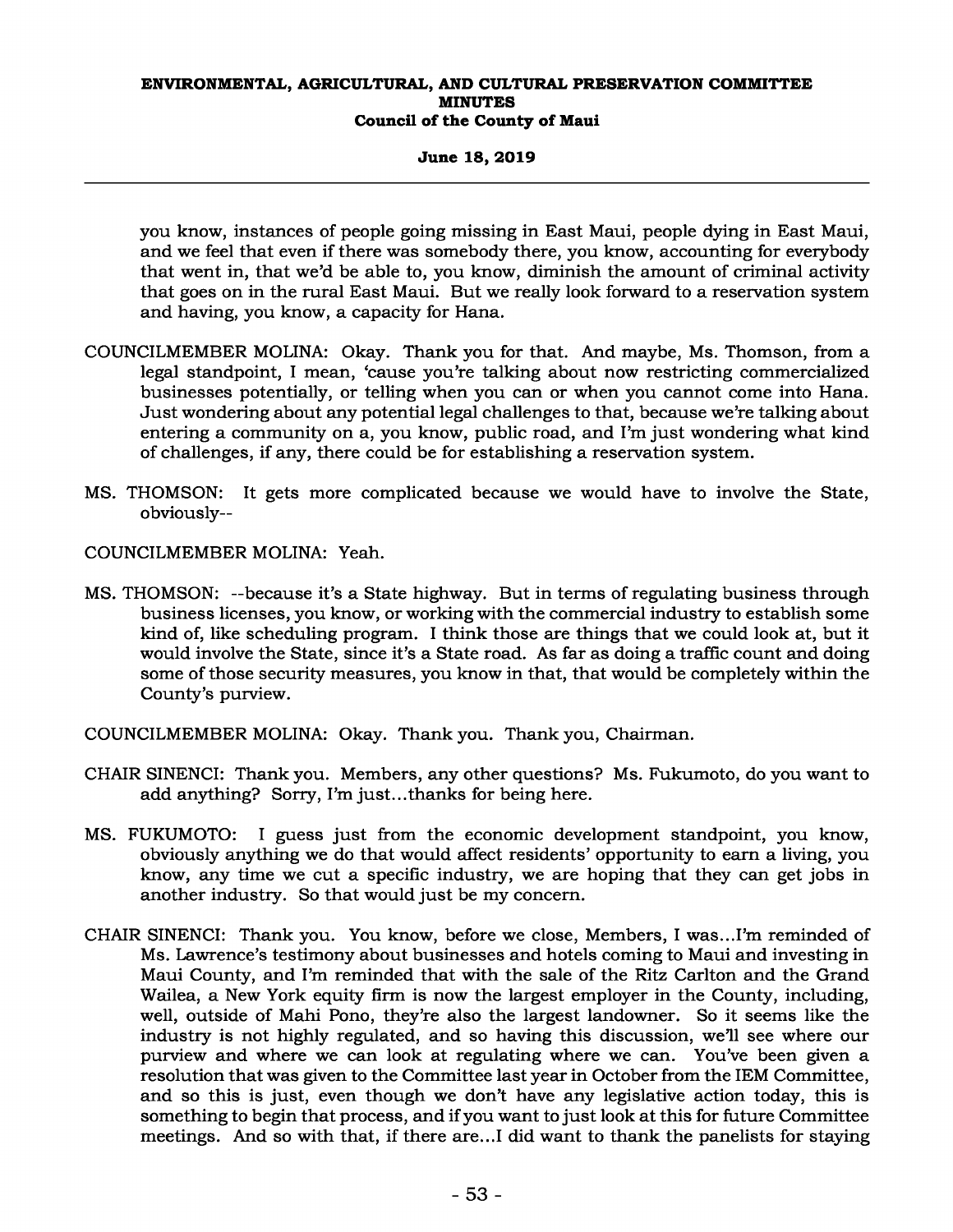## **June 18, 2019**

with us all day today, and being patient. We appreciate you coming all the way out here, Wailuku, to the Chambers, and contributing positively to our discussion and so mahalo. And if there are no objections--

MS. YAP: Chair?

CHAIR SINENCI: Yes?

MS. YAP: Chair, here. I just wanted to clarify if it's the intent of the Chair for Staff to initiate the request from Member Paltin to Corporation Counsel, those two questions that she asked and Richelle stated that she was going to answer. So would you like to confirm that Staff would send those letters, to initiate that?

CHAIR SINENCI: Yes.

MS. YAP: Okay. Thank you.

CHAIR SINENCI: Thank you for bringing that up. So, Members, if there are no objections, I'd adjourn the EACP Committee meeting today.

MS. MATTHEWS: Chair?

CHAIR SINENCI: Oh.

MS. MATTHEWS: Chair, did you want to defer this item?

CHAIR SINENCI: Oh. Sorry. Members, without objection, I'll defer this item.

COUNCILMEMBERS: No objections.

# **COUNCILMEMBERS VOICED NO OBJECTIONS (excused: KTK, YKS).**

# **ACTION: DEFER pending further discussion.**

CHAIR SINENCI: Thank you. The Environmental, Agricultural, and Cultural Preservation Committee is now adjourned. Mahalo. . . . *(gavel)* . . .

**ADJOURN:** 5:21 p.m.